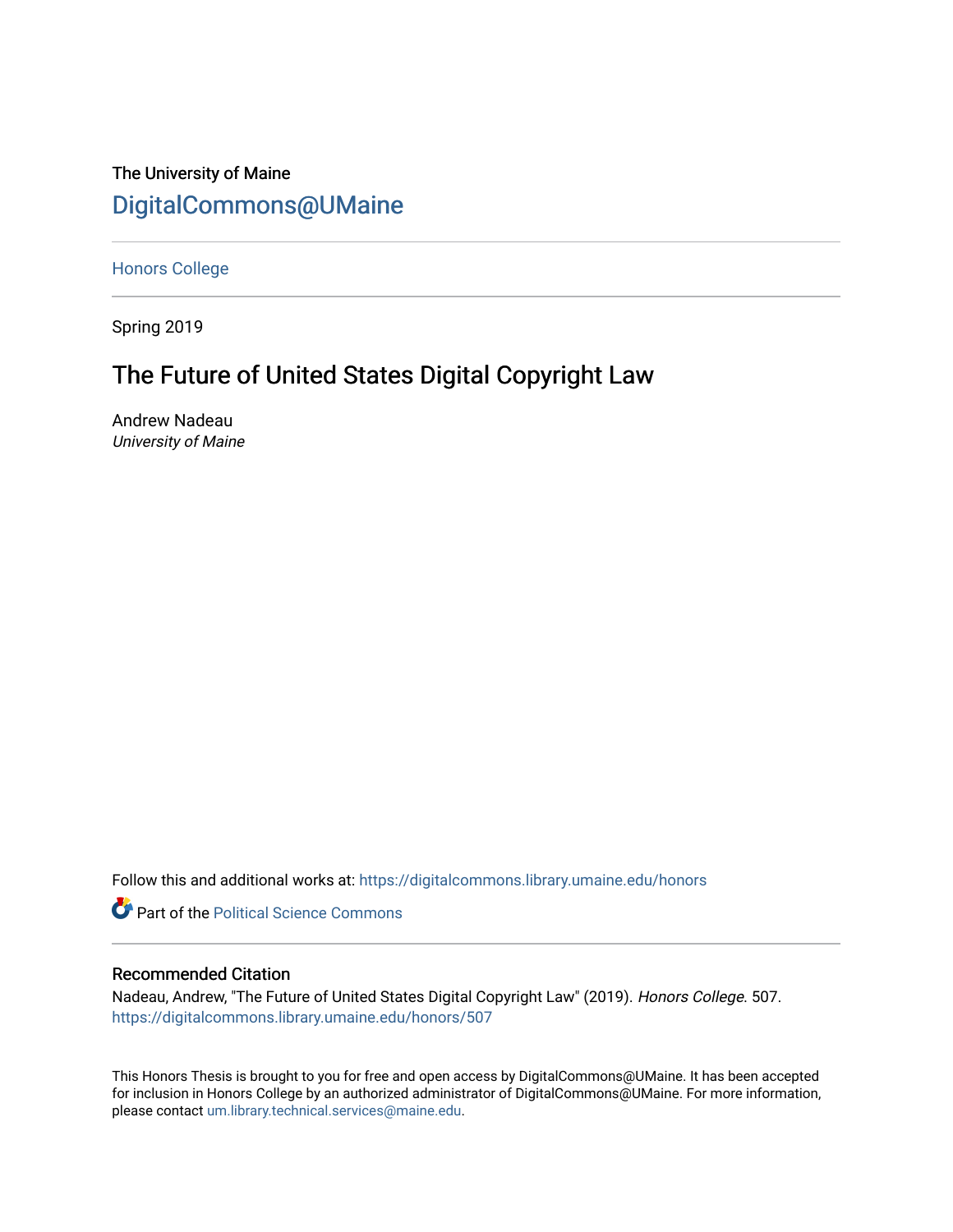## THE FUTURE OF UNITED STATES

## DIGITAL COPYRIGHT LAW

by

Andrew N. Nadeau

A Thesis Submitted in Partial Fulfillment of the Requirements for a Degree with Honors (Political Science)

The Honors College

University of Maine

May 2019

Advisory Committee:

Mark Brewer, Professor of Political Science and Preceptor in the Honors College, Co-Advisor Patrick Downey, Adjunct Assistant Professor of Political Science, Co-Advisor François Amar, Dean of the Honors College and Professor of Chemistry Paul Holman, Adjunct Professor of Political Science Asif Nawaz, Assistant Professor of History and International Affairs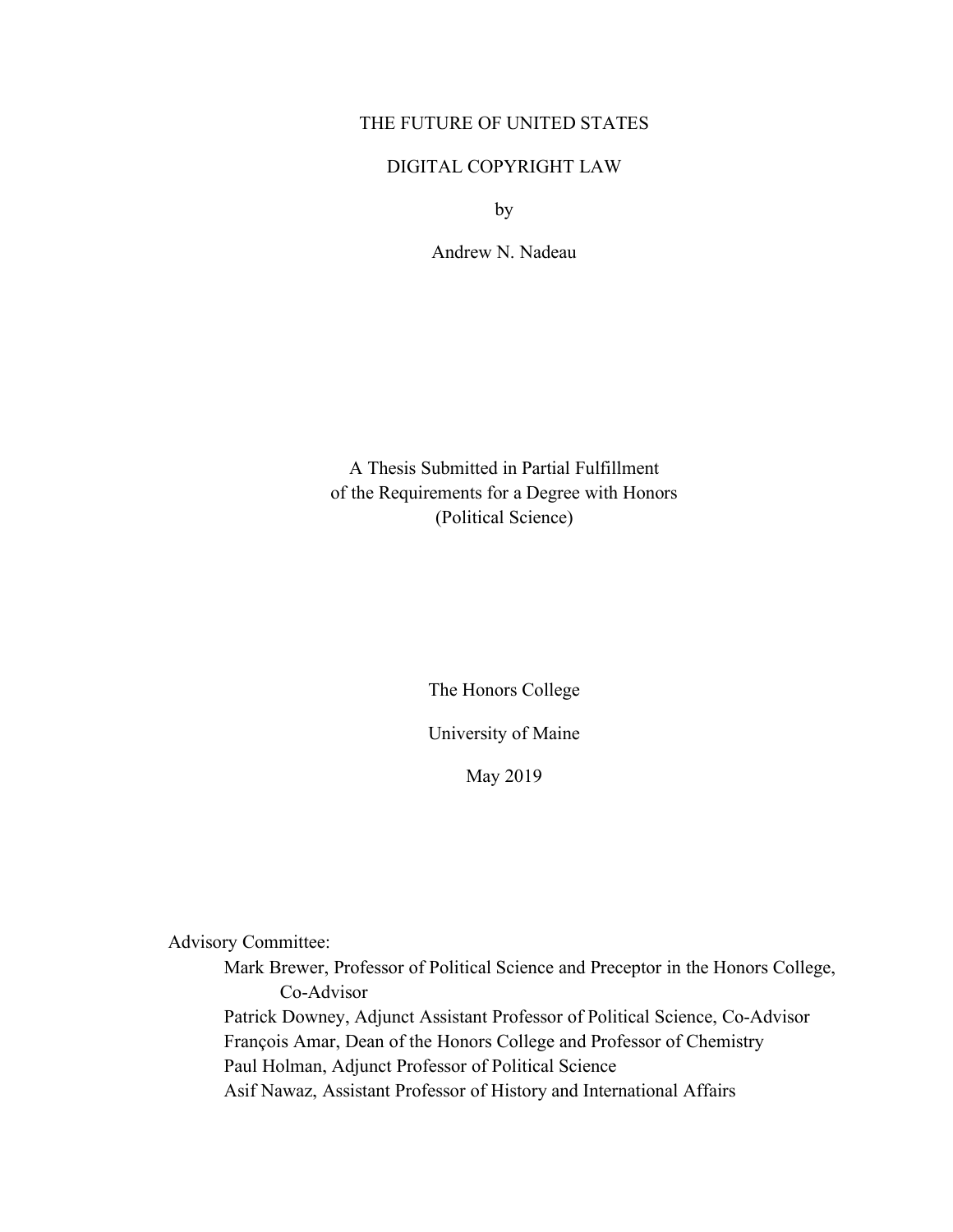© 2019 Andrew Nadeau All Rights Reserved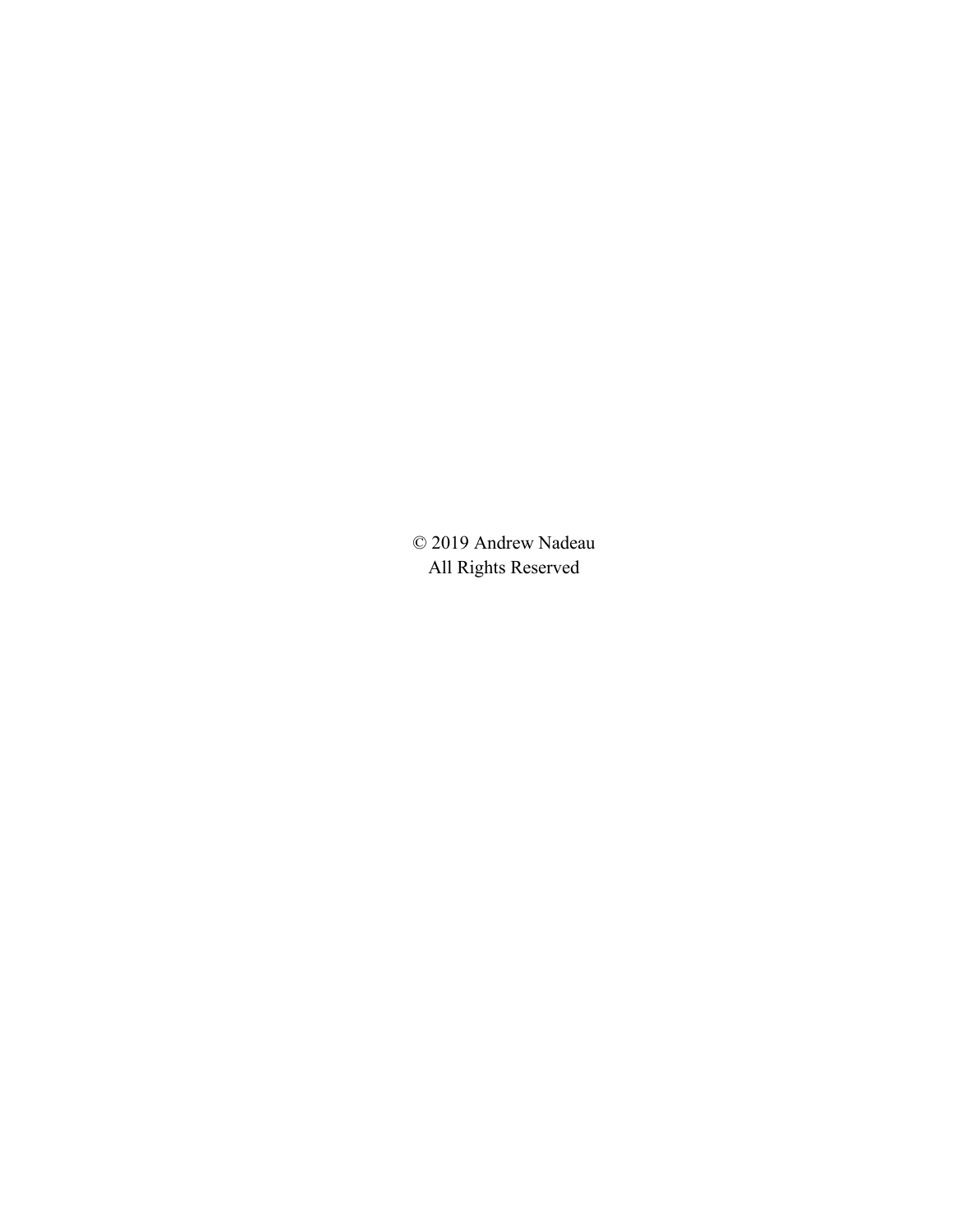## ABSTRACT

United States copyright law has a history as long as the nation and has gone through many forms. The internet, having only existed for a few decades, demanded legal action to define its relationship with copyright. This would result in legislation known as the Digital Millennium Copyright Act (DMCA) the current ruling law on this subject and a major player in this thesis. Since the DMCA, there have been a few proposals to change internet copyright, all of which however, have failed. Two of the failed laws I have examined for their content and to gain a better understanding of the massive reaction they caused. Finally, I have examined published data from major internet related corporations. These values include information concerning upload rates and number of active users. This information offers a glimpse of how new copyright legislation might impact these companies and their users.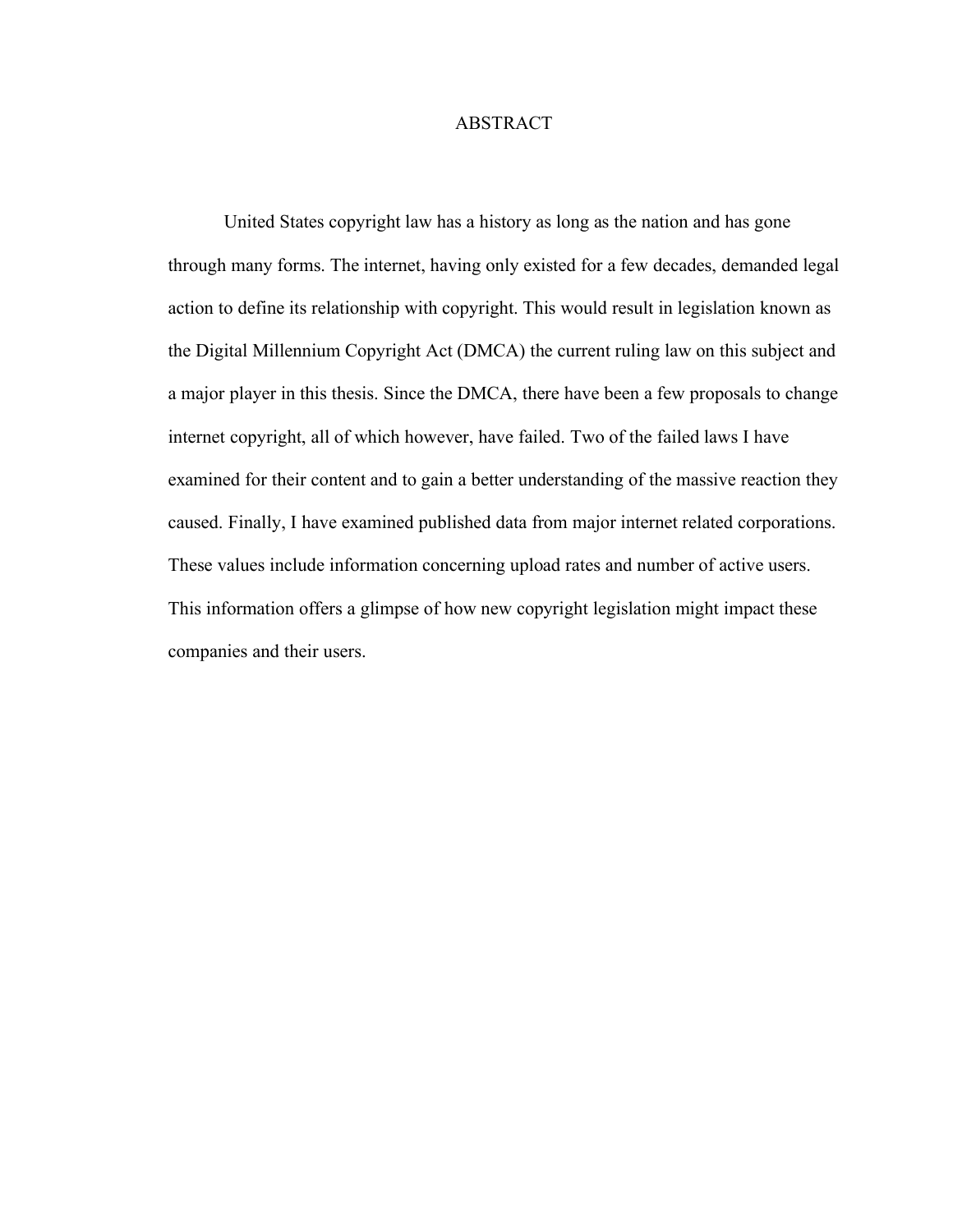## TABLE OF CONTENTS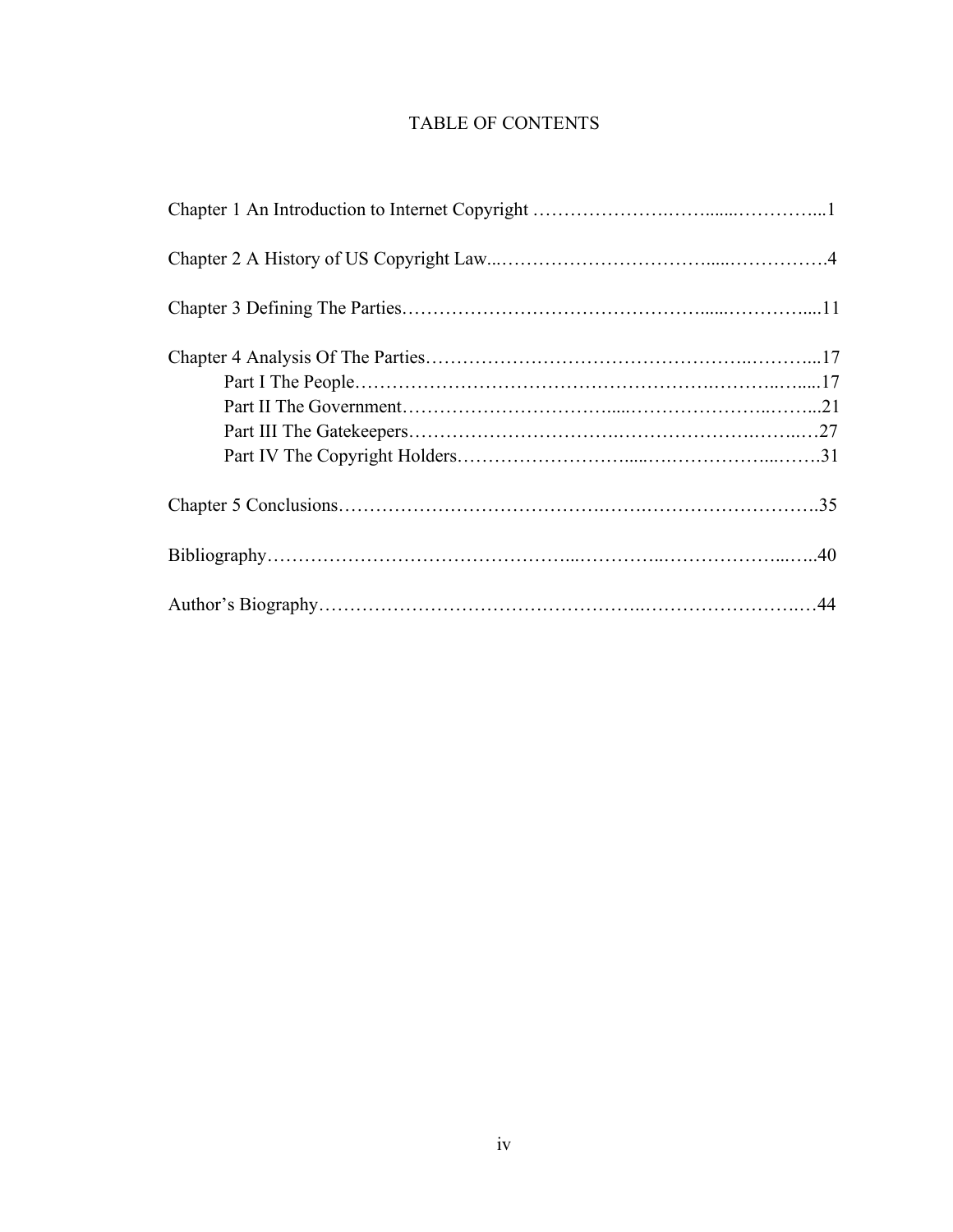## CHAPTER 1

## AN INTRODUCTION TO INTERNET COPYRIGHT

Copyright is the internationally recognized principle that grants the creator of a product exclusive rights to its distribution and sale. This copyright owner is protected by laws both domestic and foreign to ensure that their rights are respected. The specific variety of copyright that I deal with in the following thesis is the copyright owner whose product exists online. Online copyright is the most modern iteration of the legal principle whose own history extends back to the 1700s. Online copyright is an immense topic that could easily expand to fill volumes of texts, so for the purpose of this thesis I will focus exclusively on the US and its own laws regarding this subject.

United States copyright law has a history as long as the nation and has gone through many forms. The internet, having only existed for a few decades, demanded legal action to define its relationship with copyright. This would result in legislation known as the Digital Millennium Copyright Act (DMCA) the current ruling law on this subject and a major player in this thesis. Since the DMCA, there have been a few proposals to change internet copyright, all of which however, have failed. Two of the failed laws I have examined for their content and to gain a better understanding of the massive reaction they caused. Finally, I have examined published data from major internet related corporations. These values include information concerning upload rates and number of active users. This information offers a glimpse of how new copyright legislation might impact these companies and their users. This is particularly true for companies that exist wholly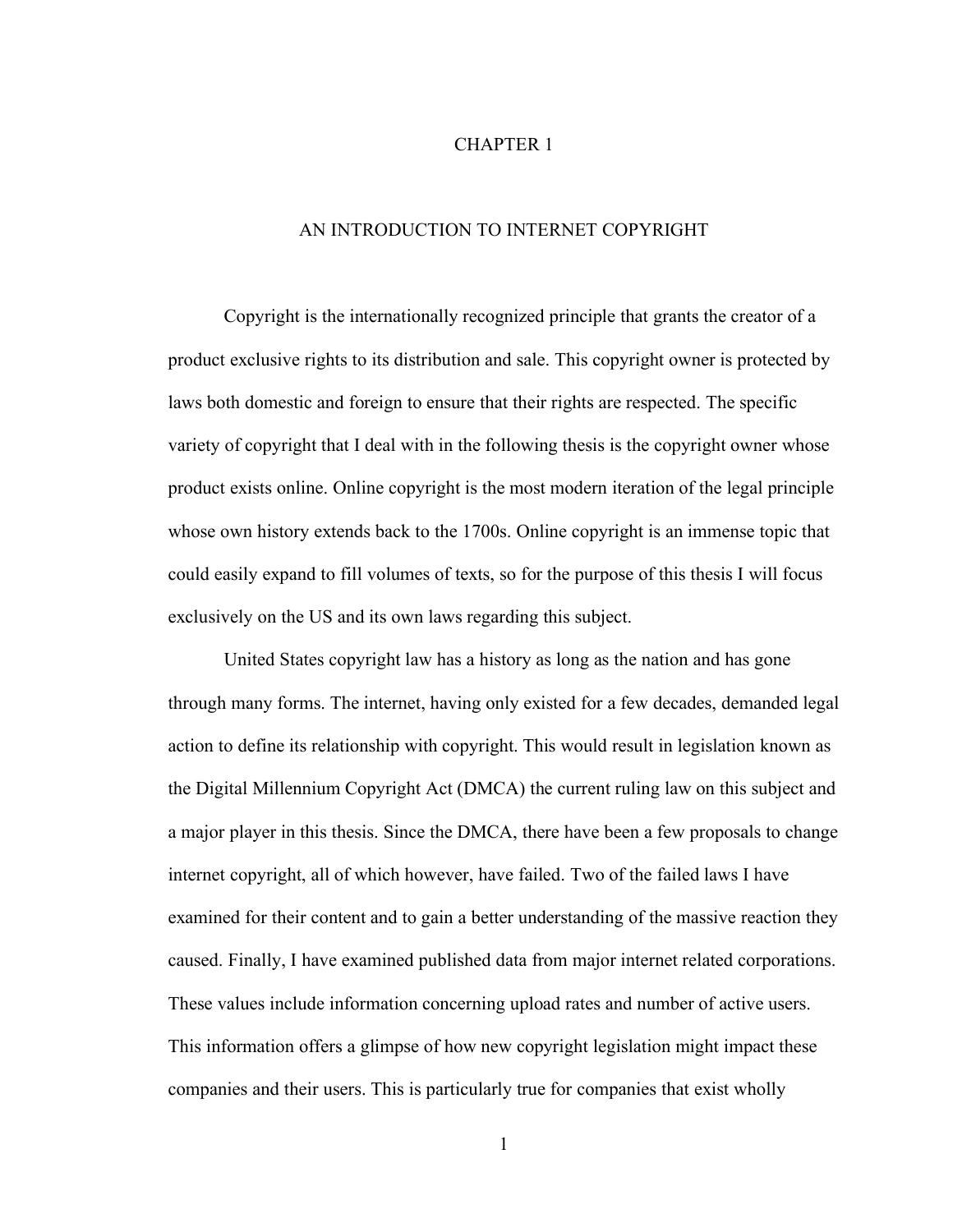online. Their stake in the ongoing debates surrounding internet copyright is significant, and because of this their perspective must be considered.

The future of US copyright law is important to the every day lives of people. It is little appreciated how many interactions occur on a daily basis with copyrighted digital material. People depend on these interactions and more importantly enjoy these interactions. Buying, selling, viewing, and sharing online has become the norm in general society and all of these activities are subject to copyright. The impact of changes to copyright law will rapidly impact the variety of ways and ease with which people exist online. Because of this any changes desired by copyright owners must run a gauntlet of industry opposition, government inaction, and public outcry. Each of these limiting factors has come into play and will almost certainly continue to impact any future legislative movement on this topic.

The major parties involved in internet copyright have been poorly defined and their interactions little understood. In my research I regularly found descriptions of interactions between lawmakers and copyright owners or the common people and industry. I never found a detailed examination of the relationships between what I came to recognize as the four parties who together control and influence internet copyright law. I discuss and better define the four parties at a later point. For the moment however, the four groups I have defined are the people, the government, the copyright holders, and industry for which I have created the umbrella term gatekeeper. By my definition the gatekeeper companies are those who control major access points and sites on the internet. They are, generally speaking, the group that is responsible for flagging and removing copyrighted content that has been posted without permission. Defining the relationships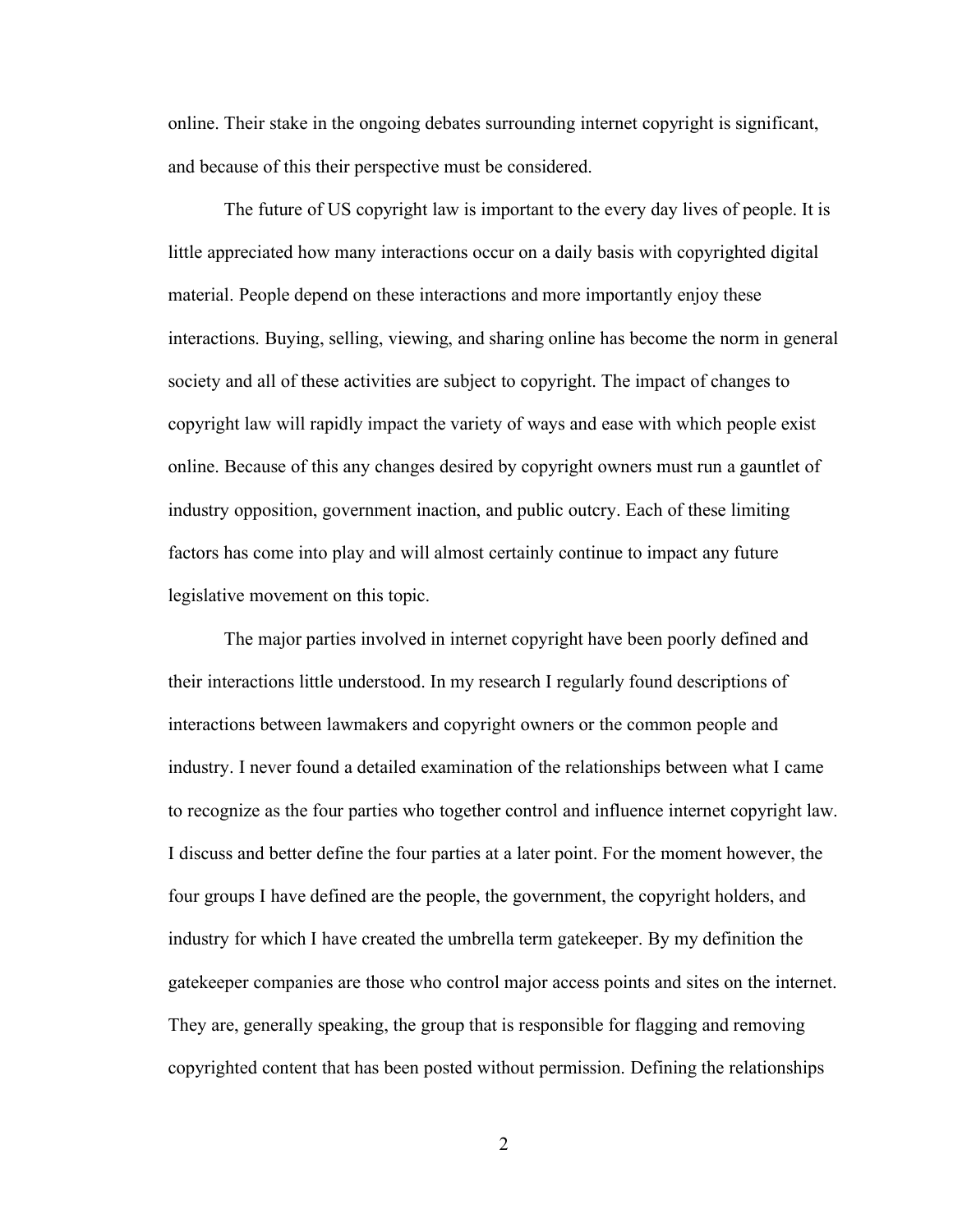between these four groups is the most important portion of this thesis. Because of this, much of my analysis is focused on interactions between these four groups. I used my understanding of the interactions to answer the core question at the heart of my thesis.

Fundamentally what I am seeking to answer in this thesis is; what happens to internet copyright in the near future? In order to accomplish this, I spent months researching not only the modern legal proceedings relevant to copyright; I also looked back into history to understand how we arrived in our current situation. The majority of my research, however, went into the past two decades spanning the late 1990s to the present day. This is the critical period for my research as the internet spread rapidly and developed its modern form during this period. Essentially, what I did was take the established legal principle, compared it to proposed changes, and finally examined the objective circumstances present in this topic. From this amalgamation of legal documentation and statistics I have presented options on the future path of US internet copyright law. While it is impossible to know the true course events will take, my examination of relevant data leads me to believe that the scenarios I will present are possible if not downright likely.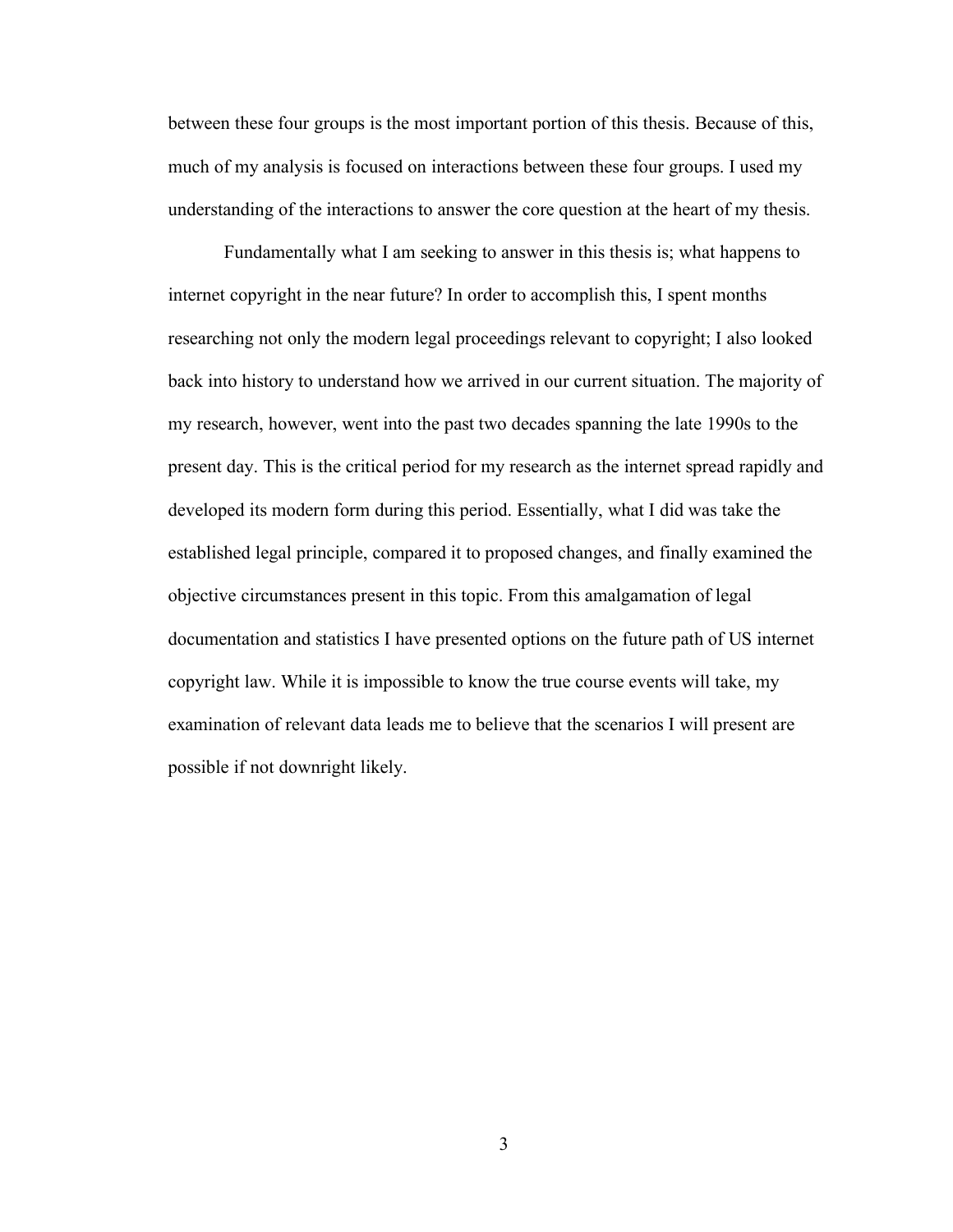#### CHAPTER 2

## A HISTORY OF US COPYRIGHT

The history of US copyright goes all the way back to the nation's founding era, with its deepest roots extending back to the English legal system of law. It was from these roots that the early leaders of the United States drew inspiration when drafting copyright laws for the new nation. It is because of this fact for many years US law on this topic looked very similar to English law. As time has passed several major changes to copyright law have been made. Before exploring the exact progression of the law some basic work on the definition of copyright is needed to better understand this vast and complex topic.

When you examine copyright at its most pure legal form it exists to protect creators (authors, inventors, etc...) from having their idea stolen or reproduced without due compensation. Initially, the legal protection primarily extended to books but later expanded into nearly all areas of creative output including artwork, music, and film, all of which are contentious points that are dealt with today. Fundamentally, copyright is intended to protect the intellectual property of any creator. Without it, there would be no way for a creator to draw a living from their product and continue producing new works. This is the intent behind the law and for the most part, it has been successful. This is an effective working definition of copyright, however, due to the history surrounding the topic a more detailed look into the past will improve anyone's understanding of this topic.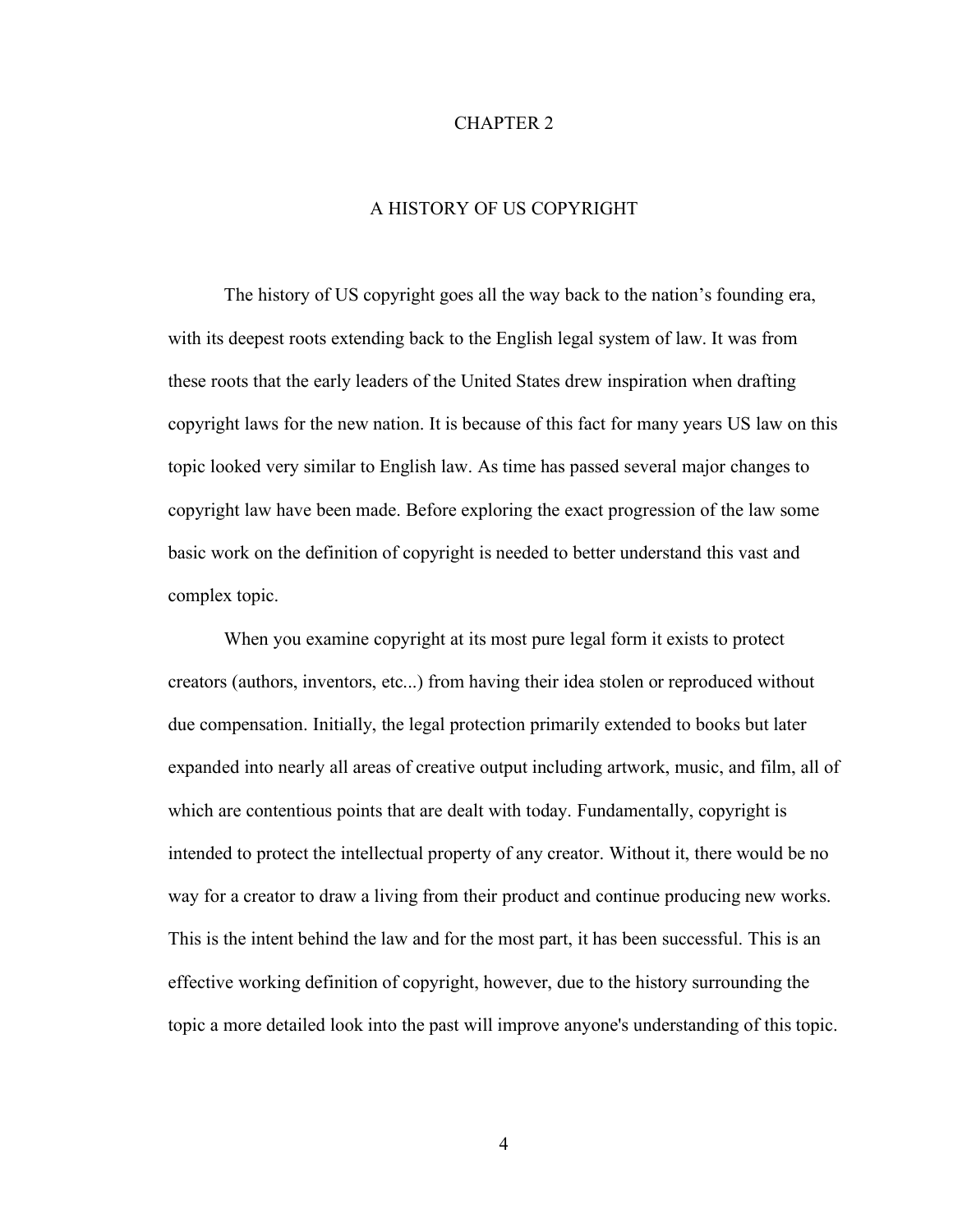To begin to understand the history of copyright in the United States a brief look at the English legal precedent is required. The Statute of Anne was the first legal protection for intellectual property to come into existence anywhere in the world. It established for any work published what by comparison with later laws was a modest protection of 14 years.1 This law, however, had no impact on the colonies that would become the United States as it did not apply. This was due in part to the somewhat indeterminate nature of the colonies' legal status. However, it is important to note that the colonies that would become the United States produced little in the way of original works so there was little need for this law. The Statute of Anne is considered by many legal scholars to be the beginning of copyright law and much of the world still traces its legal precedence to this act. Following the revolution, the young United States in need of a guiding legal principle on copyright would look to this act to begin the establishment of its own legal code.

Under the Articles of Confederation, there was no formalized national protection for copyright although several states did possess their own statutes. The point of copyright protection, however, is to prevent the reproduction of ideas without compensation and given the lack of unified legal protection these individual statutes would likely have had little real impact on any would be lawbreaker. This changed however, under the new government of the Constitution and it was during George Washington's presidency that the Copyright Act of 1790 was passed. The law was very similar to the Statute of Anne as it also guaranteed protection for 14 years from the "time

<sup>&</sup>lt;sup>1</sup> "The Statute of Anne; April 10, 1710." The Avalon Project - Laws of War : Laws and Customs of War on Land (Hague IV); October 18, 1907. Accessed March 10, 2019. http://avalon.law.yale.edu/18th\_century/anne\_1710.asp.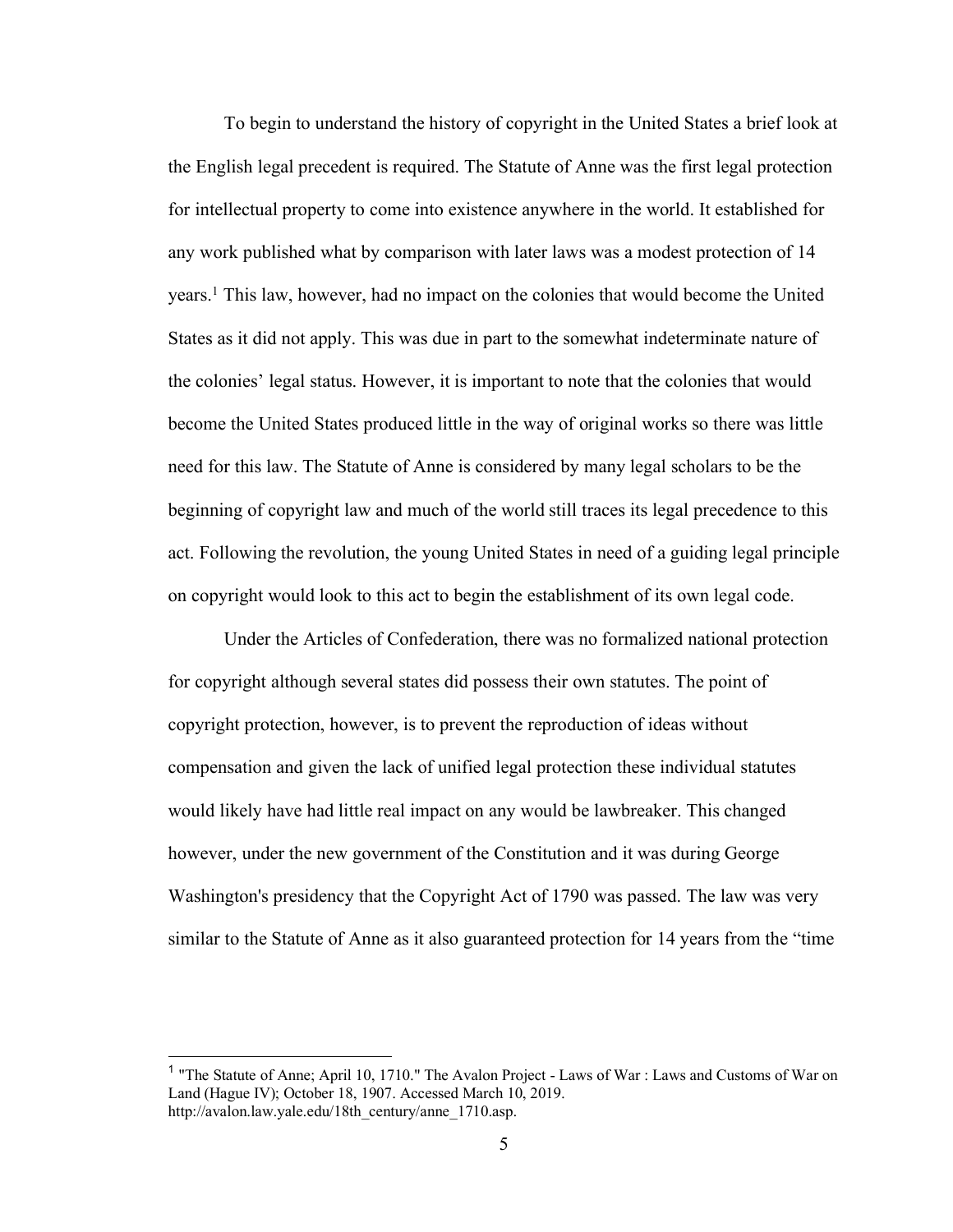of recording the title thereof in the clerk's office as aforesaid."2 However, unlike its English cousin, this law allowed for the extending of the protected period an additional 14 years. This allowed for a maximum of 28 years for a product to be considered copyright. Additionally, this law made clear reference to charts and maps as copyrighted material. This is an explicit expansion of what is allowed to be considered copyright and these expansions will continue through the various updates to US copyright law that have occurred since 1790.

The first change to US copyright law occurred in 1831 with the aptly named Copyright Act of 1831. This act made some significant changes to the breadth of copyrighted material as it explicitly included artwork in its original drafting. The act was also repeatedly amended through the 19th century to include photographs and publicly performed events. <sup>3</sup> Additionally, this act greatly expanded the maximum length of time a product could be considered copyrighted. This resulted in a product being initially copyrighted for 28 years and allowing for an extension of 14 years presuming the creator was still alive. This allowed for a maximum for 42 years of copyright protection. Perhaps more importantly, this act and its subsequent amendments changed the manner in which copyrights are registered and the formalities that are required regarding informing others if a product is copyrighted. Despite its many amendments the Copyright Act of 1831 was the basis of copyright law in the US for nearly 80 years and was sorely in the need of an update by the time the 20th century rolled around.

 <sup>2</sup> "History and Education Copyright Act of 1790." Copyright. Accessed March 10, 2019. https://www.copyright.gov/history/.

<sup>3</sup> William F. Patry. "Statutory Revision." Patry: Statutory Revision. Accessed March 10, 2019. http://www.digital-law-online.info/patry/patry6.html.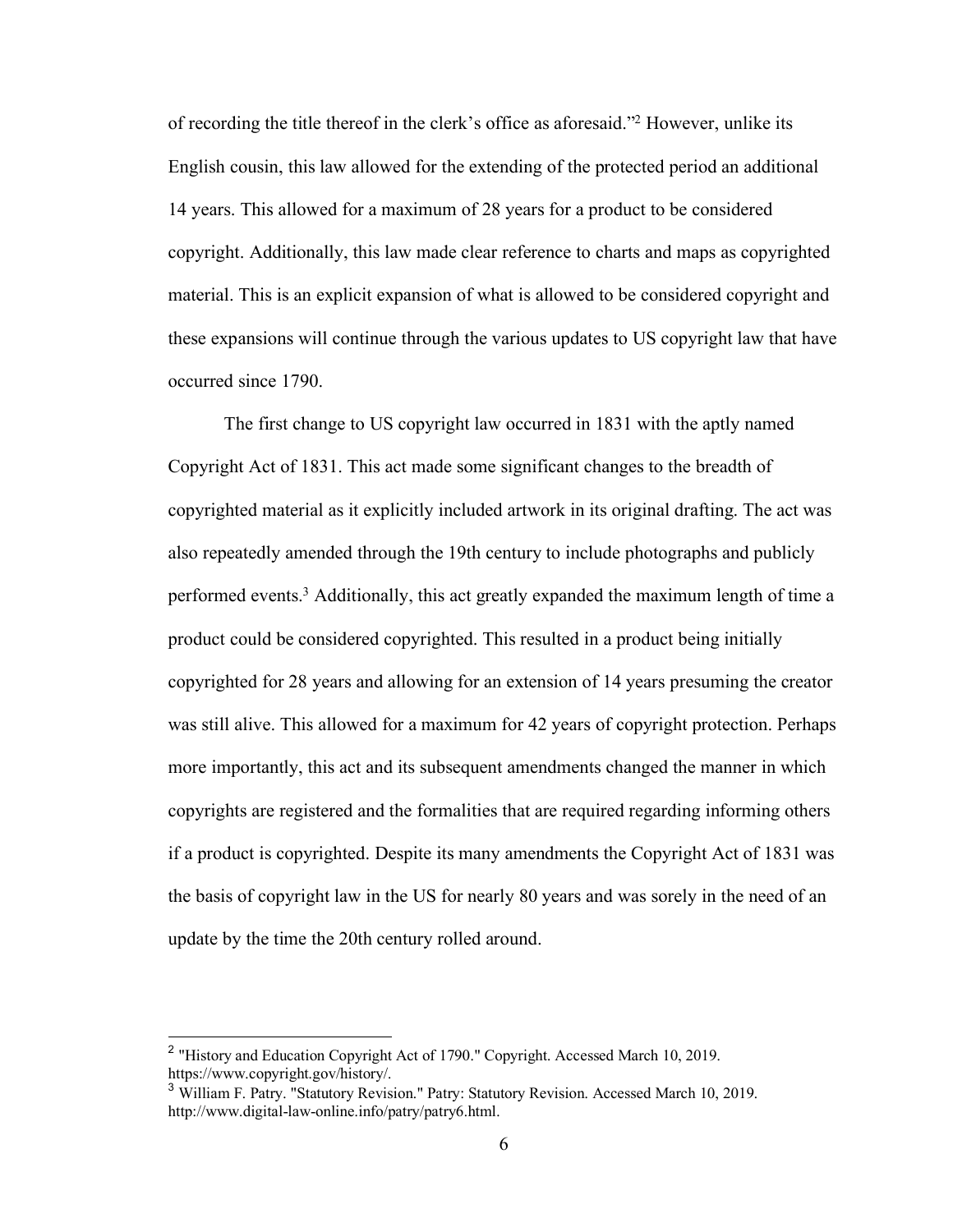The Copyright law of 1909 was a major update to US copyright law for several reasons. Most apparent is the major gap between this act and its previous incarnation. The context of 1909 is important as this was the heart of the Progressive Era and represented a period of great technological growth in the country. Both of these factors led to an expansion of what was included under US copyright protection. Perhaps most important, this law paved the way for motion pictures being considered copyrighted materials under the 1912 Townsend Amendment.<sup>4</sup> Additionally, this law as had all previous ones, increased the maximum amount of time a product could be copyright protected. Under the 1909 law copyright was extended initially for 28 years with an allowed 28-year extension following the first term for a total of 56 years.<sup>5</sup> As the reader may notice the length of copyright protection was extended with each subsequent rendition of the laws regarding the subject. This statute would remain law until 1976 when the issues surrounding copyright once again got new legislation.

As anyone with a basic understanding of history will agree a great deal occurred between 1909 and 1976 and that was the impetus for the reconsidering of US copyright law. The Copyright law of 1976 was a further development of what had come before it and it both expanded the breadth of copyright and reworked many of the aspects of how copyright was managed. To begin copyright was explicitly stated to include literary works, musical works, dramatic works, pantomimes, and choreographic works, pictorial/graphic/sculptural works, motion pictures, and sound recordings.<sup>6</sup> Additionally,

 <sup>4</sup> Office, U.S. Copyright. "Copyright Lore." Copyright Act of 1790 | U.S. Copyright Office. Accessed March 10, 2019. https://copyright.gov/history/lore/.

<sup>&</sup>lt;sup>5</sup> "History and Education Copyright Act of 1909." Copyright. Accessed March 10, 2019. https://www.copyright.gov/history/.

<sup>&</sup>lt;sup>6</sup> "History and Education Copyright Act of 1976." Copyright. Accessed March 10, 2019. https://www.copyright.gov/history/.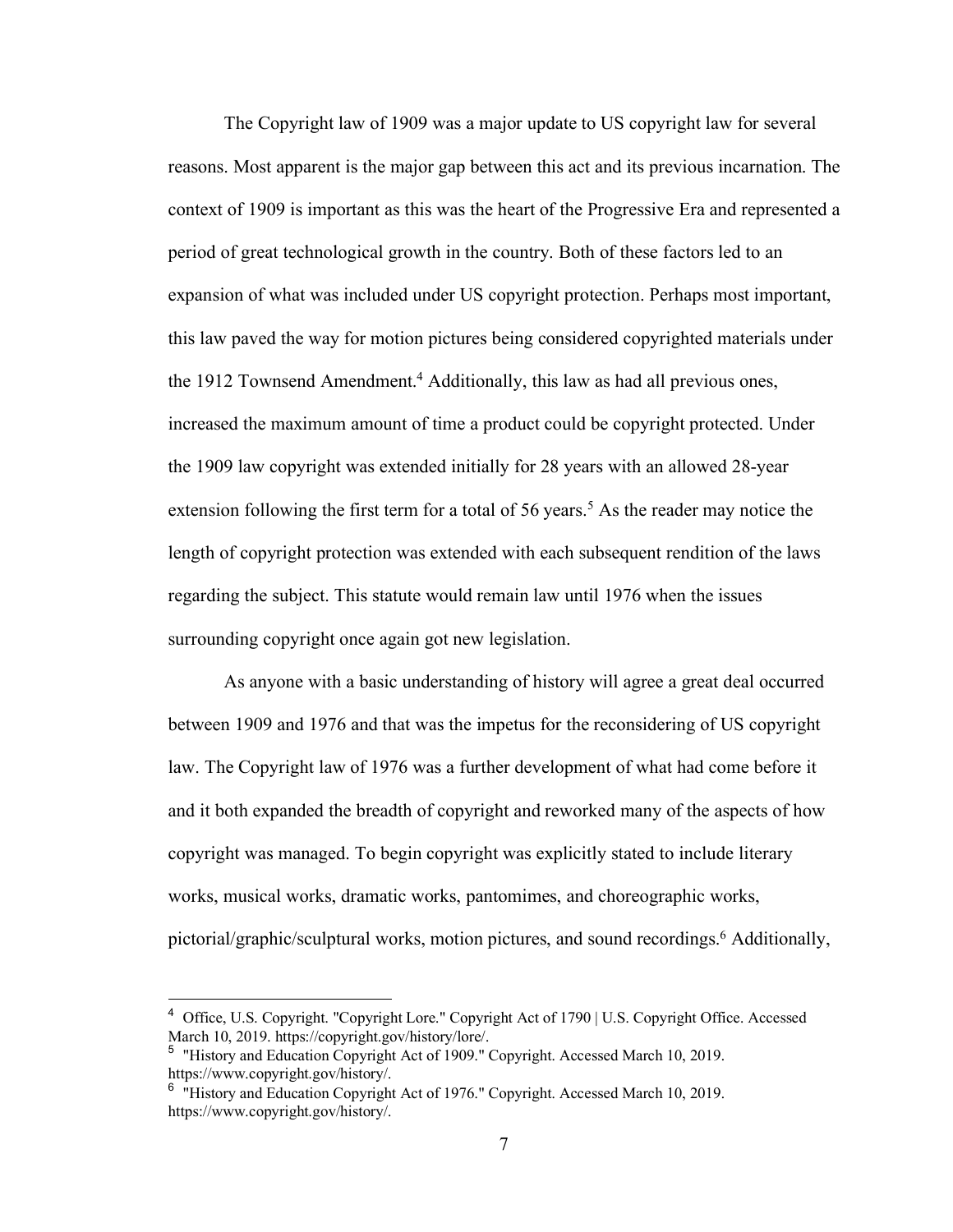as had become common, the length of copyright was extended. However, this time Congress did something different; instead of beginning the period of copyright from the occasionally vague moment of the product's creation and registration, the period of copyright would now exist for the entirety of the author's life plus 50 years following his or her death. Additionally, it was at this time that the fair use doctrine was created which allowed for the use of copyrighted products without permission from the owner under specific circumstances. Those circumstances are "for purposes such as criticism, comment, news reporting, teaching (including multiple copies for classroom use), scholarship, or research, is not an infringement of copyright."<sup>7</sup> Fair use has by turns proved very useful for some and a point of discord as a particular use of fair use includes criticism. Fair use will be an important point later on however, for now, we shall set it aside. The Copyright law of 1976 was an important update to US law and structurally remains in use to this day although there have been some amendments since it remains the definitive legal standard in this nation.

There was a major amendment to the Copyright law of 1976 known as the Copyright Term Extension Act of 1998. What this act effectively did was freeze the introduction of new material into the public domain by retroactively extending copyright protection to everything not already in the public domain created during or after 1923.<sup>8</sup> It was at this point that major public interests began to exert their influence over the political process surrounding copyright law. For example, it is telling that this law is derisively termed the Mickey Mouse act due to the Disney corporation's intense lobbying

<sup>&</sup>lt;sup>7</sup> Office, U.S. Copyright. "Chapter 11: Subject Matter and Scope of Copyright." Copyright. Accessed March 10, 2019. https://www.copyright.gov/title17/92chap1.html#107.

<sup>&</sup>lt;sup>8</sup> Carlisle, Stephen. "Mickey's Headed to the Public Domain! But Will He Go Quietly?" Office of Copyright. October 17, 2014. Accessed March 10, 2019. http://copyright.nova.edu/mickey-public-domain/.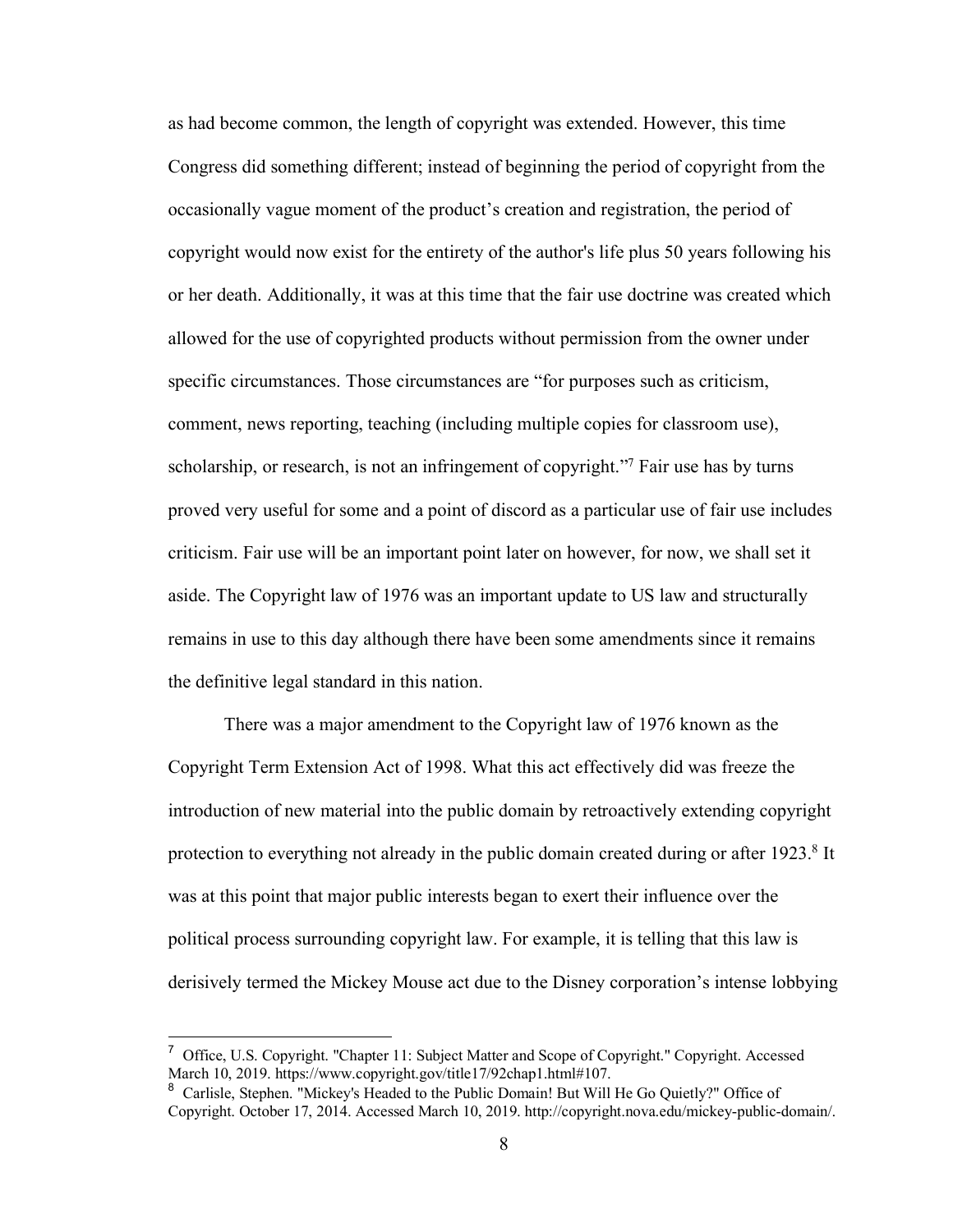efforts to pass this Act. Mickey Mouse had originally been introduced in 1929 and would have soon entered the public domain. There are numerous technicalities surrounding this particular point, but the overall effect of this bill was to put a pause on anything entering the public domain. Between 1998 December 31st, 2018 nothing entered the public domain. This year (2019) marked the first time anything entered the public domain since the 1990s. As of writing this, there has been no effort made to get another extension to copyright so in 2024 if nothing changes Mickey Mouse will enter the public domain. Domestically this is more or less the end of copyright's tale. There is, however, an international dimension that should be briefly addressed.

International copyright is an immensely complicated issue that grows ever larger as our world grows ever more connected. However, international copyright is largely governed by a single international agreement. The Berne Convention is the international standard for copyright, and it is deceivingly simple. Essentially what it requires from its signatory members is that they respect the origin nation's copyright laws and recognize that they will govern the status of the product.9 Essentially, a US widget is governed by US copyright laws regardless of the nation it may be present in. Of course, this requires that all nations follow these rules which is something that some nation states struggle with and is an issue that will be discussed in greater detail later. The United States joined the convention relatively late as it was created in 1886 and the US did not join until 1988. Since then, however, the body has provided a suitable basis for the regulation of this important issue.

<sup>&</sup>lt;sup>9</sup> "Berne Convention for the Protection of Literary and Artistic Works." Broadcasting & Media Rights in Sport. Accessed March 10, 2019. https://www.wipo.int/treaties/en/text.jsp?file\_id=283698#P98\_14701.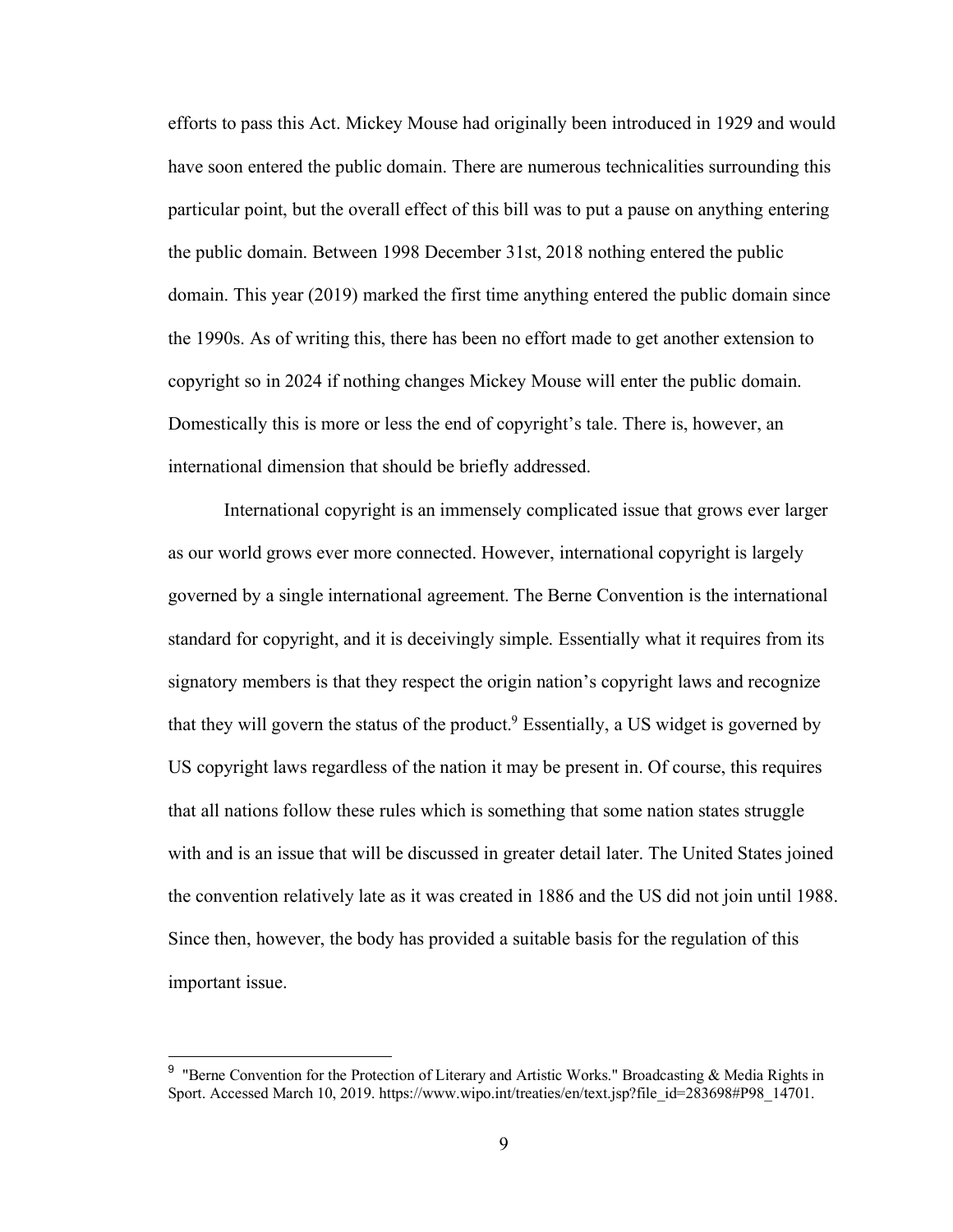This brings us more or less to the beginning of our exploration of the colliding worlds of the Internet and copyright law. We have seen how the domestic US copyright law has grown and developed as new forms of expression have come into fashion. Each of these, in turn, has gained the protection of US law in due course. However, as the recent past has shown us the internet has proven to be a juggernaut of immense force. The relationship between US law and the internet is bound to be fractious. As we will explore further the Internet and Copyright have yet to reconcile themselves and it will take a great deal of legal action to force the two into accord.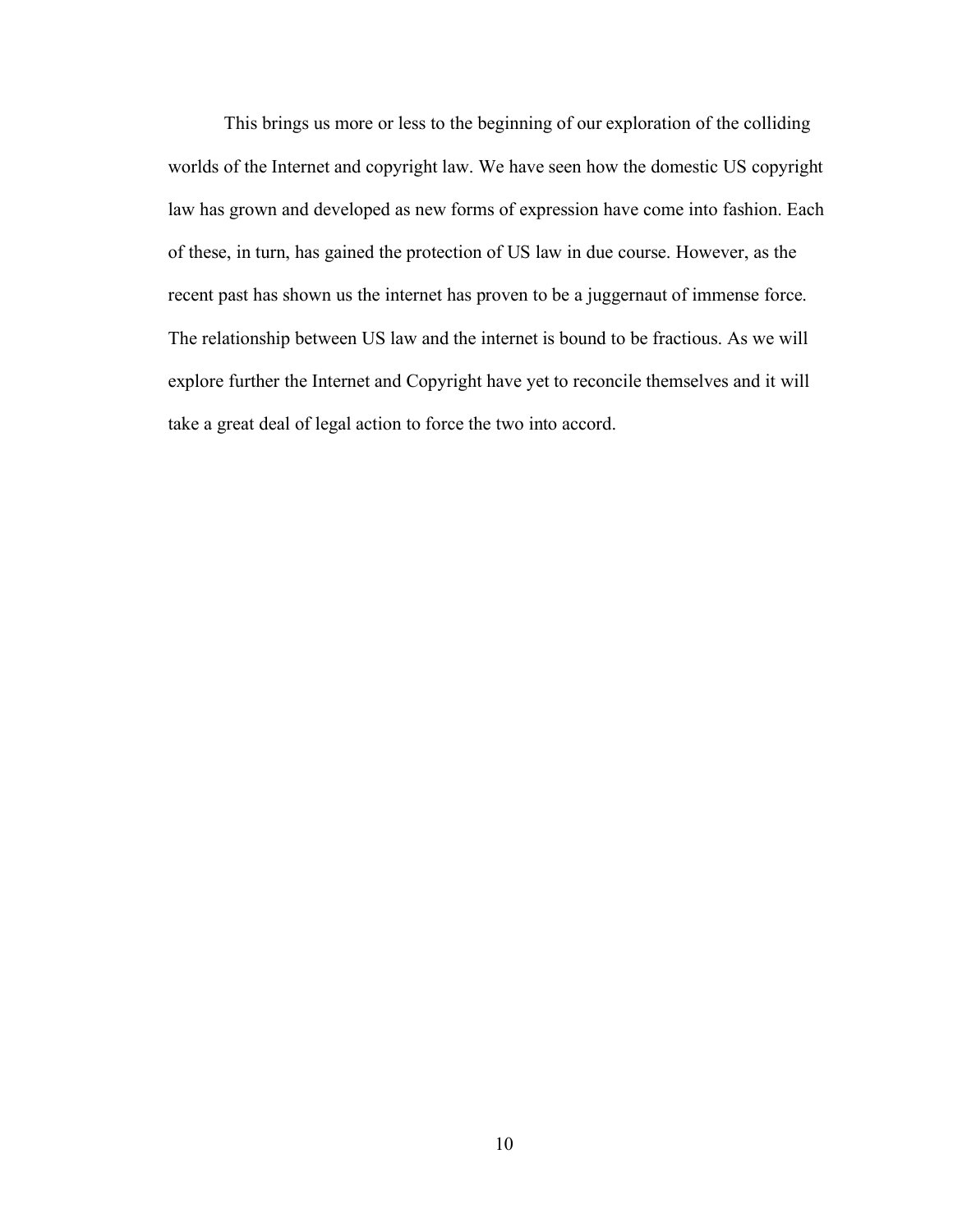#### CHAPTER 3

## DEFINING THE PARTIES

Copyright is the legal principle that governs the ownership of ideas and products. With a definition like that it would seem that this principle would involve little drama. However, due to the often-immense financial implications of certain properties, this is untrue. The principle behind copyright extends back centuries with most scholars on the topic agreeing that the first nation to establish a cogent legal definition was England in the Statute of Anne in 1710. In the 309 years since the legal particulars around this subject have changed to adapt to the times but the principle behind copyright law has remained the same. In the United States, copyright law has existed since the founding of the nation and has faced periodic updates as technology and material subject to copyright has changed and grown. The periodic updates of US copyright law are examined in greater detail in chapter 1 and serve as a historical basis for the jumping off point of this research. The impact of the internet on copyright cannot be understated. Unlike any other period in history ideas and products can be created, shared and/or copied far easier than ever before. This is both a positive and negative development as on the one hand it has never been so easy to develop new products or ideas but conversely, it has never been so easy to reproduce said ideas without permission. The US and international legal bodies alike have struggled, understandably, to keep pace with the rapid development and everchanging nature of the internet. This obviously creates an issue as it is growing increasingly easy to find copyrighted material online that in no way gives any benefit to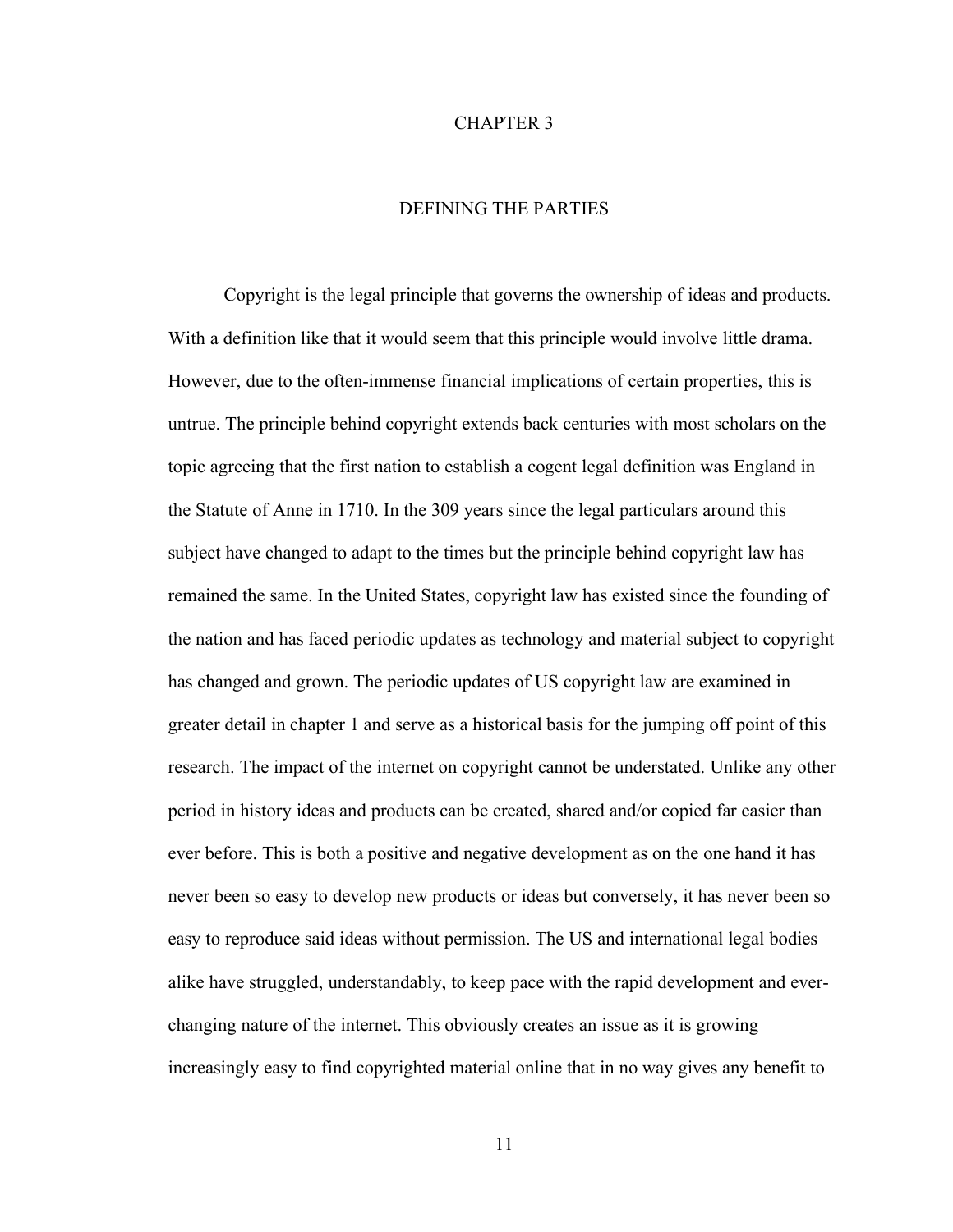the creator. This issue is made all the more complex by the reality that there is no central authority to which a copyright violation can be reported. Violations are generally handled by individual companies and dealing directly with the copyright owners. This informal relationship is essentially the current model that US copyright law operates under.

The focus of this research is the future of US copyright law and its relationship with the internet. Given the overwhelming difficulty of policing copyrighted material on the internet, changes must be made at some level. Some groups will resist change while others will press for it. Because of the often-competing viewpoints, this topic has the potential to expand to encompass a massive amount of material that is quite literally growing on a daily basis. These viewpoints can be divided into four distinct groups.

The four parties that I will address over the course of this thesis are as follows the government, the party who holds the authority over the legal aspects of this issue and therefore must play a decisive role in any changes that are to be made. The copyright holder/owner who is the victim of theft or reproduction of their product without compensation. The third party is somewhat more ambiguous and I have chosen to term them the Gatekeepers. These are the major corporations who control access and content on the internet; think companies like Amazon, Apple, Google, and many others. The final group is the people, the aggregate masses who in one way or another desire access to products online. The relationships between these four groups create the world of internet copyright as each has some semblance of control over the other. Each of these groups has its own goals and will strive to gain or retain a position of superiority over the others.

The government has the role of creating laws and regulations to prevent the theft of copyrighted materials. This may seem to be self-evident however there are many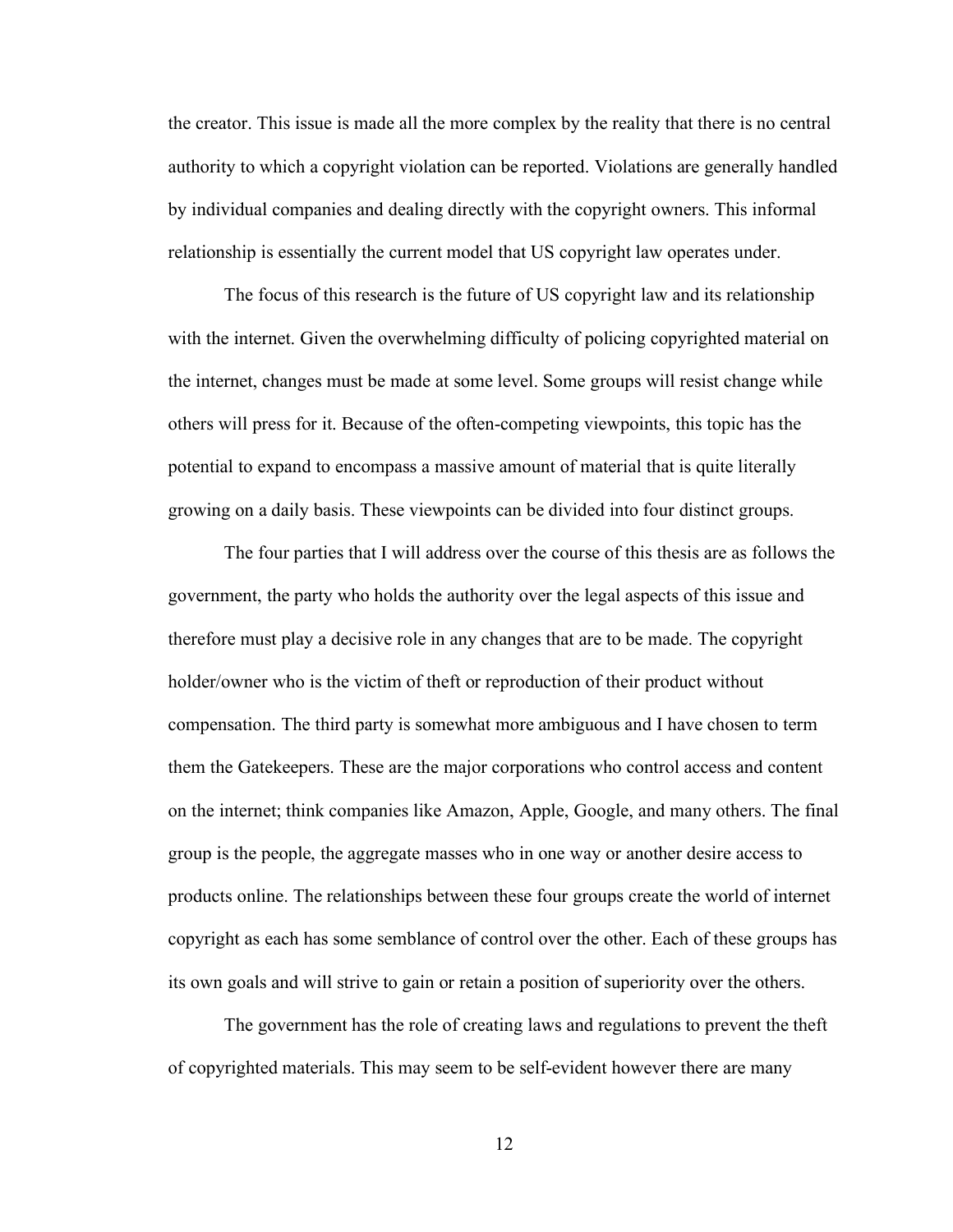issues that feed into the equation when it comes to the government creating or altering legal standards regarding this issue. This responsibility has been difficult to carry out for a number of reasons but the single greatest in my view is the inexperience with the topic. Copyright law is a vast field of information with a narrow group of individuals who understand it. When the topic is centered more on the internet the field of qualified, knowledgeable individuals drops further. Simply put most members of Congress understand the internet poorly. For a reference, I can point to nothing better than Mark Zuckerberg's testimony before Congress in April 2018.10 In the days that followed the live testimony op-ed pieces from across the political spectrum commented upon the lack of knowledge many congressmen had on issues specifically related to Facebook and the internet in general. While the topic is not the same the point is clear. A further issue that will be discussed at length is the vulnerability of the government to targeted protests. This issue will be covered further in greater detail but suffice it to say that the public and gatekeeper companies can apply major influence on the government. In short, the government has a great deal of power over this issue but possesses several major blocks that prevent its usage.

The copyright owners have the most to lose when it comes to the issue of internet copyright violation. If their products are available for free online this will drastically decrease the purchase of legal versions of their products. As it stands currently owners of products have little ability to control the fate of their product once it reaches the internet. There is no way for a product's creator to withdraw anything entirely from the internet.

<sup>&</sup>lt;sup>10</sup> Government, Transcript Courtesy of Bloomberg. "Transcript of Mark Zuckerberg's Senate Hearing." The Washington Post. April 10, 2018. Accessed April 6, 2019. https://www.washingtonpost.com/news/theswitch/wp/2018/04/10/transcript-of-mark-zuckerbergs-senate-hearing/?utm\_term=.20419ac7af41.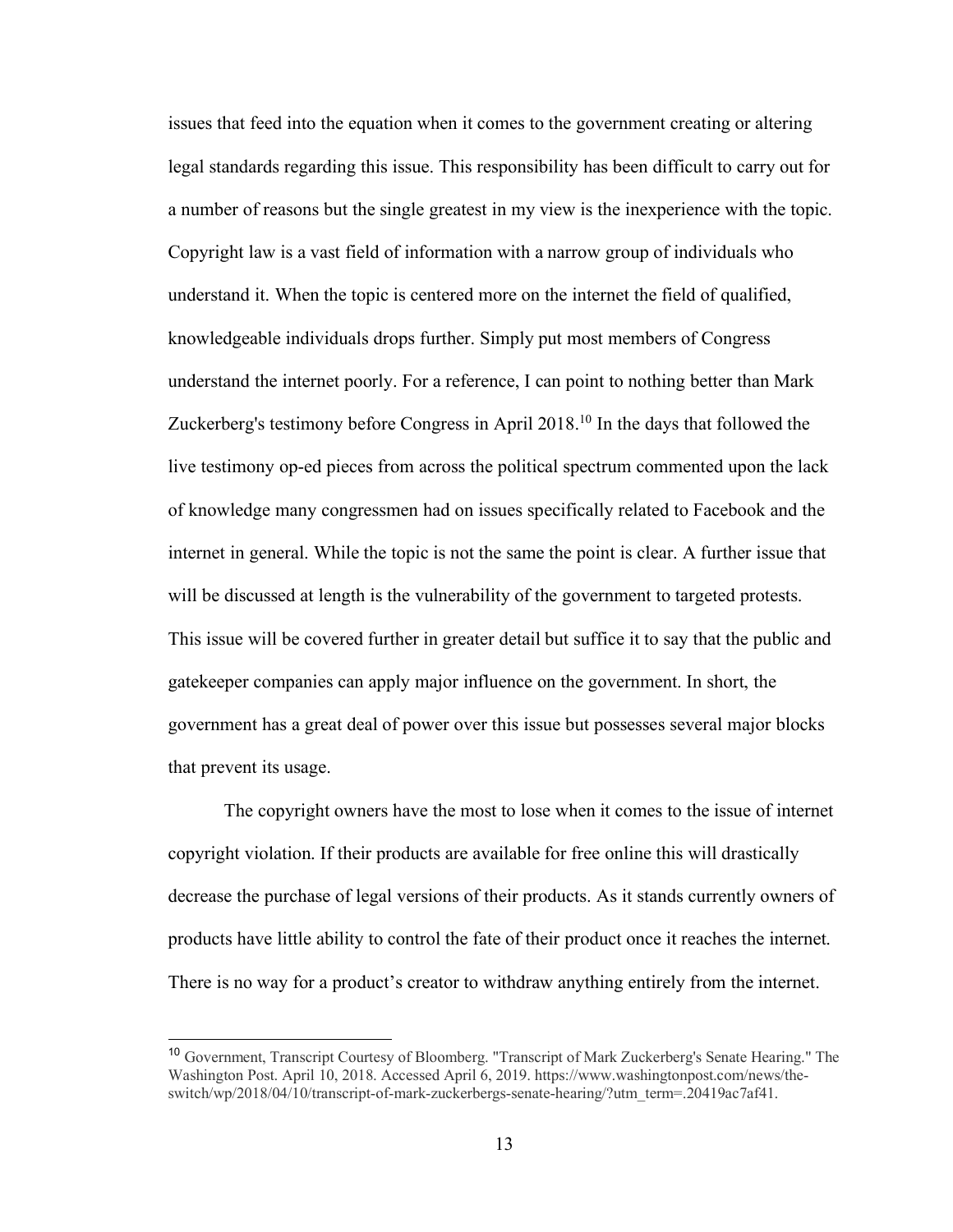There are mechanisms in place for individuals and companies to remove items that they own from specific sites under The Digital Millenium Copyright Act (DMCA) but doing so is like trying to kill a mythical hydra. If one instance is taken down likely 5,10 or 1,000's more have cropped up in the meantime. Furthermore, the scale of the problem presents itself; an individual cannot monitor the entire internet for their product. Major corporations have a hard-enough time doing this and they can afford teams of people to scour the web. Finally, many of these DMCA takedowns are reliant on the cooperation of the gateway companies. While there is an absolute legal recourse for an owner to fall back upon that requires time and money it is far simpler if gateway companies cooperate, and to their credit they generally do. The fact remains, however, that cooperation can be withdrawn.

Gateway companies are my own creative definition for the many companies that control access to content on the internet. While many will be individually mentioned and explored later for the time being think Google, YouTube, Wikipedia, and Mozilla. While each of these companies have distinct policies and roles, they each share the similar role of self-policing the content of their respective corner of the internet. Each, for example, will in their own way limit or eliminate access to websites that violate US law. The threshold for this action varies with some requiring legal action to be filed. When the DMCA was written the "Safe Harbor" provision protected companies such as those listed above from legal action for hosting copyrighted material.<sup>11</sup> This single provision has arguably done more to shape the internet than any other legislation since and will be

<sup>&</sup>lt;sup>11</sup> "DMCA Safe Harbor Explained: Why Your Website Needs a DMCA/Copyright Policy." Buchwald  $\&$ Associates. August 02, 2017. Accessed April 5, 2019. https://buchwaldlaw.com/2017/08/dmca-copyrightsafe-harbor-explained-website-needs-dmcacopyright-policy/.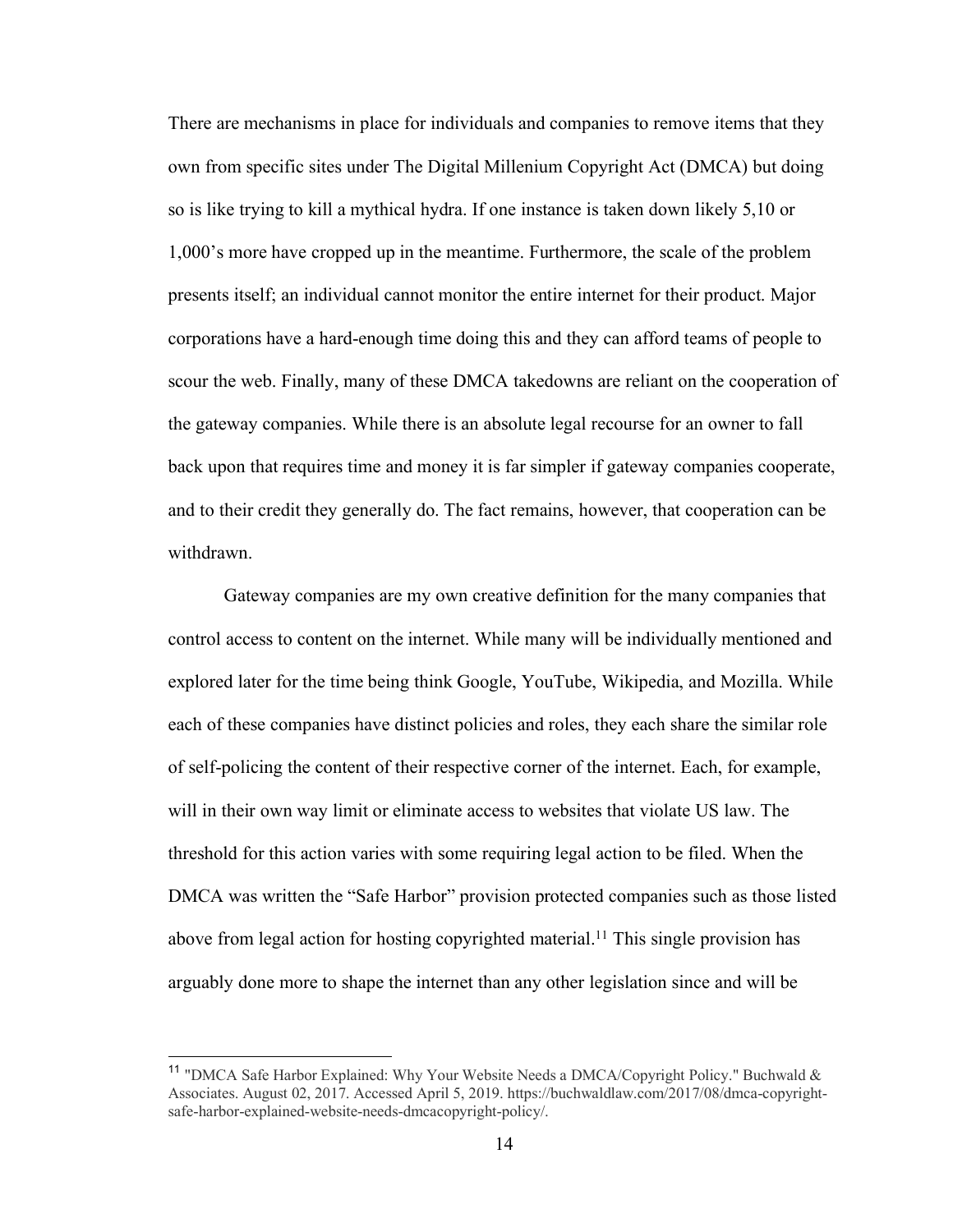explored in detail. While these companies have a huge role in controlling the content on their sites much of it is voluntary and many of the rules are set by themselves. This control over content has another side to it as companies have the ability to sway the opinions of the public through filtering search results and making public addresses that will instantly be seen by millions. In summary gateway companies have an enormous soapbox which they have not hesitated to use when it benefits them. Of the four groups, the gateway companies are most elusive to explore. Their immense power over the general publics perception must be addressed, and it must be acknowledged that they have shown willingness to shape viewpoints related to digital copyright law.

The final group is the public at large, by far the largest in terms of numbers but the power and responsibilities of this group can vary. If there is one underlying truth when it comes to the public and the availability of products on the internet and it is that people want things to be convenient, easy, and cheap. If there is a book online that is subject to copyright but can be downloaded as a pdf quickly and easily, it will be done. As if to contradict this, however, people will cry out when a spotlight is put on an individual instance where a copyright owner was hurt because their product was stolen. As a final example, people will rally behind gatekeeper companies when they say that their independence is being threatened by a bill in Congress. In short, the public is incredibly changeable when it comes to this issue; one day they may support the government's legislation, the next gatekeeper companies. This inconsistency in position has made this group's potential power up for grabs and gatekeeper companies and the government have both made and enacted plans to bring the public more firmly into their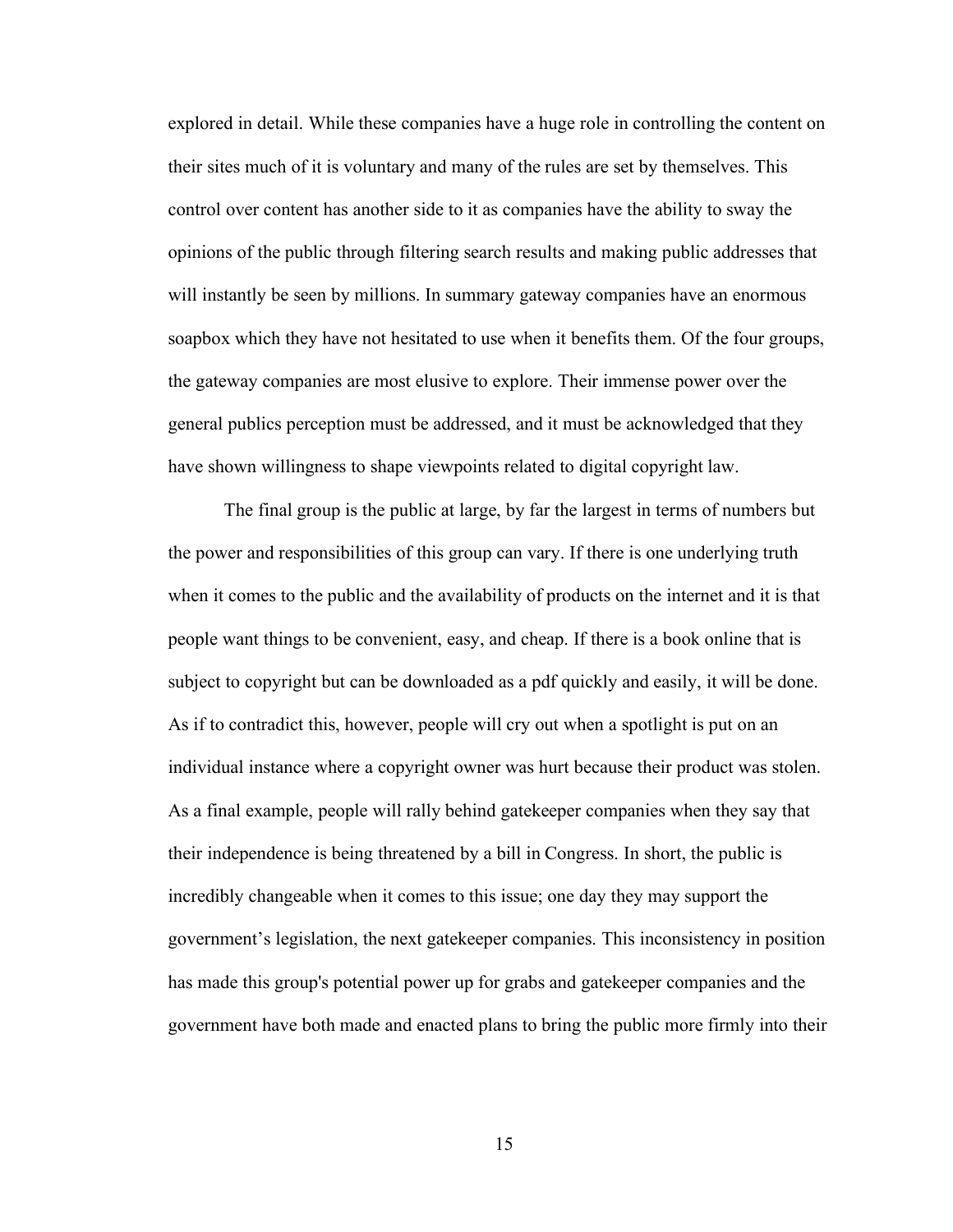control as will be explored. In conclusion despite the changeable nature of the public and the often lack of a united position their importance should not be understated.

Before launching into the research portion of this thesis I will take a moment to formally outline the Digital Millennium Copyright Act as it is among the most prevalent legal material that will be dealt with. As discussed in the history section, the most recent legislative action concerning copyright in the United States is the Copyright law of 1976 which has been successively amended a number of times since. The most relevant of these amendments is the 1998 Digital Millennium Copyright Act which laid the foundation of the relationship between US copyright law and the Internet. Signed into law when the internet was only seven years old and many of the companies discussed under the gatekeeper section had yet to come into existence this law is a fundamental guiding force when it comes to viewing how the internet developed. The safe harbor provision as previously mentioned is the most impactful portion of this law as it states "A service provider shall not be liable for monetary relief... for infringement of copyright".<sup>12</sup> This line I would argue is the source of the entire issue here discussed. Without this clause, internet copyright would still exist, but its form and scale would almost certainly be unrecognizable. It is the hole in this clause that subsequent legal proposals were designed to deal with and will be discussed at length under the government portion of my analysis.

<sup>&</sup>lt;sup>12</sup> "Limitations on Liability Relating to Material Online." Govinfo. Accessed April 16, 2019. https://www.govinfo.gov/app/details/USCODE-2010-title17/USCODE-2010-title17-chap5-sec512.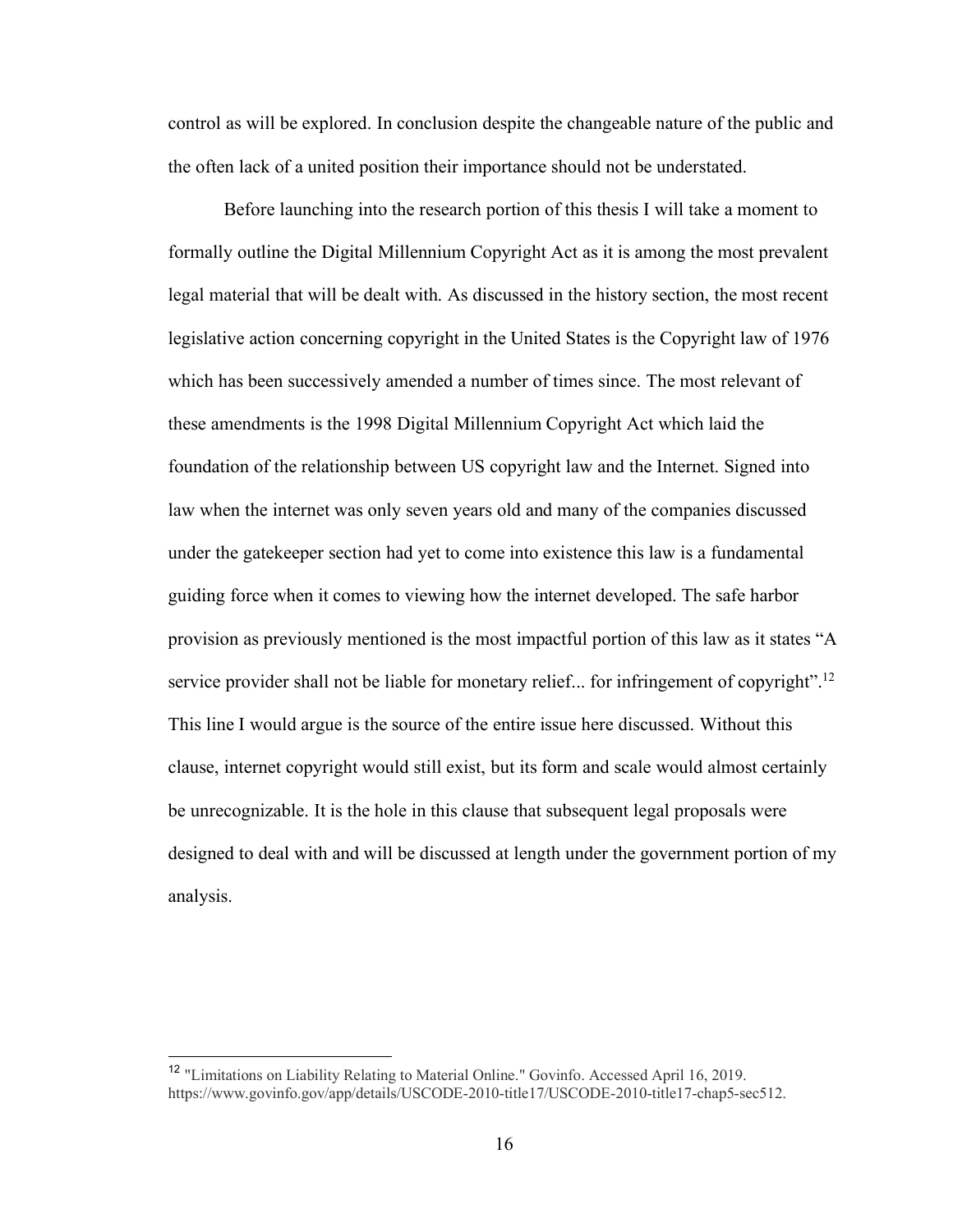#### CHAPTER 4

## ANALYSIS OF THE PARTIES

#### Part I: The People

The people are ultimately sovereign in the United States and when it comes to understanding the issues surrounding copyright law the people and their needs and wants must be understood. The relationship between the common everyday person and copyright can take many forms and it is important to note that an individual is almost guaranteed to be playing multiple sides of a specific issue. For example, when walking up to a person and asking them if they think stealing a movie is bad, most if not all will respond in the affirmative. However, that same individual will admit to streaming a movie from any one of hundreds of internet sites that allow for this service. A study conducted in 2013 by Joe Karaganis and Lennart Renkema of Columbia University estimates that 46% of people in the United States copied shared or downloaded content from the internet. That selection of data comprised all adults. When the selection of data is narrowed to young adults the number jumps to approximately 70%.<sup>13</sup> These figures are important because it shows that despite good intentions from most people they will, if the circumstance presents itself, break with the common values of society for convenience's sake. This study is now six years old and a great deal has changed in the intervening years as internet familiarity and usage has continued to grow.

<sup>&</sup>lt;sup>13</sup> Joe Karaganis, and Lennart Renkema. "Copy Culture in the US and Germany." Americanassembly.org. 2013. Accessed April 19, 2019. https://americanassembly.org/publications/copy-culture-us-and-germanymarch-2013.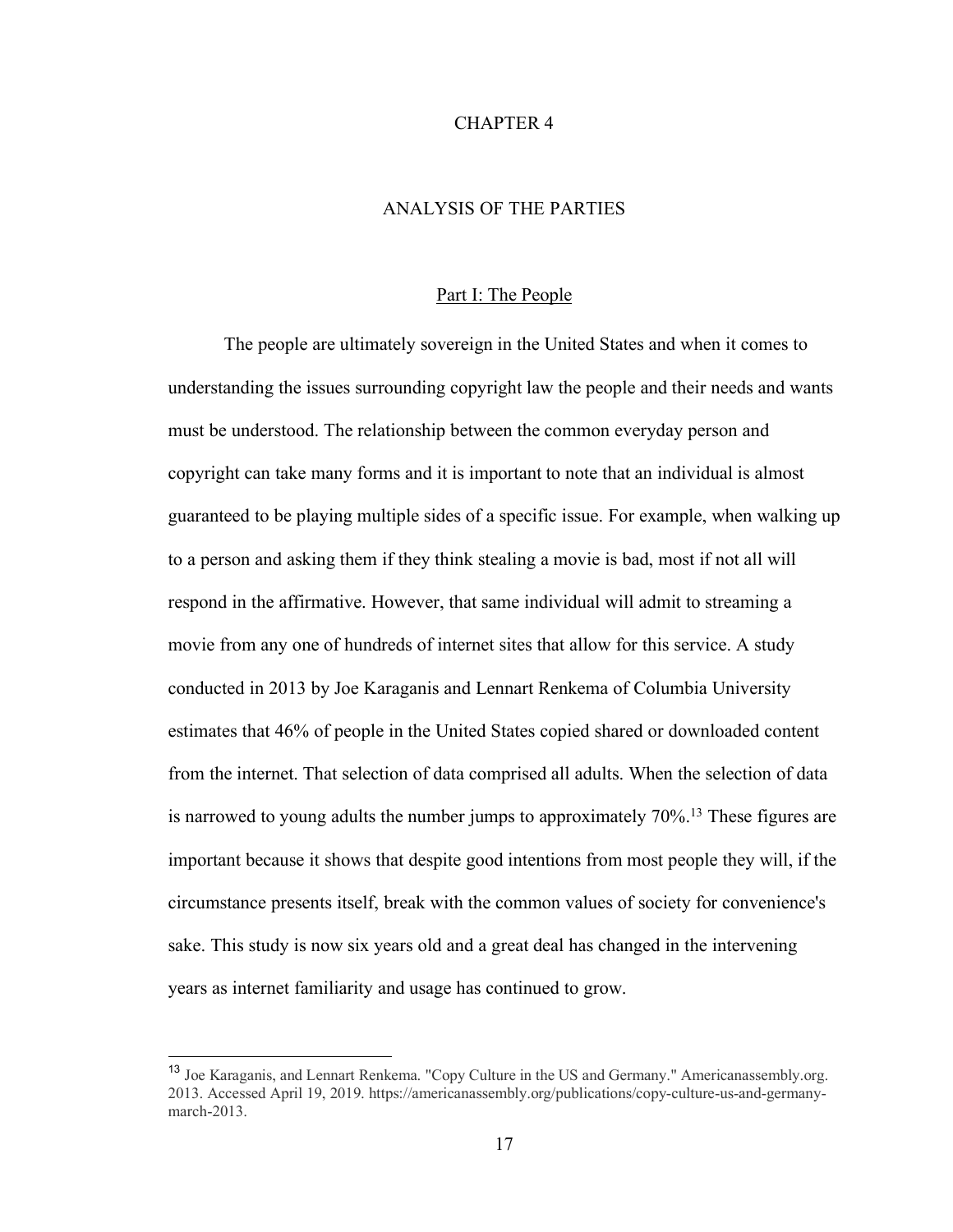The scale of internet piracy has grown with every year of the internet's existence. For example, in 2017 the popular show Game of Thrones (produced by HBO) had an episode viewed by 16.5 million people through HBO's own monetized sources. That same episode was estimated to have been streamed or downloaded illegally over 140 million times in the days that followed its premiere.<sup>14</sup> The sheer difference in numbers shows the scale of the problem. These people are not hardened criminals; many presumably only desire the enjoyment of this tv program. Indeed, because downloading or streaming content over the internet has become such a common part of society we have reached a point where many, particularly in younger age groups, are unaware that they are committing a crime.15 This is due for many reasons ranging from simple copycat actions to the rationalization that if it is out there then it must be legal.

This brings up the major issue, why do individuals steal copyrighted material off the internet? As already discussed, some simply do not realize that what they are doing is illegal. This group is difficult to determine in size as the majority of people understand that theft is illegal. What is harder is determining those who are aware of the laws around internet theft. The best evidence of this issue is simply by googling some variation "is downloading movies, music, etc. from the internet illegal and millions of results will be found. If that question is being asked so frequently then there is manifestly a problem.

 14 Andrews, Travis M. "'Game of Thrones' Was Pirated More than a Billion times - Far More than It Was Watched Legally." The Washington Post. September 08, 2017. Accessed April 20, 2019. https://www.washingtonpost.com/news/morning-mix/wp/2017/09/08/game-of-thrones-was-pirated-morethan-a-billion-times-far-more-than-it-was-watched-legally/?utm\_term=.a7dfe7773a99.

<sup>&</sup>lt;sup>15</sup> McIntyre, Hugh. "With Most Music Being Offered For Free, Why Is Piracy Still Growing?" Forbes. August 14, 2017. Accessed April 20, 2019. https://www.forbes.com/sites/hughmcintyre/2017/08/14/withmost-music-being-offered-for-free-why-is-piracy-still-growing/#bbb17fe6b24d.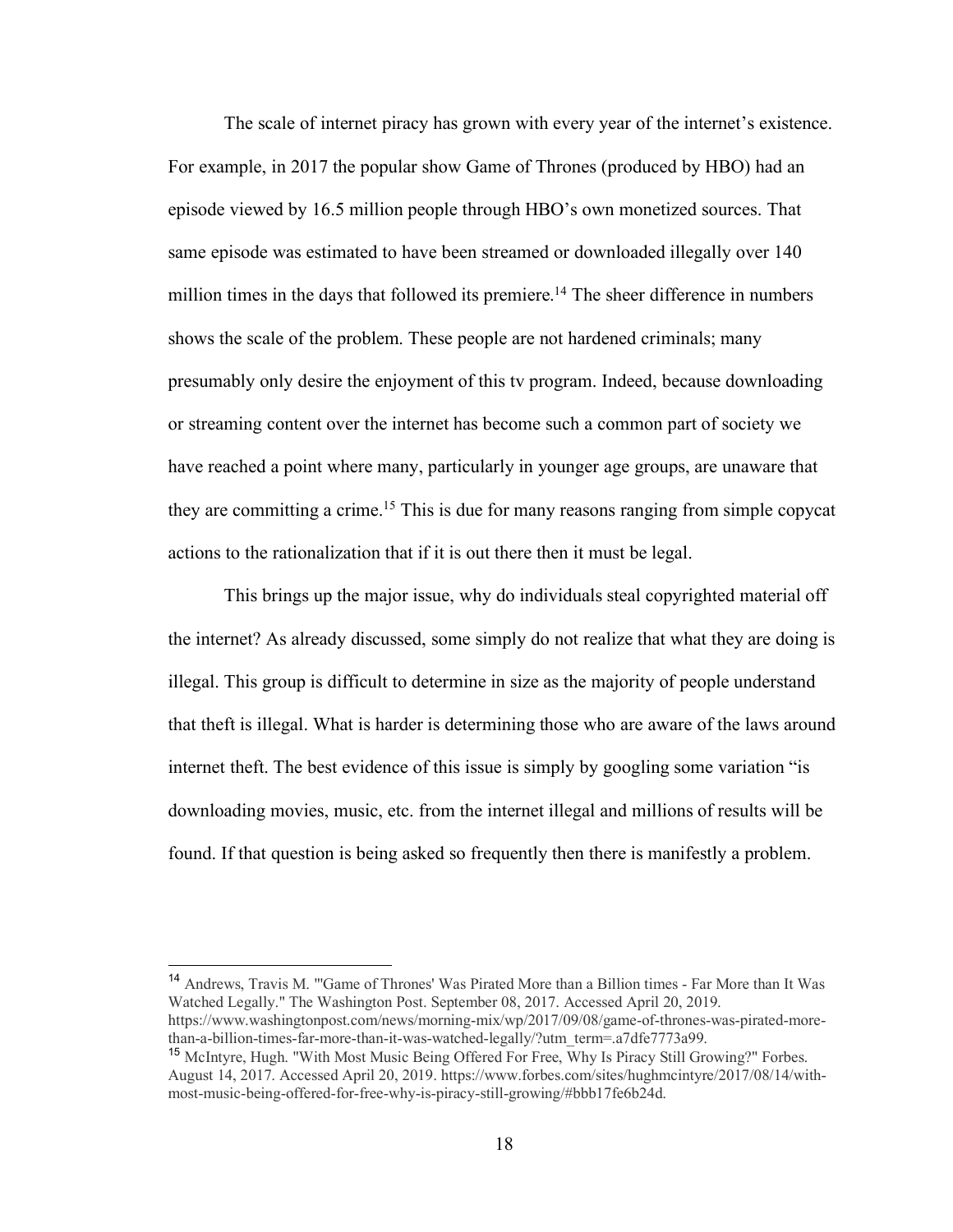Perhaps the most obvious justification people have is their desire to simply not pay for the content. This group can be divided into subgroups; those who cannot afford the purchase of the content and those who object to paying for the content. Those who cannot afford to pay are in an interesting moral position; they are stealing however, it is not necessarily out of malicious intent. They are certainly committing a crime and from a strictly legal perspective and are guilty as they are willfully breaking the law. When it comes to those who object to paying there are several justifications. One is because they believe that the creator does not deserve the money from their purchase. This opinion could stem from a dislike of the creator or any other number of emotions. Another is the fact that people have simply come to expect the availability of content online and no longer wish to purchase the content legally. One author noted in an article that many readers would "rather die than pay for a book"<sup>16</sup> instead opting to download an illegal PDF of the book. While dramatic, the simple fact is that a certain percentage of people now object to principal paying for books. This illustrates the level of acceptance that has developed around breaking this particular law; despite being explicitly illegal people see this law as acceptable to break.

A further group that must be considered are those who perhaps own the product in a physical form and download a digital copy. The argument made by this group is seen by many as logical as they have in one form or another paid for the product. Most people who ascribe to this viewpoint cite the fair use doctrine as their legal protection. However,

<sup>&</sup>lt;sup>16</sup>Flood, Alison. "'We're Told to Be Grateful We Even Have Readers': Pirated Ebooks Threaten the Future of Book Series." The Guardian. November 06, 2017. Accessed April 19, 2019. https://www.theguardian.com/books/2017/nov/06/pirated-ebooks-threaten-future-of-serial-novels-warnauthors-maggie-stiefvater.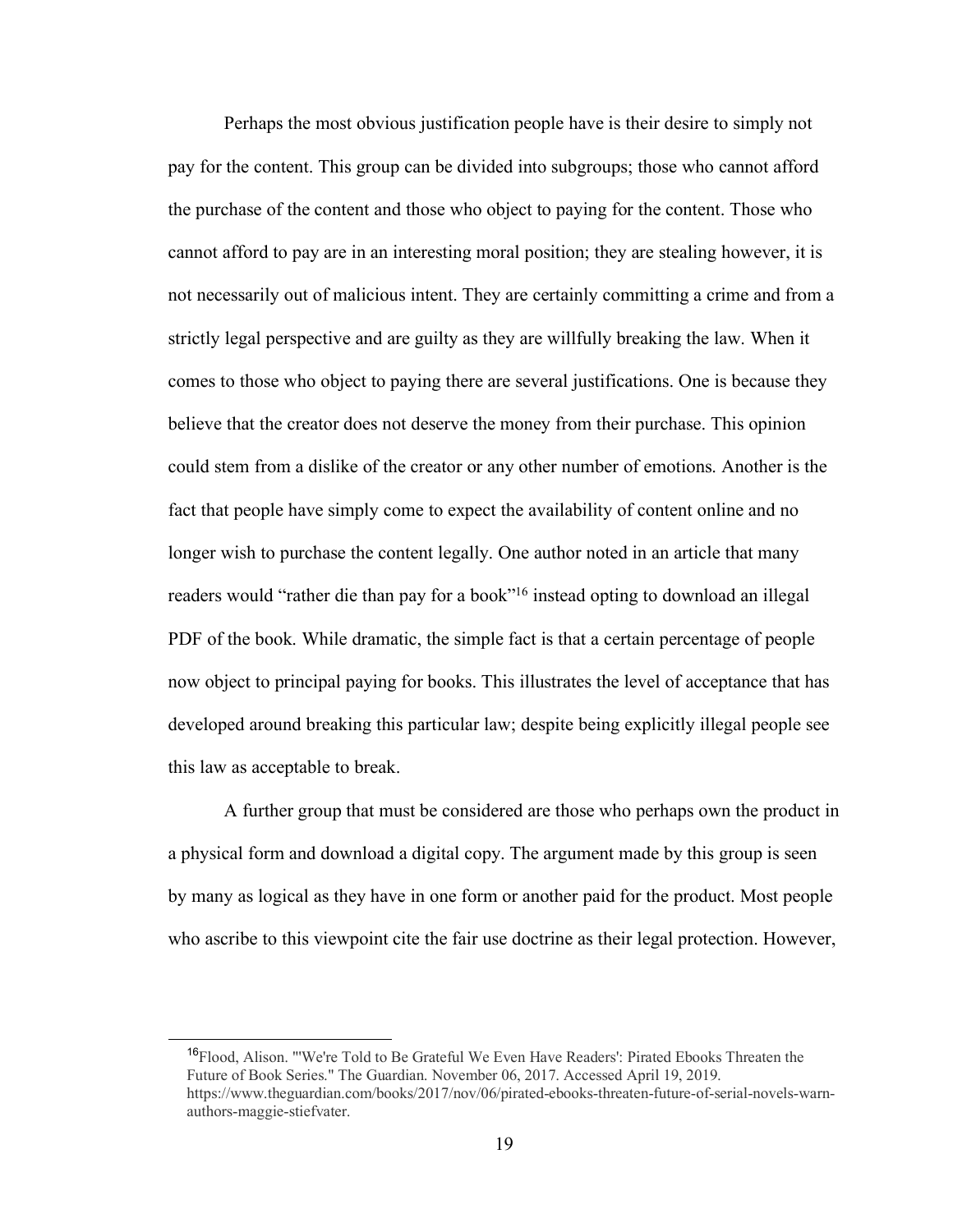under the Digital Millennium Copyright Act (DMCA) this action is illegal.<sup>17</sup> Despite having purchased a physical edition of the product the digital license is not included unless specifically mentioned. Digital licenses are often sold separately and are entirely different from a physical edition of a product. Digital licenses can commonly be seen in college bookstores where they are sold individually or as a supplement to common textbooks. While some find this objectionable the law is very clear.

The final group worth discussing are those who simply download or view a product illegally for convenience's sake. For this group, the act of accessing content is done simply because it is there. The mindset of this group has been mentioned previously. They do not see what they are doing as a crime simply because if it were, the content would have been taken down. This inherent trust in the government or perhaps one of the gatekeeper companies is what vindicates this group's viewpoint. In a perfect world where all illegal copyrighted material was removed from the internet the moment it was posted this group would be correct in their assumption. Despite their argument ignorance of the reality of the world and its laws does not constitute a legal defense. This group is breaking the law in a manner equal to those who have full knowledge of the law and choose to upload or download copyrighted content to or from the internet.

In short, there are many justifications the public uses to legitimize their illegal use of internet content. These examples are in no way exhaustive but rather seek to emphasize the most common justifications for breaking the law. As it stands there are mechanisms under US law to punish those who upload or download copyrighted content

 <sup>17</sup> Staff. "Digital Millenium Copyright Act." Digital Millenium Copyright Act: Frequently Asked Questions. Accessed April 21, 2019. https://dmca.ucr.edu/faqs.html.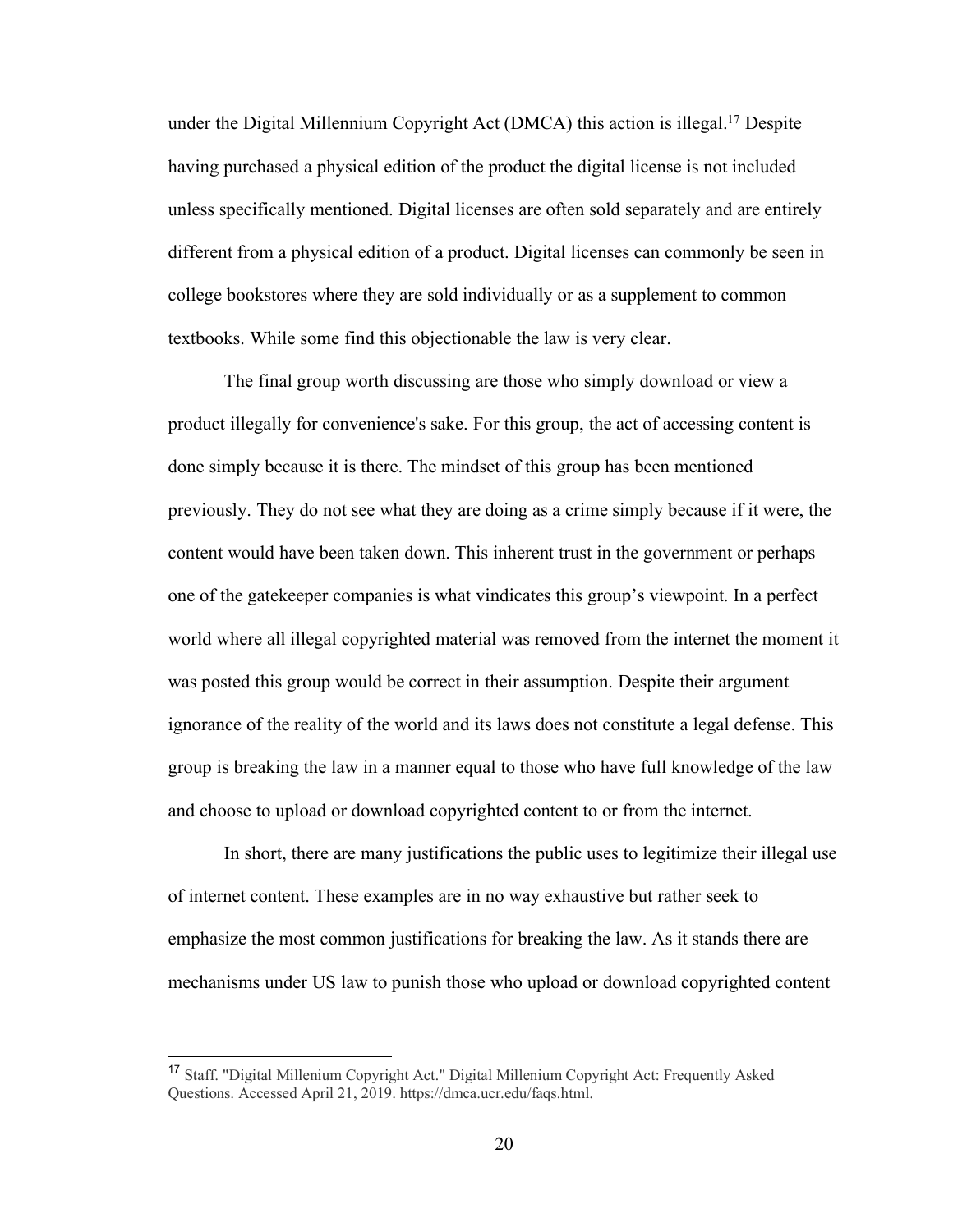to or from the internet. The issue is the scale of the problem; there are simply too many people participating in this practice to effectively police all of the content. It is estimated by MUSO, a digital content protection company, that in the United States alone there were over 2.9 billion visits to piracy websites in 2018.<sup>18</sup> These numbers are staggering and if anything, are conservative. The simple fact is people are now accustomed to getting content over the internet and they will justify it in any number of ways. The fact is this is unlikely to change given current laws but only time will tell.

## Part II: The Government

The federal government of the United States has the responsibility of creating and enforcing the laws concerning copyright. As has been outlined the US Government has created and updated laws dealing with copyright since the founding of the nation. The previously described Digital Millennium Copyright Act (DMCA) is the most current law concerning copyright and the internet. During the existence of the United States lawmakers have paid adequate attention to copyright laws updating them when needed and adding provisions when technology changes or develops new elements. In recent years however, this devotion to updating the laws has come to a screeching halt. The Internet has since exploded with illegal copyrighted content in many different forms and from a wide variety of sources. This explosion has rapidly outpacing the ability of Congress and the government as a whole from keeping up. Issues have arisen preventing Congress from acting on issues with US digital copyright policy, the most prevalent

<sup>&</sup>lt;sup>18</sup> "Publishing under Threat as Demand for Illegal Content Rises over 2018." MUSO – DISCOVER, PROTECT, CONNECT. 2019. Accessed April 21, 2019. https://www.muso.com/magazine/publishingunder-threat-as-demand-for-illegal-content-rises-over-2018/.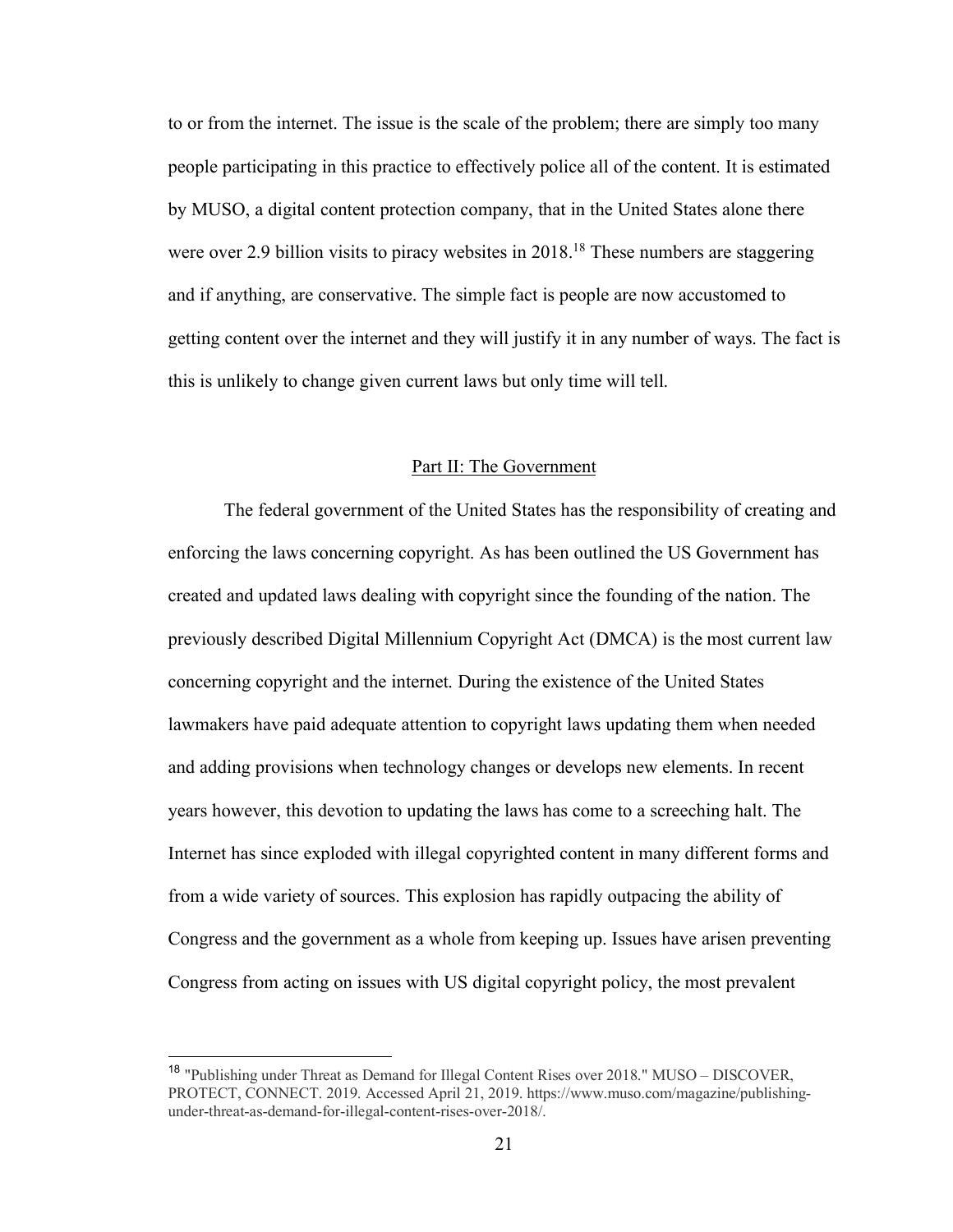being the lack of understanding of how the internet functions by lawmakers. Another is the massive lobbying power the internet now possesses and its willingness to use it as demonstrated by the 2012 internet blackout which will be discussed in greater detail shortly. The government as it currently stands is hopelessly overwhelmed by the issue of protecting copyright online and its position is only growing worse as the other major players grow more entrenched in their positions.

According to the Congressional Research Service, the 115th Congress, which left office at the beginning of 2019, was among the oldest on average. The average age in the Senate was 61.8 and in the House of Representatives it was 57.8.<sup>19</sup> While age is by no means a measure of intelligence many members of both houses of Congress show an alarming lack of knowledge over even basic issues regarding the internet. There have been many incidents of members of both the House and Senate unwittingly announcing their unfamiliarity with internet issues. Every time there is a congressional inquiry into issues involving the internet there is guaranteed to be a slew of commentary pieces to follow in the news bemoaning Congress's lack of understanding of the matter. This is important because these are the people who make the policy involving copyright; if they cannot understand how basic legal downloading works how can they be expected to understanding the intricacies of downloading pirated editions of the *Lion King*. This may change as the new Congress, seated in January of 2019 contained a greater proportion of

 <sup>19</sup> Jennifer E. Manning. "Membership of the 115th Congress: A Profile." Senate.gov. December 20, 2018. Accessed April 22, 2019. https://www.senate.gov/CRSpubs/b8f6293e-c235-40fd-b895-6474d0f8e809.pdf.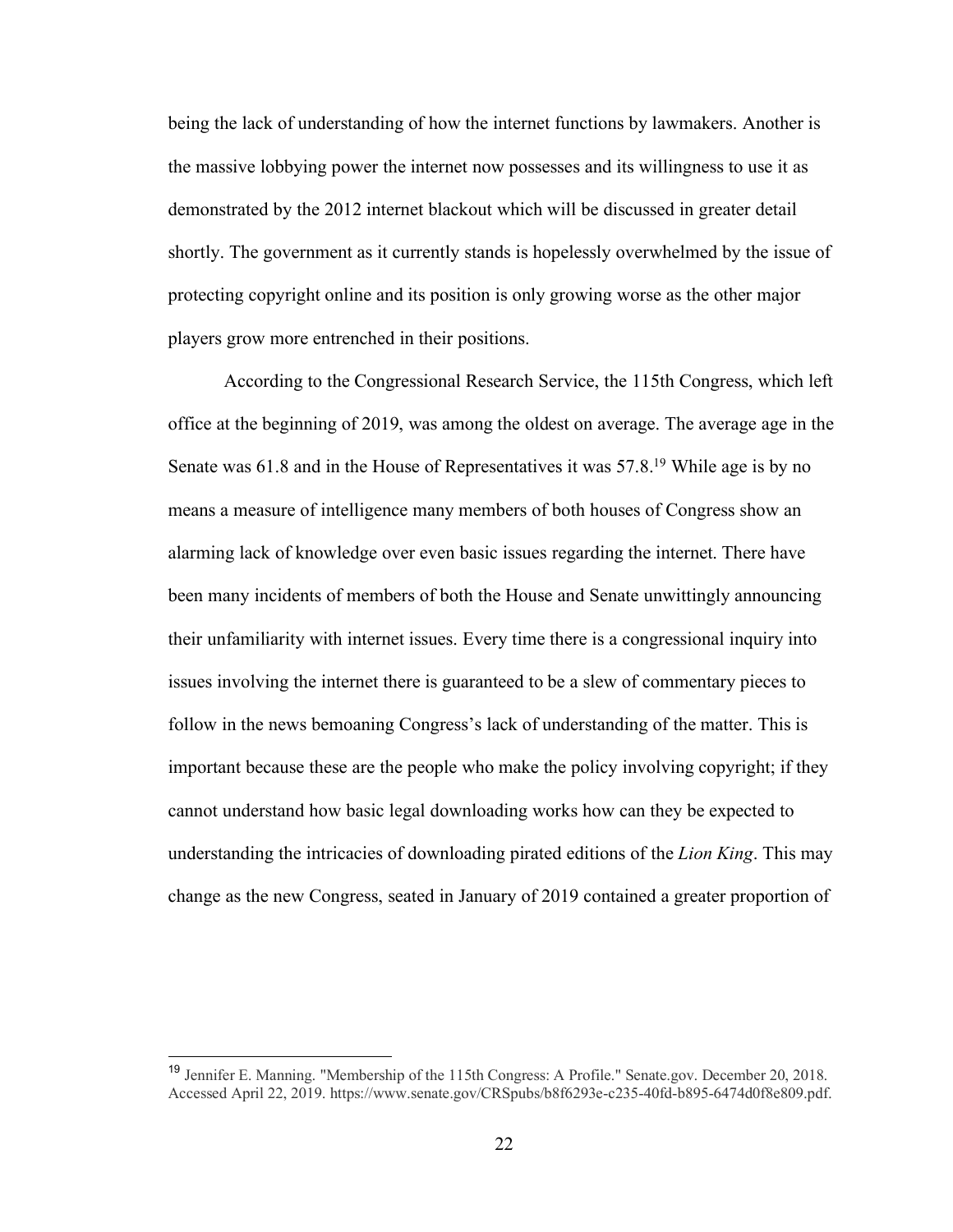young members decreasing the average age and presumably adding some practical experience with tech issues $^{20}$ .

The government of the United States answers to the people; this is one of the greatest strengths of the nation. However, this reality can also be used as a club to prevent Congress from passing needed laws. Because the government is subject to popular opinion a great deal of pressure can be applied by the public. When it comes to passing legislation dealing with the issue of copyright people have not hesitated to influence Congress. Despite this, there have been efforts in the recent past to patch some of the holes in the DMCA, in particular, the so-called safe harbor provision. These efforts took place in both the Senate and House but were eventually shelved due to public outcry.

Efforts began in May 2011 when Democratic Senator Patrick Leahy introduced the PROTECT IP Act (PIPA) to the Judicial Committee. The bill enjoyed the benefit of having many co-sponsors on both sides of the aisle, a rarity at the time. This bill would have limited access to websites that trafficked in illegal and copyrighted products by eliminating them from search engines. This would have required companies who ran search engines such as Google and Mozilla to erase certain websites from their search browsers. This was in addition to measures that would require companies to cease all financial transaction with the companies that were identified as breaking existing US law. When considered as a whole this law would have severely curtailed sites that the US government demonstrated in court to be in violation of US copyright laws<sup>21</sup>. This bill

<sup>&</sup>lt;sup>20</sup> Jin, Beatrice. "Congress's Incoming Class Is Younger, Bluer, and More Diverse than Ever." POLITICO. November 23, 2018. Accessed April 22, 2019.

https://www.politico.com/interactives/2018/interactive 116th-congress-freshman-younger-bluer-diverse/. <sup>21</sup> Leahy, Patrick J. "S.968 - 112th Congress (2011-2012): PROTECT IP Act of 2011." Congress.gov. January 23, 2012. Accessed April 22, 2019. https://www.congress.gov/bill/112th-congress/senate-bill/968.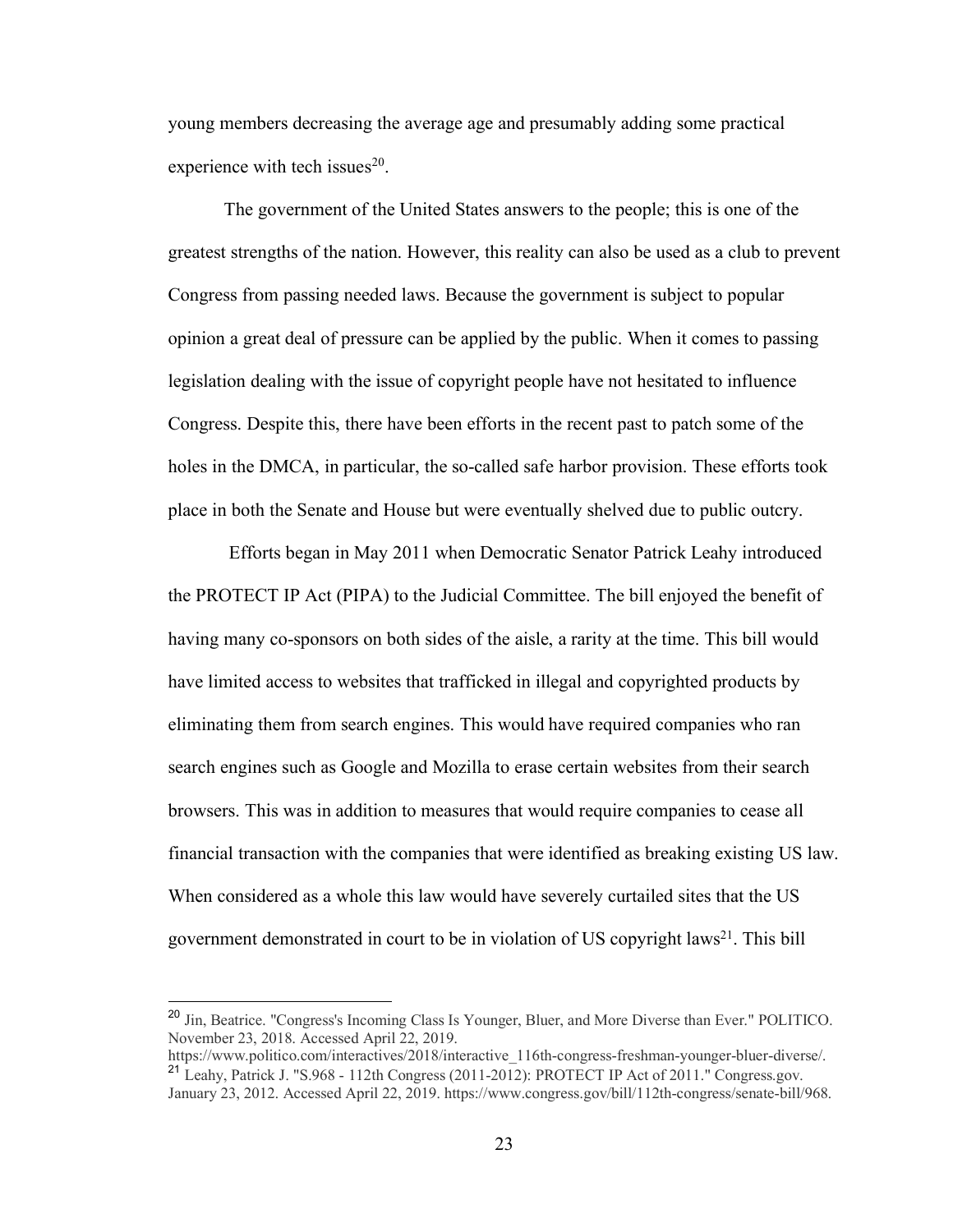would not, however, make it to the Senate floor despite being approved by the Judiciary committee.

A second companion bill concerning internet copyright was introduced later that same year in October 2011 in the House of Representatives. Introduced by Republican Representative Lamar Smith, the bill was named the Stop Online Piracy Act (SOPA) and contained many similar provisions to the PIPA bill introduced in the Senate. Like the PIPA bill, there was broad support on both sides of the aisle for this bill with both Republicans and Democrats cosponsoring the bill. The bill went further than the Senate version however, as instead of the more limited removal of web addresses from search engines entire websites would have potentially been targeted. This bypassed the legal protections afforded to websites under the DMCA's safe harbor provisions and exposed many gatekeeper companies to the legal repercussions of hosting copyrighted content. Finally, the proposed law expanded existing laws to punish those who streamed illegal copyrighted content; with a maximum potential sentence of 5 years in prison. <sup>22</sup> Had this bill entered into law it would have represented a sweeping change to US copyright policy and its relationship with the internet. However, like PIPA, SOPA would never see the light of day due to the massive and largely unprecedented effort to defeat these bills.

When news of these bills entered the public sphere there was little immediate public reaction. However, outside the public sphere legal scholars began to worry that these bills violated the first amendment of the Constitution. Specifically, many were worried about the free speech clauses. Depending on how one interpreted a website being

<sup>&</sup>lt;sup>22</sup> Smith, Lamar. "H.R.3261 - 112th Congress (2011-2012): Stop Online Piracy Act." Congress.gov. December 16, 2011. Accessed April 22, 2019. https://www.congress.gov/bill/112th-congress/housebill/3261.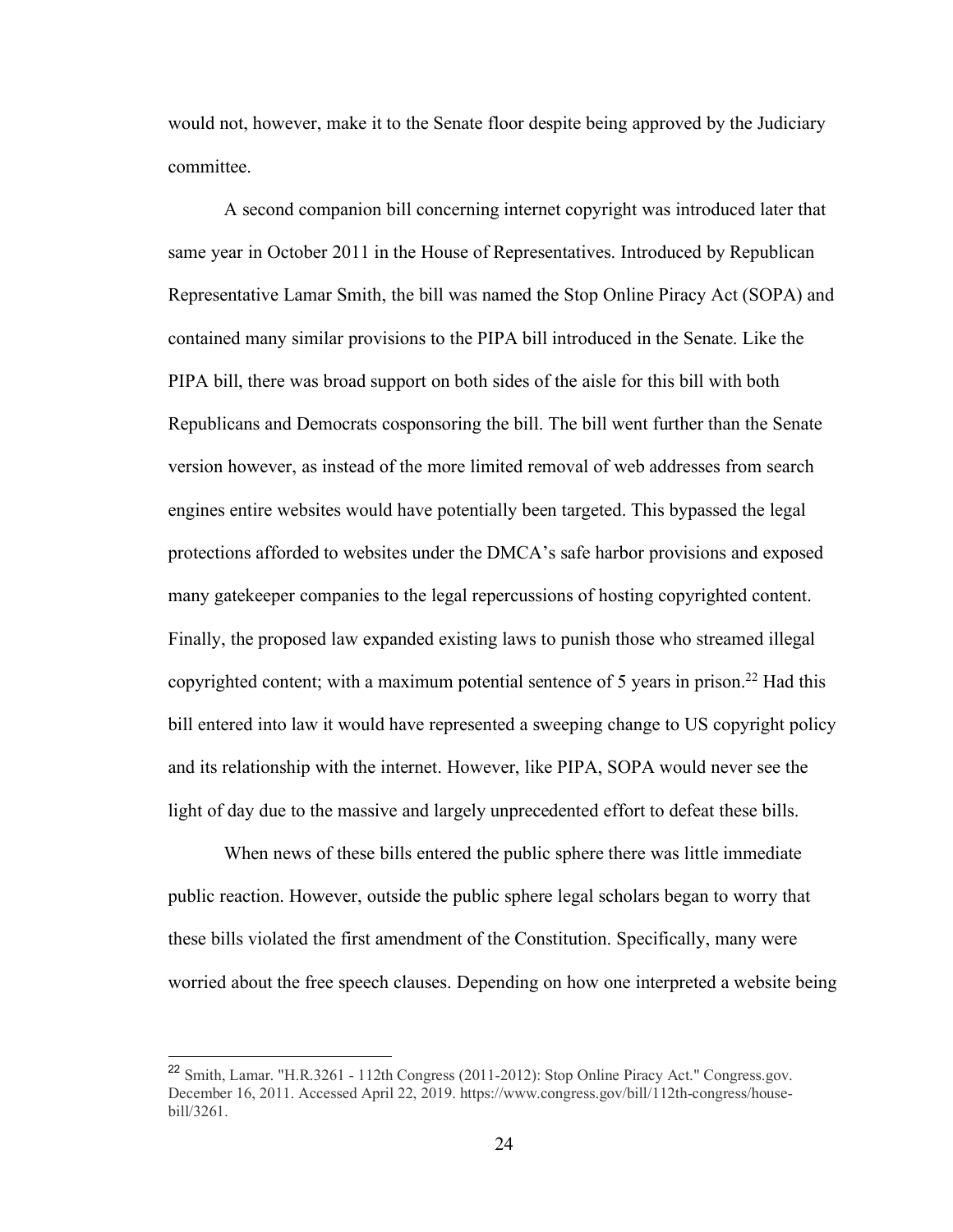blocked by the government largely determined the opinion of the legality of the bills. The opposition's legal position was that blocking sites was the government suppressing information.23 Additionally, there were concerns that a large website would be punished for the actions of a very small group. For example, there may exist a single illegally uploaded version the *Lion King* linked on a website like YouTube; under SOPA and PIPA the entire site would have been blocked until they eliminated the illegal video. This is a simplified example and a more complete examination will occur in the section dealing with the Gatekeepers. Concerns about the economic impact of these bills were raised as it appeared likely that many popular sites could be forced to shut down.<sup>24</sup> These concerns boiled under the surface until the public began to take notice late in 2011.

When the public became aware and began to pay attention to SOPA and PIPA there was a groundswell of public anger over the bills. Immediately protests were organized both in public and online. Of the two the online protest was far more significant. On January 18th, 2012 many websites engaged in a public protest against what they termed censorship. Major gatekeepers and internet service providers such as Wikipedia, Google, Mozilla, and thousands of others blackout out or placed censor bars on their homepages and linked to information about SOPA and PIPA.25 The intent was to kill the two bills through public outcry. The internet blackout worked as intended and drove millions to either seek out information about the bills or contact their senator or

<sup>&</sup>lt;sup>23</sup>Laurence H. Tribe. "Tribe Legis Memo on SOPA 12-6-11 1." Scribd. December 6, 2011. Accessed April 22, 2019. https://www.scribd.com/document/75153093/Tribe-Legis-Memo-on-SOPA-12-6-11-1.

<sup>24</sup> MacKINNON, Rebecca. "Firewall Law Could Infringe on Free Speech." The New York Times. November 15, 2011. Accessed April 22, 2019. https://www.nytimes.com/2011/11/16/opinion/firewall-lawcould-infringe-on-free-speech.html.

<sup>&</sup>lt;sup>25</sup> Wortham, Jenna. "Public Outcry Over Antipiracy Bills Began as Grass-Roots Grumbling." The New York Times. January 19, 2012. Accessed April 22, 2019.

https://www.nytimes.com/2012/01/20/technology/public-outcry-over-antipiracy-bills-began-as-grass-rootsgrumbling.html?pagewanted=1&ref=technology.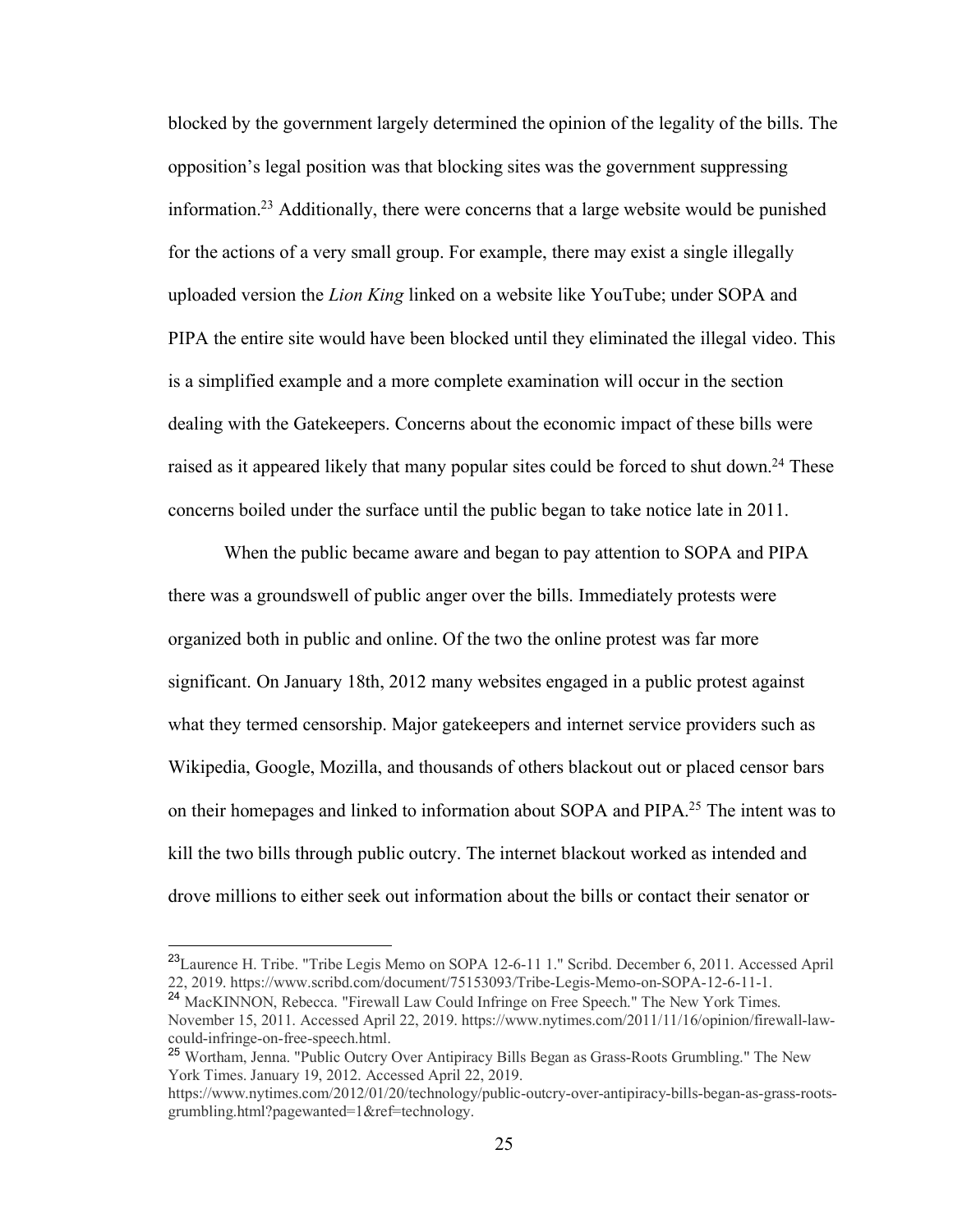representative concerning their position on the bills.<sup>26</sup> In the immediate days that followed many Senators and Representatives publicly withdrew their support for the bills forcing the destiny of the bills into question.27 While PIPA was eventually withdrawn in the Senate with a universal vote, SOPA still technically remains active in a markup state, however, it is unlikely in this current reality it will ever return to the House floor for debate.

The two bills discussed above were the most serious attempts by Congress to alter the law around internet copyright since the passing of the DMCA in the late '90s. The failure of the bills in such a dramatic manner had a further effect beyond preventing reform of the law. Both of these bills generated ill will toward Congress on issues involving copyright. Many saw the coordinated efforts of the major internet companies as an action to protect the consumers, either ignoring the implicit benefits to the companies or dismissing them as secondary motivations. This relationship has remained entrenched ever since and is showing no signs of changing. As it stands currently there are no new actions in Congress to deal with internet copyright and there does not appear to be any desire to risk taking another round of public disapproval over this issue.

The government has in the past exercised its power to govern copyright. Since the 1990s however, applying laws to the Internet has proved to be unsuccessful due to public pressure and intense lobbying from gatekeeper companies. If any efforts are going to be

<sup>&</sup>lt;sup>26</sup> Deborah Netburn. "Wikipedia: SOPA Protest Led 8 Million to Look up Reps in Congress." Los Angeles Times. January 19, 2012. Accessed April 23, 2019.

https://latimesblogs.latimes.com/technology/2012/01/wikipedia-sopa-blackout-congressionalrepresentatives.html.

<sup>&</sup>lt;sup>27</sup> Matt Peckham. "Did It Work? 'Day After' Results of the SOPA, PIPA Blackout." Time. January 19, 2012. Accessed April 23, 2019. http://techland.time.com/2012/01/19/did-it-work-day-after-results-of-thesopa-pipa-blackout/?xid=gonewsedit.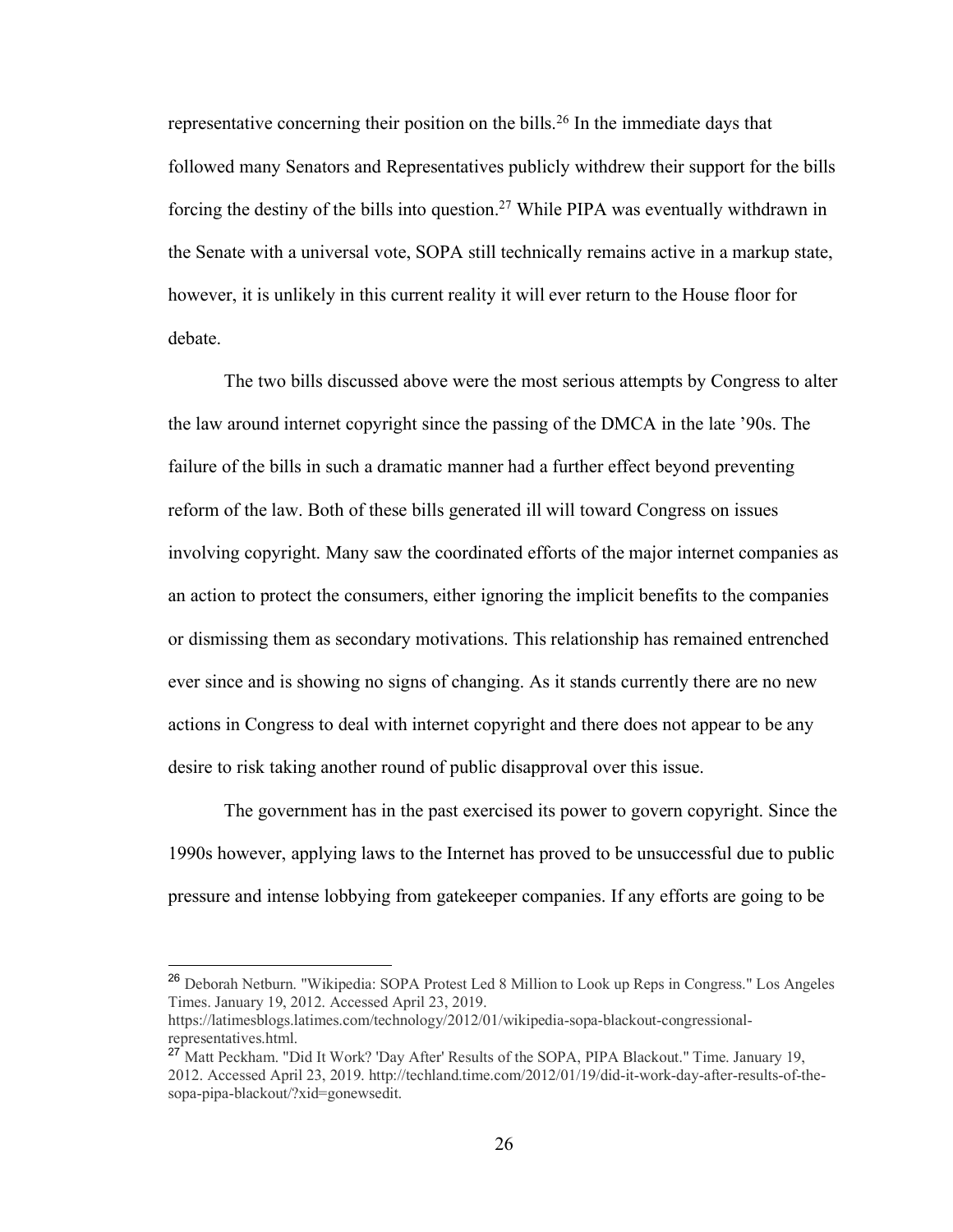made to change the laws surrounding internet copyright issues the support of both the public and the gatekeeper corporations will be needed as the relationship between the three currently does not favor action. Until this trio of relationships shifts, I do not see any changes coming to the law regarding internet copyright.

#### Part III: The Gatekeepers

The great tech companies of the United States hold in their hands immense wealth and influence, both of which they use readily to advance their own agendas. Few of these companies have common interests; with each serving a different audience. However, when it comes to copyright policy, they largely stand united out of a collective desire of self-preservation. Now I feel the need to acknowledge the light in which the Gatekeeper companies have been portrayed. Throughout, Gatekeepers have come off as perhaps the most culpable when it comes to causing copyright infringement. However, while they certainly play a role their perspective must be explored as they do have a point when it comes to how they conduct themselves. The companies I have grouped under the term Gatekeepers are not machines; they are made up of people. Part of their goal is to continue existing and from their viewpoint, some of the laws proposed could seriously threaten the health of their business. To best understand the Gatekeeper position I independently examined proposed laws to determine how they would specifically affect companies day to day operations.

The entire intent of this thesis is to determine the future of internet copyright in the US. One area where a potential path has been laid out involves Gatekeeper companies. As I have previously discussed the Stop Online Piracy Act (SOPA) and the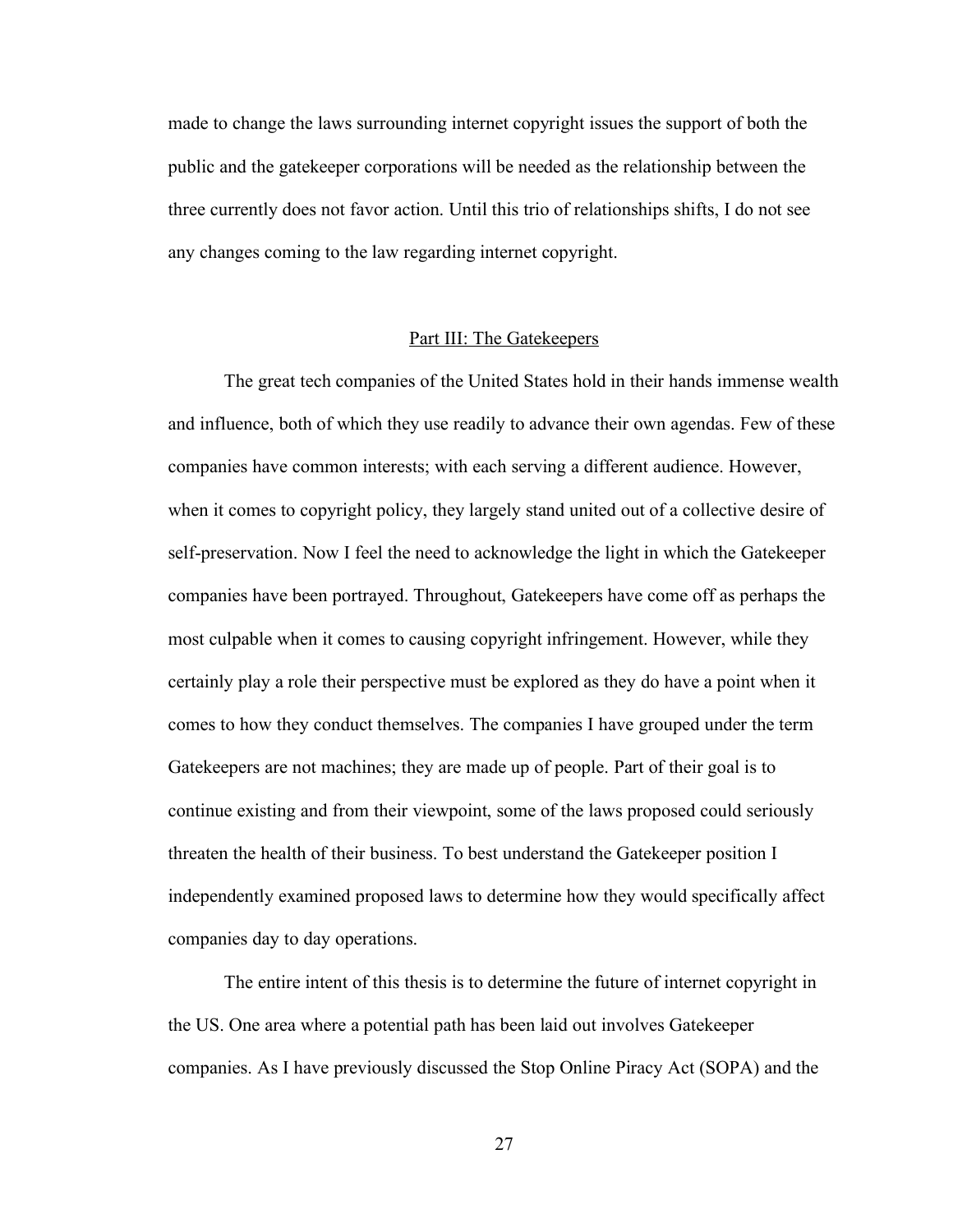Protect IP Act (PIPA) were failed proposals to regulate online copyright. Specifically, these proposed legal measures would have targeted the Gatekeeper companies. While the legislation is effectively dead it could serve as a potential future model for any legislation on this issue of internet copyright. In this scenario Congress decided to create a new set of laws governing online copyright violations that are themed off of (SOPA) and (PIPA). Taking this information, I examined and played out what could be described as the nightmare scenario for Gatekeeper companies.

In this scenario, a bill known as Stop Online Piracy Act 2 (SOPA2) passes through Congress and is signed into law with a 30 day grace period to allow websites to come into compliance. SOPA2 contains the same language as the original allowing for a realistic examination of the potential effects on major internet companies such as YouTube. To go with a familiar topic, a copy of Disney's *The Lion King* will be used as an example. Walt Disney Pictures, the holder of the copyright to the film, would file legal action under SOPA2 naming YouTube in violation. After this occurs YouTube is immediately responsible and must take measures within five days to eliminate the offending link.28 If YouTube did not comply with this order for any reason a further court order would go out compelling search engines to cease linking people to the site. This is the situation Gatekeepers seek to avoid and in an ideal world, they would be able to comply with every violation order.

The scenario I outlined above seems to have a simple solution; the only thing a company found in violation is required to do is remove the content. The issue arises from

<sup>&</sup>lt;sup>28</sup> Stop Online Piracy Act: Hearing before the Committee on the Judiciary, House of Representatives, One Hundred Twelfth Congress, first session, on H.R. 3261, November 16, 2011, S. H.R. 3261, Sec. 103., 112th Cong., Library of Congress (2011).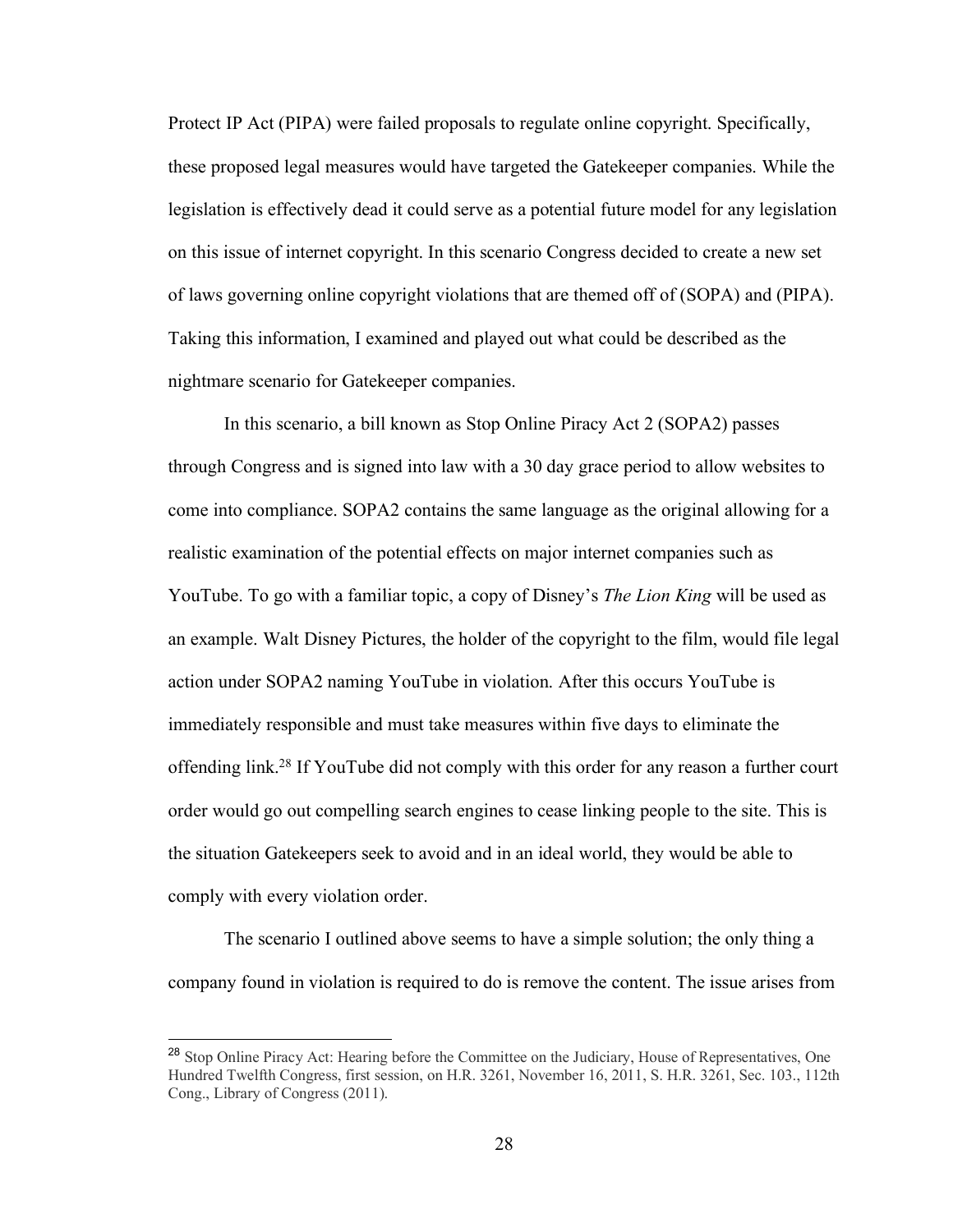the sheer volume sites such as YouTube deal with on a daily basis. YouTube claims on its press page that that "every day people watch over a billion hours of video and generate billions of views".<sup>29</sup> Numbers such as these are the main problem to potentially becoming compliant with a legal order. YouTube in this scenario may have every intention to comply however due to its scale all instances of a violation may never be removed. This raises the question, what would happen to YouTube in this case? Once access to YouTube was cut those billions of views would cease. Exact data on YouTube's earnings are unavailable but some details can be teased from their parent company Google, particularly when it comes to ads. Advertising is the primary source of income for YouTube,<sup>30</sup> and it was estimated that YouTube as a part of Google controlled 42% of the US digital ad market.<sup>31</sup> Google's practice of not breaking YouTube's ad earnings from its own greater value makes it impossible to separate the two. That being said, in Q1 of 2019 the total revenue generated from ads on Google was 30.720 billion dollars.<sup>32</sup> While the exact portion of that number generated by YouTube cannot be determined any interruption in YouTube's viewership would have significant ripple effects. Google's transparency report stated that between October and December 2018, 261,645,574 comments were removed for a variety of reasons.<sup>33</sup> If even one percent of those

 <sup>29</sup> "YouTube for Press." Youtube. Accessed April 27, 2019. https://www.youtube.com/intl/en-GB/yt/about/press/.

<sup>30</sup> Jhonsa, Eric. "How Much Could Google's YouTube Be Worth? Try More Than \$100 Billion." TheStreet. May 12, 2018. Accessed April 27, 2019. https://www.thestreet.com/investing/youtube-might-beworth-over-100-billion-14586599.

<sup>31</sup> Shaban, Hamza. "Google Parent Alphabet Reports Soaring Ad Revenue, despite YouTube Backlash." The Washington Post. February 01, 2018. Accessed April 27, 2019.

https://www.washingtonpost.com/news/the-switch/wp/2018/02/01/google-parent-alphabet-reports-soaringad-revenue-despite-youtube-backlash/?utm\_term=.147abe9143fa.

<sup>&</sup>lt;sup>32</sup> Stambor, Zak. "Google's Ad Revenue Grows 15.3% in Q1 Google." Digital Commerce 360. April 10, 2019. Accessed April 27, 2019. https://www.digitalcommerce360.com/2019/04/29/google-q1-ad-revenue/.

<sup>33</sup> "Transparency Report." Google Transparency Report. 2019. Accessed April 30, 2019. https://transparencyreport.google.com/youtube-policy/removals?hl=en.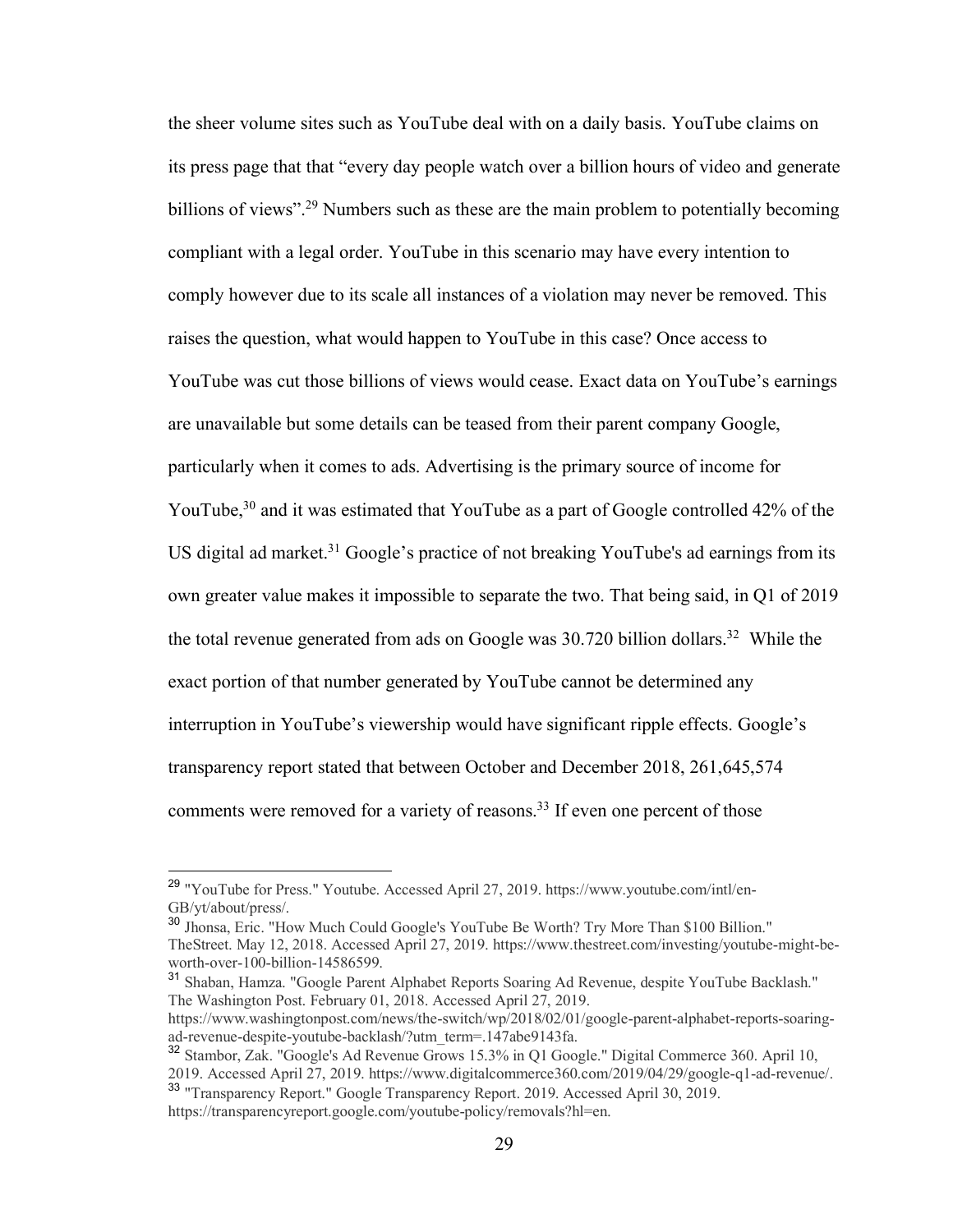comments linked out to a site that violated some form of copyright it could still result in millions of claims going to YouTube.

While this particular case is hypothetical the conclusions that can be drawn from it are realistic. YouTube, if a law such as SOPA2 passed, would almost certainly go through periods of being inaccessible while it caught up on claims. These periods would devastate the company as the common people of the world would quickly relocate their digital media enjoyment to other platforms. My analysis shows that with its audience eliminated YouTube would quickly become insolvent and disappear from this world. While this scenario is extreme it is the best way to highlight the fears of a Gatekeeper company.

YouTube and Google have invested a great deal of money, influence, and time into preventing the passage of a law like my hypothetical SOPA2. Both participated in the Internet blackout in 2012 protesting the original SOPA and PIPA. Google in particular features prominently in its transparency reports the number of URLs it has removed; currently, the number stands at over 4 billion.<sup>34</sup> The intent of this number is clearly to show how devoted Google is to fighting copyright infringement and they are certainly to be commended for their transparency about the issue. However, there are holes in their data. Google does not, for example, let the public know how long an average URL remained active after a takedown request is filed. So, in summary, the information provided by the Gatekeeper companies is incomplete and is clearly geared to show how readily they work to prevent copyright infringement.

<sup>&</sup>lt;sup>34</sup> "Requests to Remove Content Due to Copyright." Google Transparency Report. Accessed April 29, 2019. https://transparencyreport.google.com/copyright/overview?hl=en.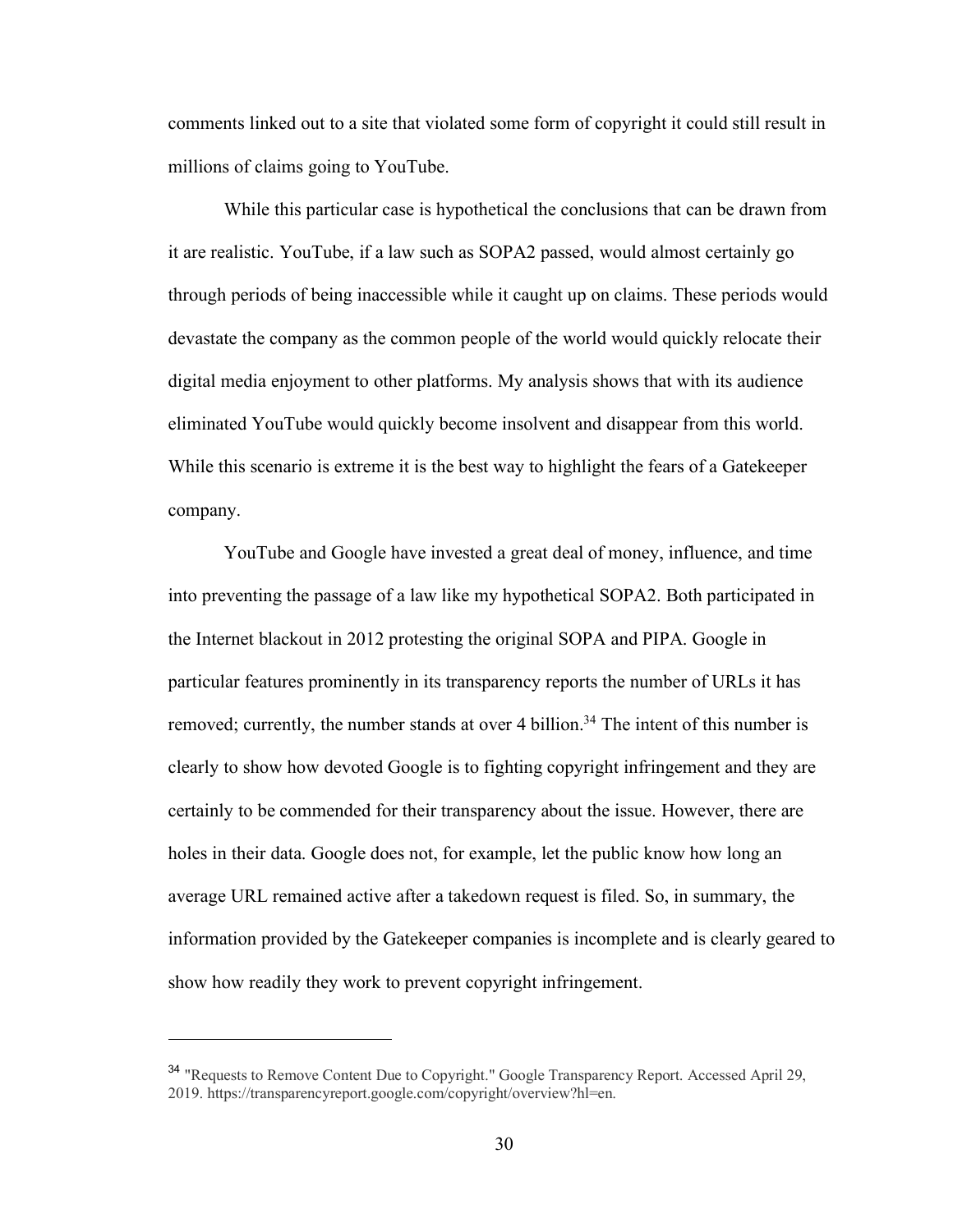So, to summarize, Gatekeeper companies such as YouTube potentially have a lot to lose if strict laws are passed that govern copyright online. As was explored in the government portion of this thesis gatekeeper companies will readily enlist the public in their efforts to prevent legislation. My own analysis of YouTube and its parent company Google shows that immense sums of money are potentially at stake due; this is due to the massive volume these sites deal with. I conclude that many Gatekeeper companies and in particular sites like YouTube would struggle to exist in their current form under increased legal strictures like SOPA and PIPA. Because of this reality, I foresee the gatekeeper companies fighting tooth and nail to prevent legislation. Unless something changes, I would expect them to win.

#### Part IV: The Copyright Holders

The final group to consider is the copyright holders and in my research for this thesis, I found that their perspective and voice were often considered the least. I have found no specific reason for this however I do have some theories. As often happens when major legal battles occur the spectacle of the battle overshadows the original issues under consideration. After all, it is the copyright holders who lose the most when their rights are not respected. When it comes to copyright holders they exist on a spectrum. There are copyrights held by a major company all the way down to those held by an individual. The distinction between the two ends of the spectrum is important as companies who own copyrights have a far greater capacity to defend their copyright. While the mechanism for claiming the copyrighted property is the same for all, companies have far more eyes and have far greater financial resources to commit toward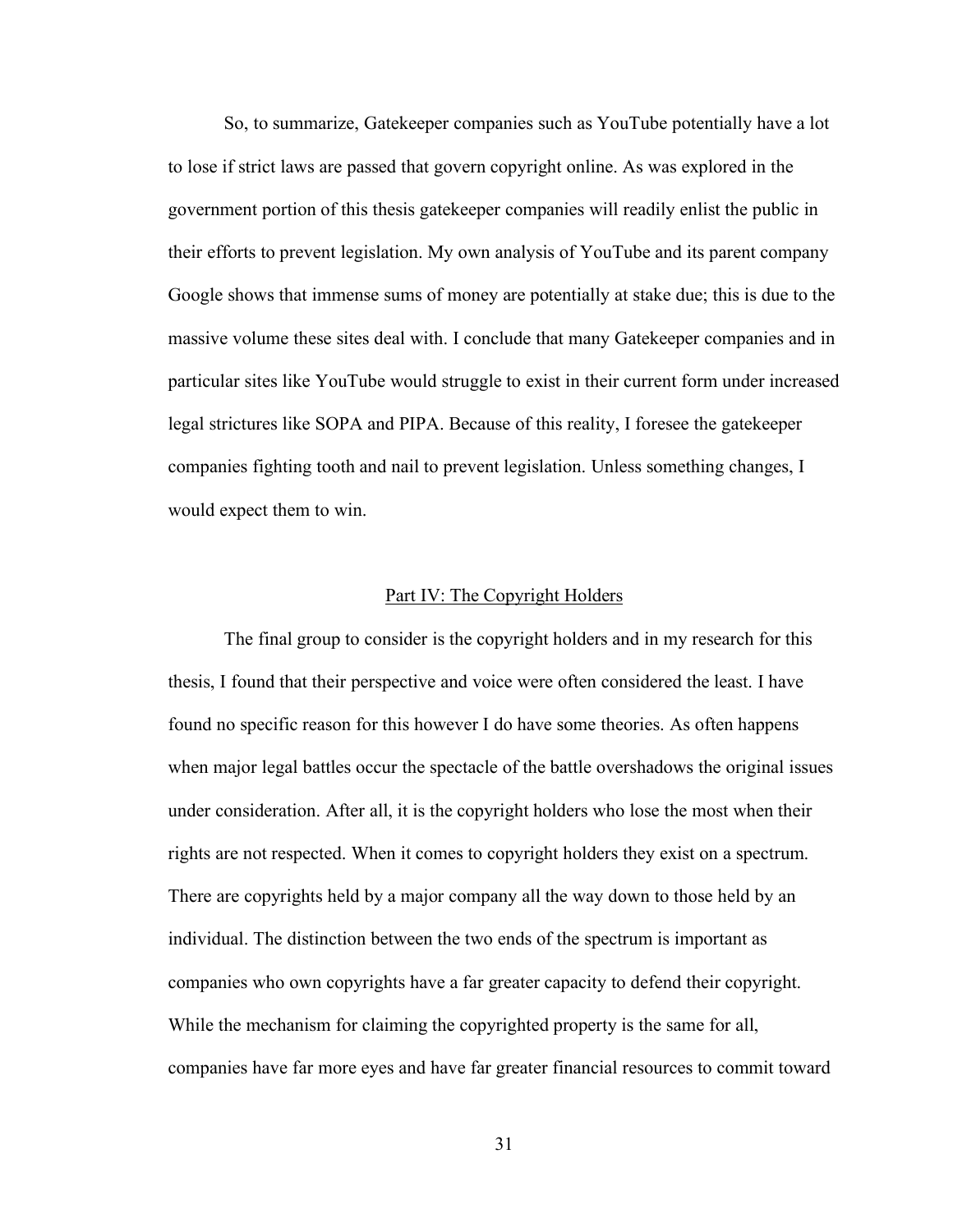seeking out infringements. As it currently stands the responsibility for protecting copyright falls on the individual copyright owner. When the owner has an entire division of employees dedicated to licensing and copyright the likelihood of a copyright violation flying under the radar is greatly diminished.

Companies who own the copyright to products come in all sizes. There are those like the aforementioned Disney Company who own the copyright to an ever-growing number of characters. There are also smaller companies or individuals whose names the greater public will likely never know. Many of these small companies or individuals are artists who perhaps run a small online gallery or use a larger art sharing website like DeviantArt to display their product. When a company like Disney makes an issue over a violation of its copyright it is far more likely to be heard and action taken due to the familiarity of the brand. Indeed, Disney was one of the driving forces behind the 1976 copyright extension that was discussed in the history section of this thesis.<sup>35</sup> As it stands currently the original animation of Mickey Mouse known as Steamboat Willy enters the public domain in 2023 and it is unlikely that Disney will be able to press for another law change before this date. As we have already seen the legal prospects of copyright law expansion in the near future are slim. Furthermore, copyright owners have a rising issue of negative public perception to deal with.

There are two ways you can view a copyright owner, either they are the one who is receiving their just payment for their creation, or they are the greedy individual/company who is preventing the spread of ideas by claiming copyright

<sup>&</sup>lt;sup>35</sup> Steve Schlackman. "How Mickey Mouse Keeps Changing Copyright Law." Art Law Journal. November 16, 2018. Accessed April 29, 2019. https://alj.artrepreneur.com/mickey-mouse-keeps-changing-copyrightlaw/.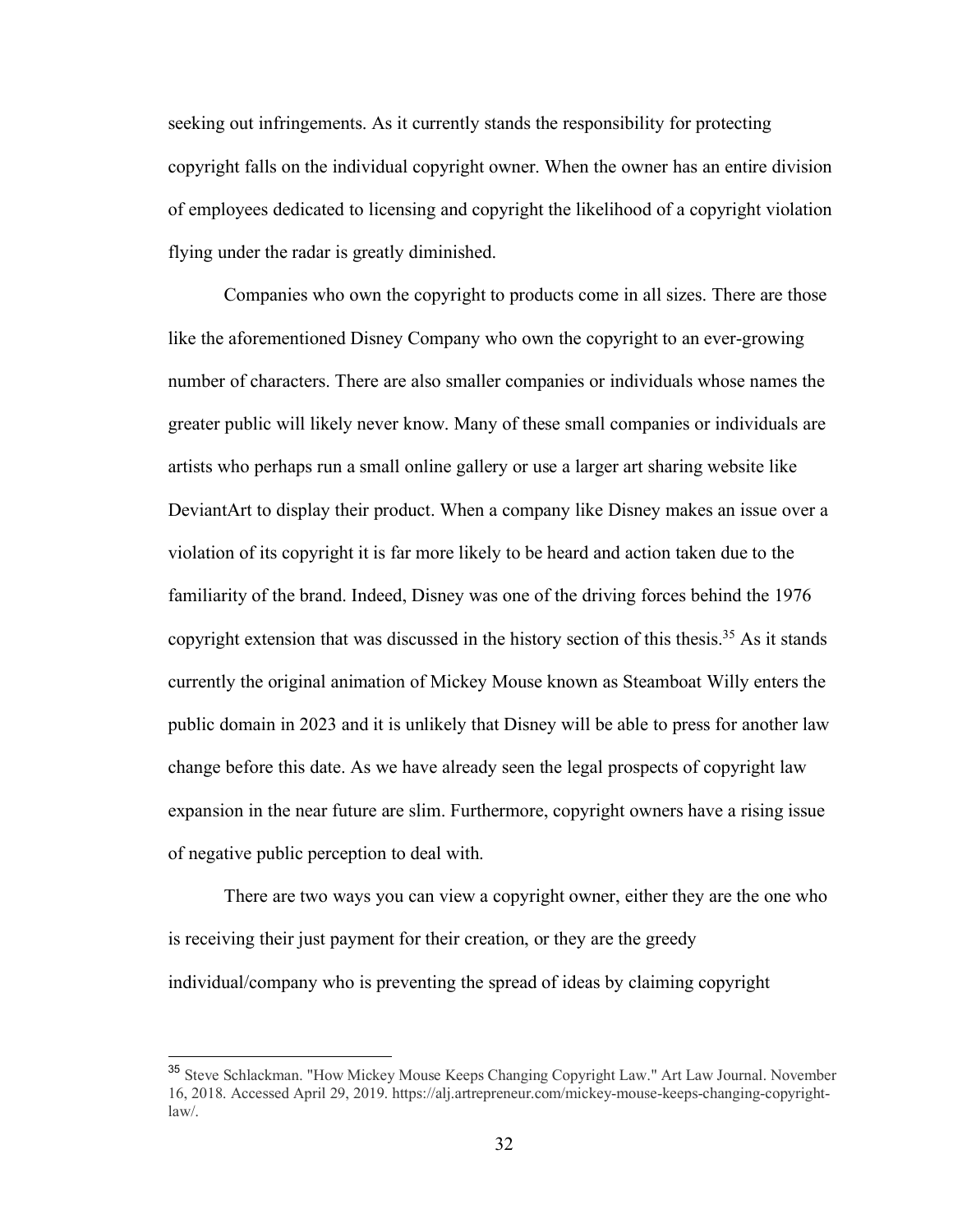infringement. Perception is everything and if people view copyright owners as having greed as their underlying intent, they are far less likely to support the owners. For example, Disney's purchase of Lucasfilm in 2012 conveyed to them ownership of Star Wars. Previously Lucasfilm had not challenged every instance of unlicensed use of the Star Wars brand but when Disney came along that changed.<sup>36</sup> As I have shown Disney has historically been very protective of its brand and when they began suing a man by the name of Michael Brown who used Star Wars related logos for his various lightsaber dueling companies it was not the best image. I wish to be clear that Disney went about it in a correct manner sending several cease and desist notices which were ignored but on an issue like this Disney is easily perceived as overbearing. In short, companies are entirely within their rights to demand respect for their copyrighted properties but, in doing so they potentially weaken their public position.

One option for a copyright owner to shed light on the theft of their product is to simply go public. This is a risky option however as it has the potential to be misinterpreted by fans or perhaps even be outright ignored. Perhaps most dangerous for a copyright owner is for their product to become a joke because they defended their copyright in public. Take for example Taylor Swift, who in 2015 attempted in some cases successfully to copyright popular phrases and lyrics from her music. Her reasoning was sound, as there were numerous instances of products quoting her lyrics without compensation or credit given however a problem soon arose.37 Taylor Swift has long

 <sup>36</sup> "Disney Trademark Infringement | UpCounsel 2019." UpCounsel. Accessed April 30, 2019. https://www.upcounsel.com/disney-trademark-infringement.

<sup>&</sup>lt;sup>37</sup> Grow, Kory, and Kory Grow. "Taylor Swift Trademarks 'This Sick Beat'." Rolling Stone. June 25, 2018. Accessed May 04, 2019. https://www.rollingstone.com/music/music-news/taylor-swift-trademarks-thissick-beat-and-other-1989-phrases-41228/.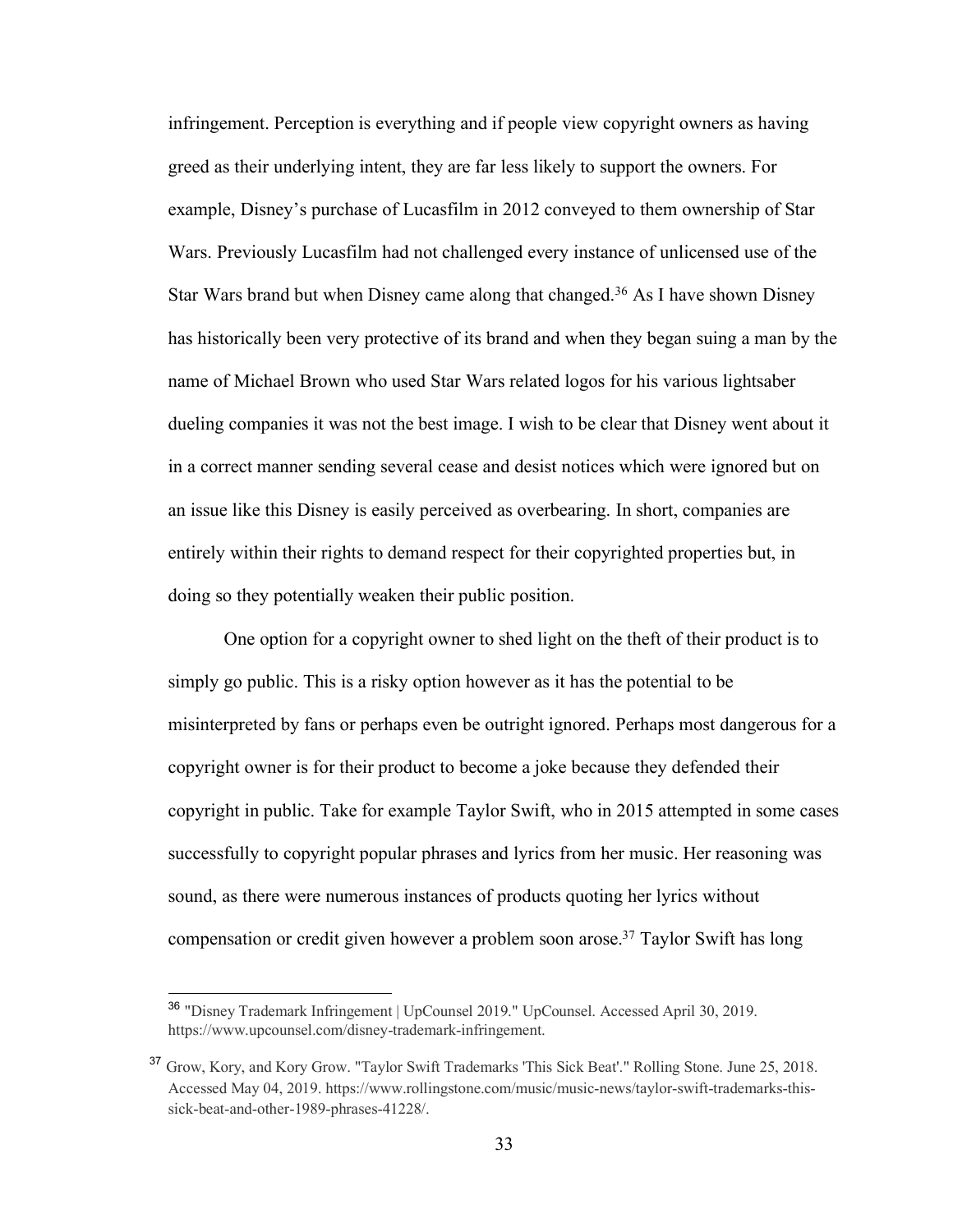been known for guarding her music and people have noticed and begun to make a joke of the matter.38 While not all of Swift's issues are internet based the fact remains that publicly making an issue of copyright can potentially backfire. Should a more serious issue surrounding copyright of Swift's music arise in the future she may not be able to rely upon public support as they will see it as another joke.

Copyright owners of any size or variety do not have it easy. Simply finding violations of copyright is time-consuming and not guaranteed to produce results. That is only the first step, filing a Digital Millennium Copyright Act (DMCA) takedown is timeconsuming and could potentially be challenged in court. Even with the current DMCA system, the legal protections offered to online copyright owners are less than they could have been. While some will certainly argue that the legal measures considered in late 2011 went too far copyright owners at this point need some form of legal help. In short, owning copyright online is difficult and time-consuming to protect and due to the sheer scale of the internet violation can easily fly entirely under the radar.

<sup>&</sup>lt;sup>38</sup> Kircher, Madison Malone. "Taylor Swift's Fans Are Starting to Make Fun of Her Insanely Strict Copyright Rules." Business Insider. September 16, 2015. Accessed May 05, 2019. https://www.businessinsider.com/taylor-swift-copyright-meme-taking-over-tumblr.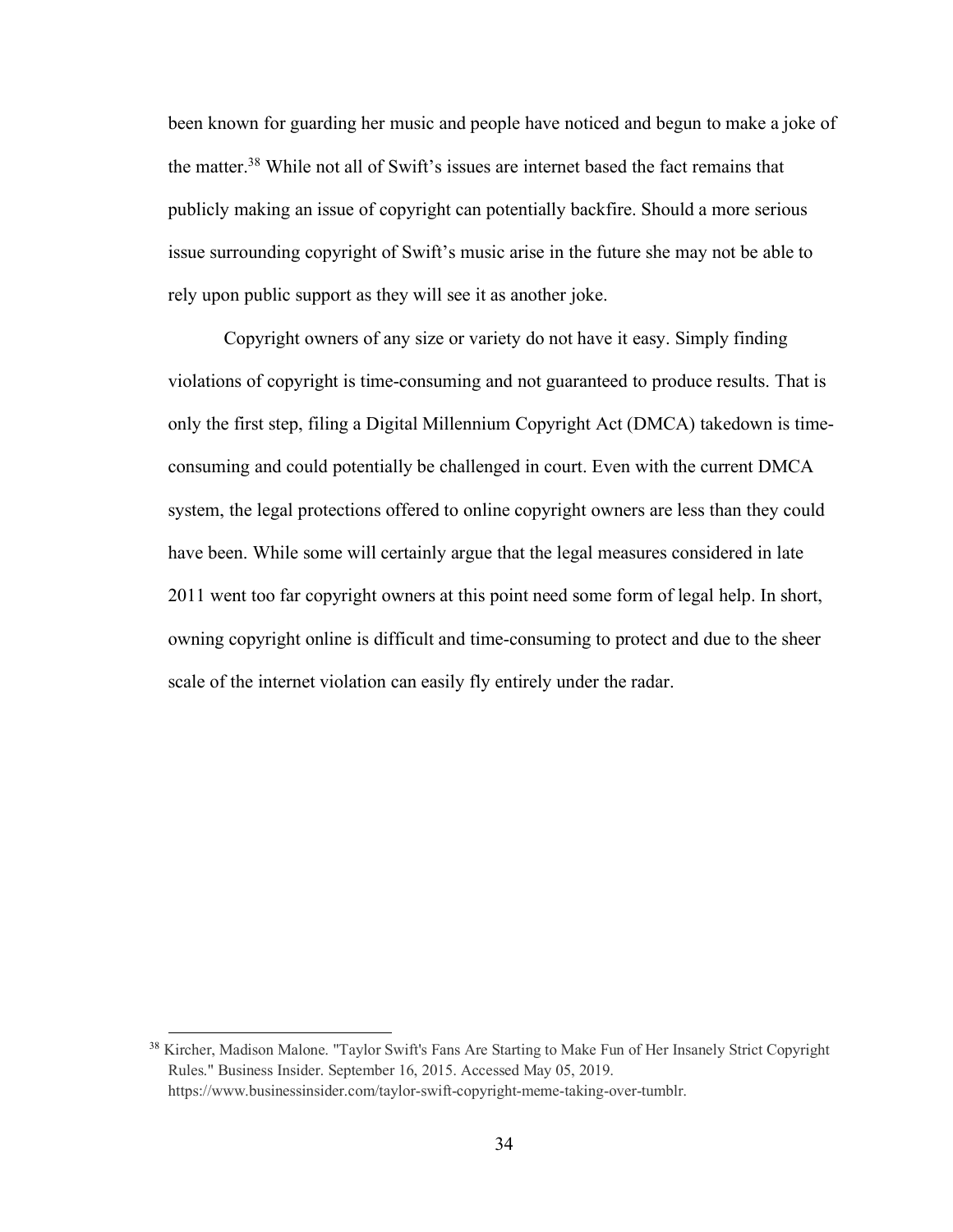#### CHAPTER 5

## **CONCLUSION**

Copyright Law in the United States is a complicated topic. I stated that at the outset of this thesis and despite hundreds of hours of research I am convinced that I only understand a small corner of this vast topic. The intricacies of internet copyright alone have caused me to consider at length the interconnected roles the groups I identified play with one another. Many times, I would find myself believing one group was at greater fault than another only to read about a particular action that flipped my view on its head. That being said I have strived to maintain a neutral viewpoint through the course of this thesis. As I conclude this work, I will examine the points raised through my thesis and piece them together to form a conclusive picture not only of where internet copyright currently stands but also where it potentially will be going.

As it stands, a careful examination of active bills in both the Senate and House does not reveal any legislation that would even remotely deal with the topic of copyright physical or digital. This is an unfortunate reality that is unlikely to change in the near future. With the political division and lack of a driving public force behind internet copyright, there is little to divert the attention of Congress to copyright issues. Compounding this is the memory of the Stop Online Piracy Act and Protect IP Act which resulted in a massive public outrage in 2012 when the issue was last raised. This was, of course, a result of the relationship between the people and government a relationship that has only grown more strained.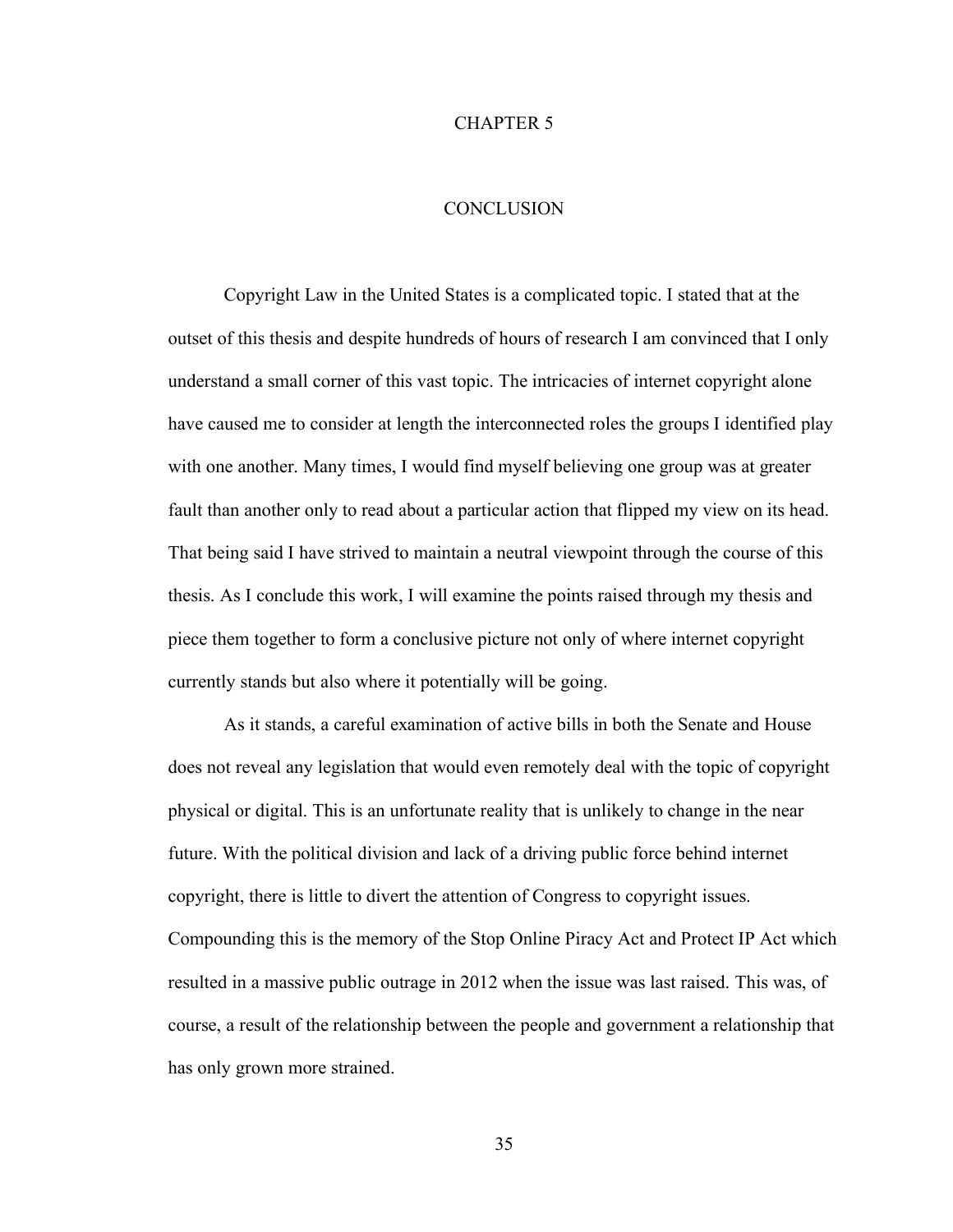The relationships between the four groups I identified were the most interesting portion of this thesis for me. Nowhere in my research did I find anyone who systematically broke down and defined the parties involved in copyright. In my view, the relationships between these groups are the most important revelation of this thesis as it explains why it has become so difficult for progress to be made on expanding online copyright protection. Until the relationships between the four groups shift and in particular that between the people, gatekeepers and government there will be no legal action. The government needs the support of the people to enact laws to better protect the copyright holders, but the people support the Gatekeepers who provide access to the content they desire. Furthermore, the copyright owners have to an extent ostracized themselves from the people by on occasion reacting in the public's view overzealously when claiming their copyrighted product. Finally, the Gatekeepers will continue to apply their influence over the public to pressure the government into keeping the laws as they are. It is the relationships between these groups that will determine the future of this topic. Any future reexamination of this topic can use these parties as benchmarks to compare relative power shifts and the most pressing issues relative to each group.

As I see it currently there are three paths forward for new internet copyright law, some of which have greater potential than others. Path one is change nothing, allow Gatekeeper companies to continue their self-policing role and relay upon public pressure to press for change. Path two is the SOPA2 route, improved government regulation of Gatekeeper companies forcing them to better monitor and take down copyrighted material under the treat of anything ranging from fines to removal from internet listings. Finally, there is path three, another legal measure however, instead of targeting the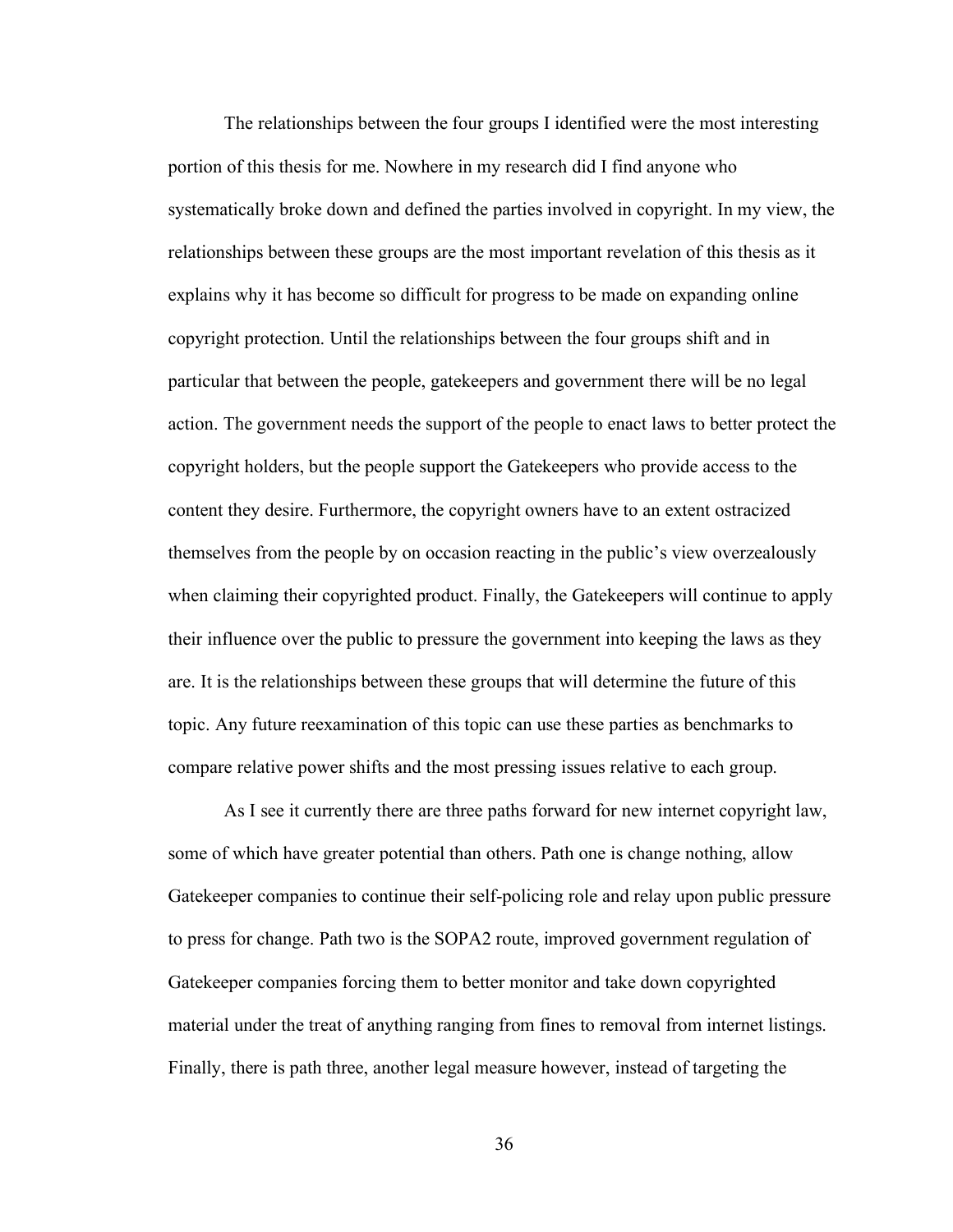Gatekeepers the punishment is carried out on the public through fines or even stricter punishments. Each of these options has its strengths and weaknesses and factors that might make them entirely impossible to implement.

Path one is the likely future for internet copyright law at least from my viewpoint. Given the intransigent relationship between the groups I find it doubtful that real change can occur in a strict legal sense. As it stands the people don't care to support legal action against the Gatekeeper companies. People feel that the Gatekeeper companies are sufficiently responsive to their needs and wants and the companies know this and will strive to keep things this way. The Google transparency reports I have mentioned are an excellent example of the effort's gatekeeper companies are putting into keeping the public firmly on their side. They want to let people know that they are open to people's opinions and they want to share their internal thoughts. The only way anything significant changes in this scenario is pressure from the public. If there is a rallying instance, perhaps where a person of significance has something publicly stolen from them online than public pressure may force the Gatekeepers to change. Short of this however, the selfgoverning will continue.

Path two is what I ultimately decided is the correct route. I went back and forth on the responsibility of the Gatekeepers on multiple occasions but as I see it, they need to come to terms with additional legal limits being placed on themselves. I am sufficiently convinced that Gatekeeper companies could with presently available advanced algorithms sort through the majority if not all the content being posted to individual sites. YouTube does this currently when videos are uploaded however, publicly available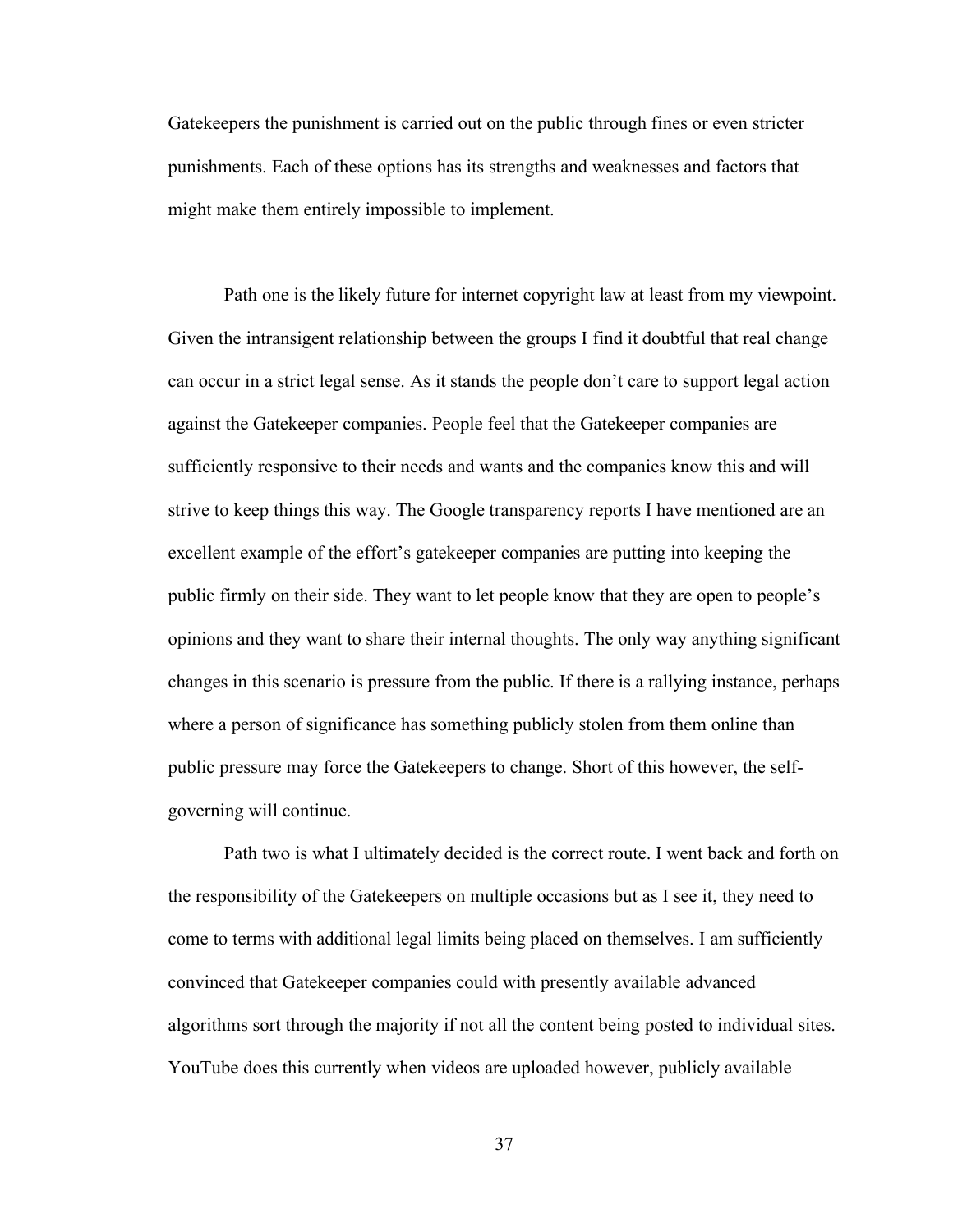techniques easily avoid the Content ID filter.<sup>39</sup> Given the information I have gathered I believe it is within the capabilities of companies like YouTube to close these gaps in their fences. Additionally, if laws are written correctly in terms of timelines websites may have the opportunity to review flagged content and make a decision before their site gets taken down. Many of the proposals within SOPA and PIPA were workable and could potentially be recycled should the desire to pass legislation on this topic spring from the ground within Congress. If Gatekeeper companies worked with the government and copyright owners, workable solutions could be developed. In short while this may be my recommended path, I do not see it happening. Too many of the parties need to move their positions and fundamentally too many are comfortable with the way things are now.

Finally, we as the public could take responsibility for our actions. This is path three and is by turns the most and least hypothetical of the proposed options. In this scenario the government decides the time has come to take action on internet copyright and decides to follow through with existing legal guidelines on copyright theft by punishing those who post and consume illegal copyrighted material online. Watch any movie on DVD and you will see a warning screen from the FBI informing the view of all manner of fines up to 250,000 dollars for the individual who breaks the copyright laws. If the government decided it was going to follow through on those laws and began prosecuting those who posted the copyrighted content the potential fines would be massive, and the people actually caught few. Fundamentally, this path while possible and perhaps even the most just would be all but impossible to implement. Breaching the privacy wall of the internet is the hardest part of online law enforcement no matter the

<sup>&</sup>lt;sup>39</sup> "How Content ID Works - YouTube Help." Google. 2019. Accessed May 06, 2019. https://support.google.com/youtube/answer/2797370?hl=e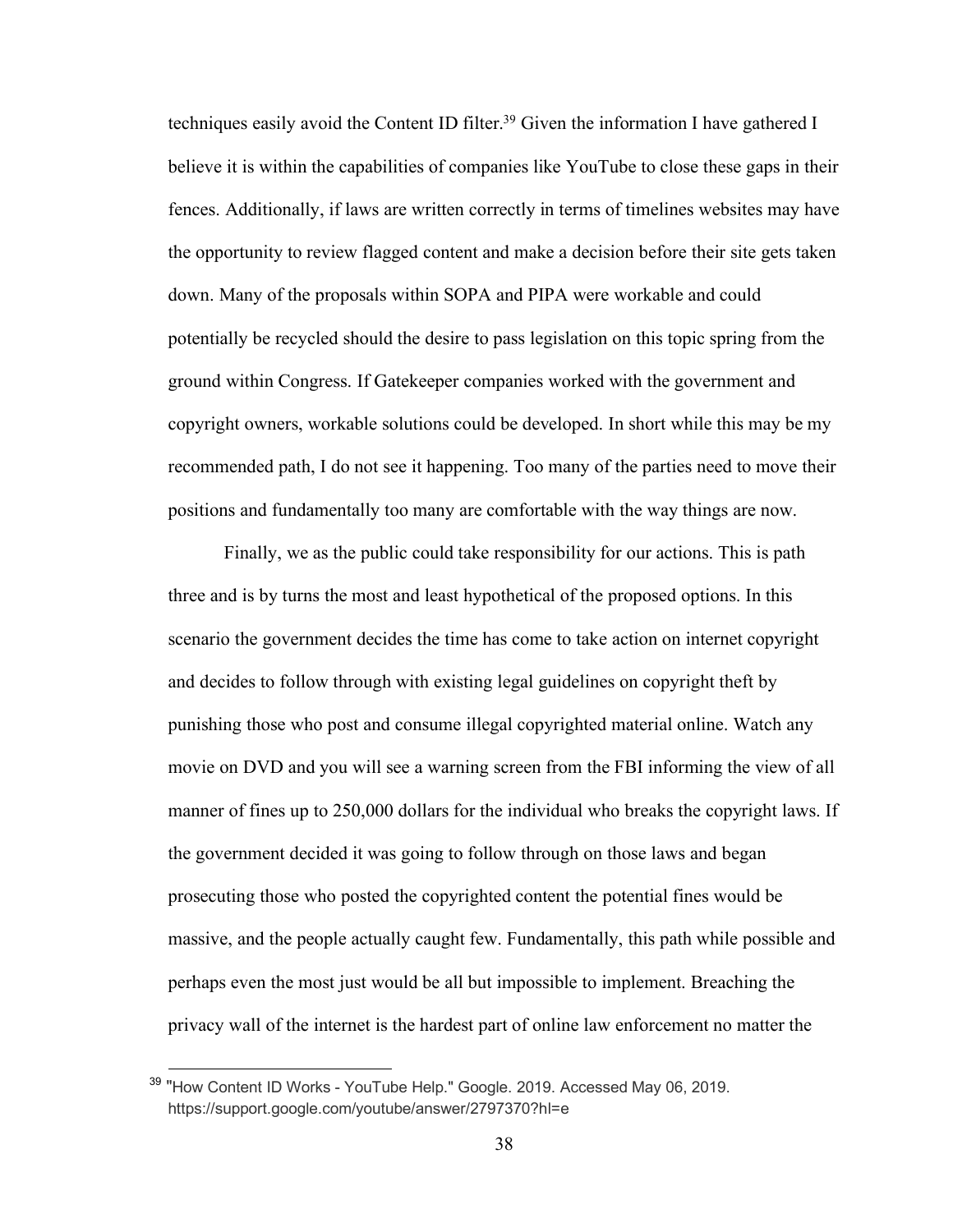crime. Until this is regularly possible it would be a waste of time trying to track down those responsible for posting or viewing the copyrighted content.

A final way forward for internet copyright law is some kind of agreement between copyright owners and gatekeeper companies. Between them, it is just possible that some sort of legal accord could be agreed upon and brought to the government. There is some evidence of this already as YouTube, in particular, allows copyright owners to claim videos with their content and receive the ad revenue.<sup>40</sup> This solution currently only exists between the two private parties and is not firmly based in US law. At the moment I cannot see the Gatekeeper companies with similar policies desiring a firmer legal basis for this arrangement. Gatekeeper companies like most private enterprises want the freedom to create their own rules and at the moment they hold the cards. In conclusion, unless there is a major shift in public opinion little is likely to change about internet copyright laws. All of the groups are firmly entrenched into their positions and I cannot foresee a major disturbance to disrupt the structural arrangements that have developed between the groups. The future is indeterminate, however, and tomorrow may bring a shift in opinion that will bring this critical long-lived issue to the fore once again.

 <sup>40</sup> "What Is a Content ID Claim? - YouTube Help." Google. 2019. Accessed April 30, 2019. https://support.google.com/youtube/answer/6013276?hl=en.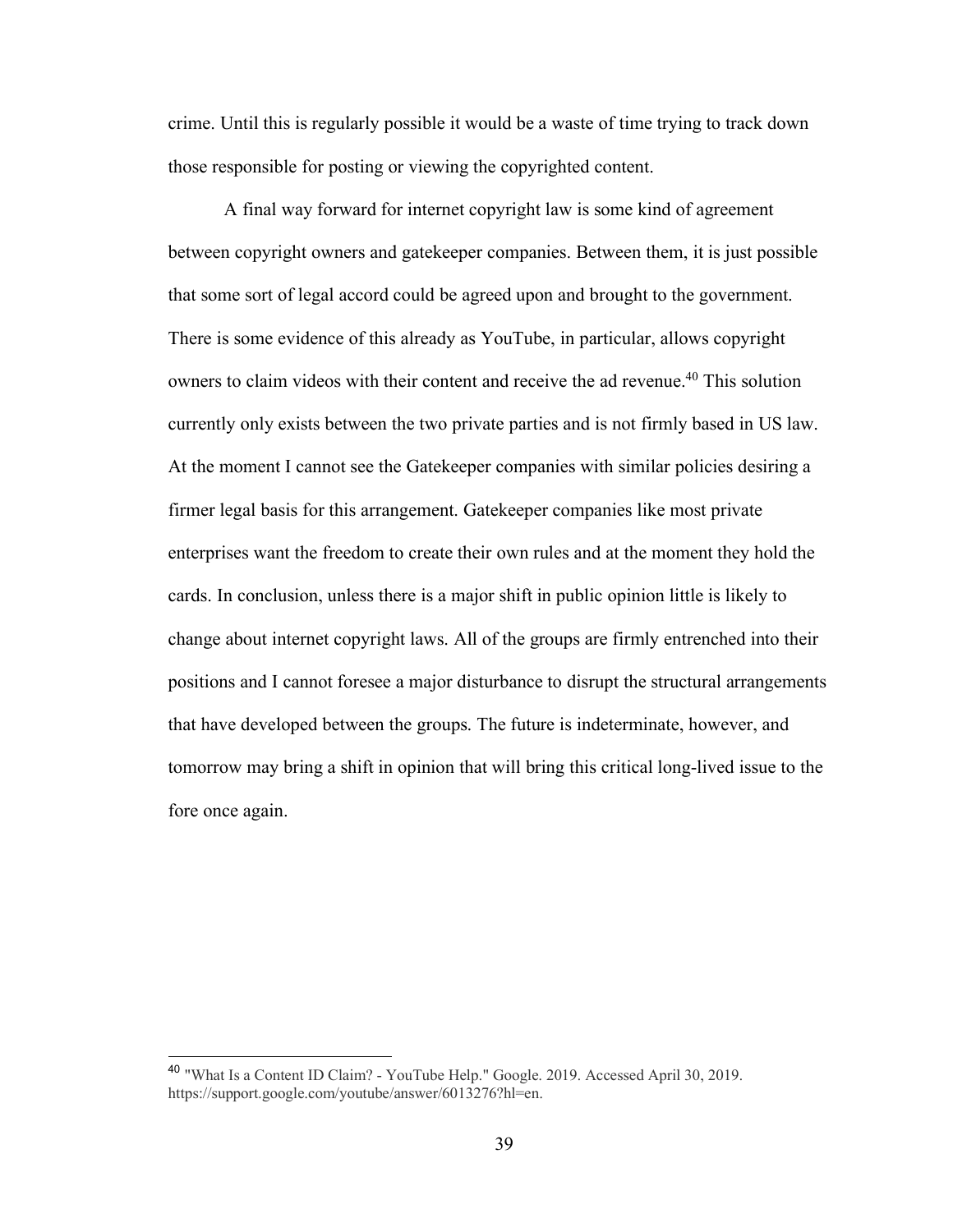#### BIBLIOGRAPHY

- "Berne Convention for the Protection of Literary and Artistic Works." Broadcasting  $\&$ Media Rights in Sport. Accessed March 10, 2019. https://www.wipo.int/treaties/en/text.jsp?file\_id=283698#P98\_14701.
- "Disney Trademark Infringement | UpCounsel 2019." UpCounsel. Accessed April 30, 2019. https://www.upcounsel.com/disney-trademark-infringement.
- "DMCA Safe Harbor Explained: Why Your Website Needs a DMCA/Copyright Policy." Buchwald & Associates. August 02, 2017. Accessed April 5, 2019. https://buchwaldlaw.com/2017/08/dmca-copyright-safe-harbor-explainedwebsite-needs-dmcacopyright-policy/.
- "History and Education Copyright Act of 1790." Copyright. Accessed March 10, 2019. https://www.copyright.gov/history/.
- "History and Education Copyright Act of 1909." Copyright. Accessed March 10, 2019. https://www.copyright.gov/history/.
- "History and Education Copyright Act of 1976." Copyright. Accessed March 10, 2019. https://www.copyright.gov/history/.
- "How Content ID Works YouTube Help." Google. 2019. Accessed May 06, 2019. https://support.google.com/youtube/answer/2797370?hl=en.
- "Limitations on Liability Relating to Material Online." Govinfo. Accessed April 16, 2019. https://www.govinfo.gov/app/details/USCODE-2010-title17/USCODE-2010-title17-chap5-sec512.
- "Publishing under Threat as Demand for Illegal Content Rises over 2018." MUSO DISCOVER, PROTECT, CONNECT. 2019. Accessed April 21, 2019. https://www.muso.com/magazine/publishing-under-threat-as-demand-for-illegalcontent-rises-over-2018/.
- "Requests to Remove Content Due to Copyright." Google Transparency Report. Accessed April 29, 2019. https://transparencyreport.google.com/copyright/overview?hl=en.
- "The Statute of Anne; April 10, 1710." The Avalon Project Laws of War : Laws and Customs of War on Land
- (Hague IV); October 18, 1907. Accessed March 10, 2019. http://avalon.law.yale.edu/18th\_century/anne\_1710.asp.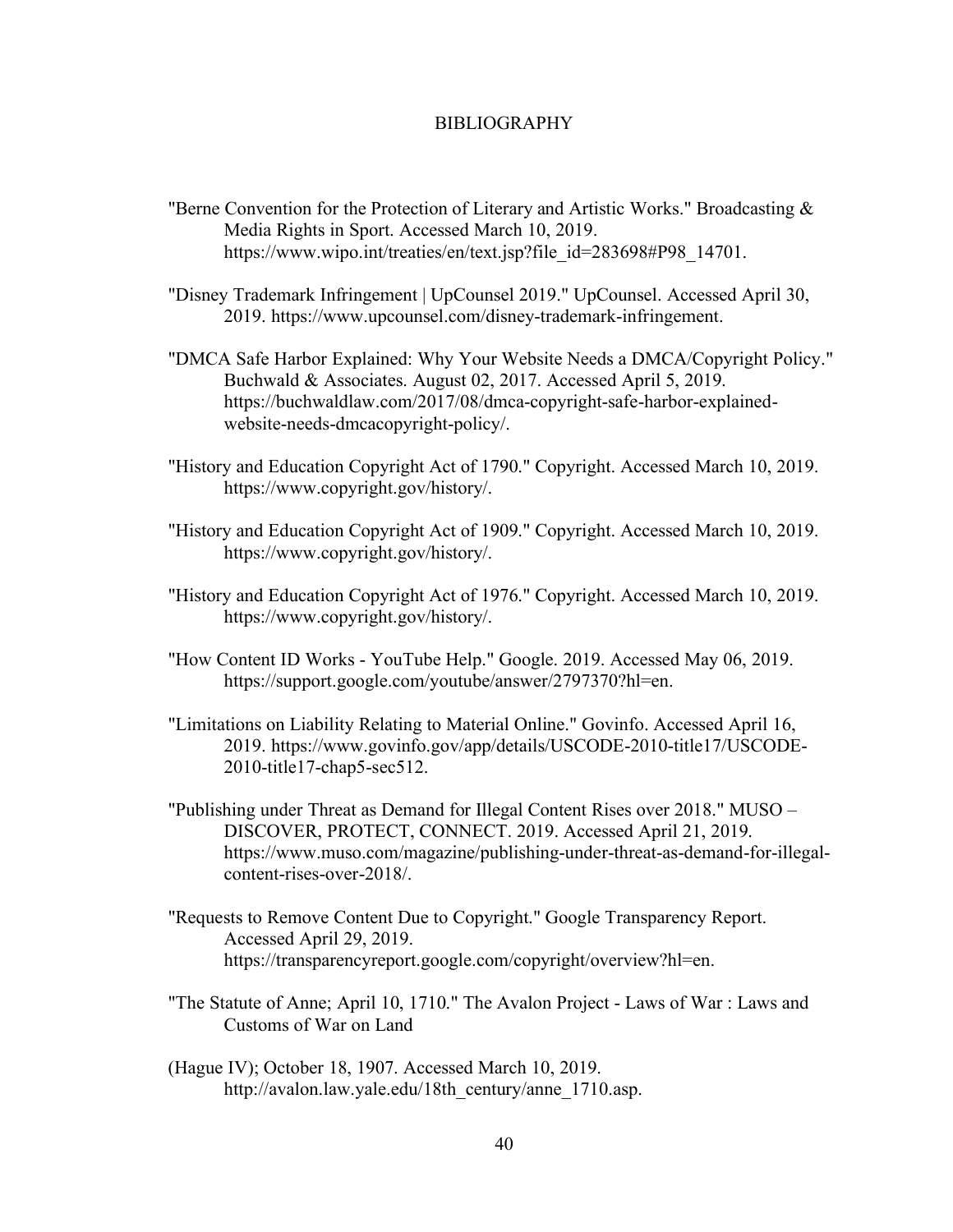- "Transparency Report." Google Transparency Report. 2019. Accessed April 30, 2019. https://transparencyreport.google.com/youtube-policy/removals?hl=en.
- "What Is a Content ID Claim? YouTube Help." Google. 2019. Accessed April 30, 2019. https://support.google.com/youtube/answer/6013276?hl=en.
- "YouTube for Press." Youtube. Accessed April 27, 2019. https://www.youtube.com/intl/en-GB/yt/about/press/.
- Andrews, Travis M. "'Game of Thrones' Was Pirated More than a Billion times Far More than It Was Watched Legally." The Washington Post. September 08, 2017. Accessed April 20, 2019. https://www.washingtonpost.com/news/morningmix/wp/2017/09/08/game-of-thrones-was-pirated-more-than-a-billion-times-farmore-than-it-was-watched-legally/?utm\_term=.a7dfe7773a99.
- Carlisle, Stephen. "Mickey's Headed to the Public Domain! But Will He Go Quietly?" Office of Copyright. October 17, 2014. Accessed March 10, 2019. http://copyright.nova.edu/mickey-public-domain/.
- Deborah Netburn. "Wikipedia: SOPA Protest Led 8 Million to Look up Reps in Congress." Los Angeles Times. January 19, 2012. Accessed April 23, 2019. https://latimesblogs.latimes.com/technology/2012/01/wikipedia-sopa-blackoutcongressional-representatives.html.
- Flood, Alison. "'We're Told to Be Grateful We Even Have Readers': Pirated Ebooks Threaten the Future of Book Series." The Guardian. November 06, 2017. Accessed April 19, 2019. https://www.theguardian.com/books/2017/nov/06/pirated-ebooks-threaten-futureof-serial-novels-warn-authors-maggie-stiefvater.
- Government, Transcript Courtesy of Bloomberg. "Transcript of Mark Zuckerberg's Senate Hearing." The Washington Post. April 10, 2018. Accessed April 6, 2019. https://www.washingtonpost.com/news/the-switch/wp/2018/04/10/transcript-ofmark-zuckerbergs-senate-hearing/?utm\_term=.20419ac7af41.
- Grow, Kory, and Kory Grow. "Taylor Swift Trademarks 'This Sick Beat'." Rolling Stone. June 25, 2018. Accessed May 04, 2019. https://www.rollingstone.com/music/music-news/taylor-swift-trademarks-thissick-beat-and-other-1989-phrases-41228/.
- Jennifer E. Manning. "Membership of the 115th Congress: A Profile." Senate.gov. December 20, 2018. Accessed April 22, 2019. https://www.senate.gov/CRSpubs/b8f6293e-c235-40fd-b895-6474d0f8e809.pdf.
- Jhonsa, Eric. "How Much Could Google's YouTube Be Worth? Try More Than \$100 Billion." TheStreet. May 12, 2018. Accessed April 27, 2019.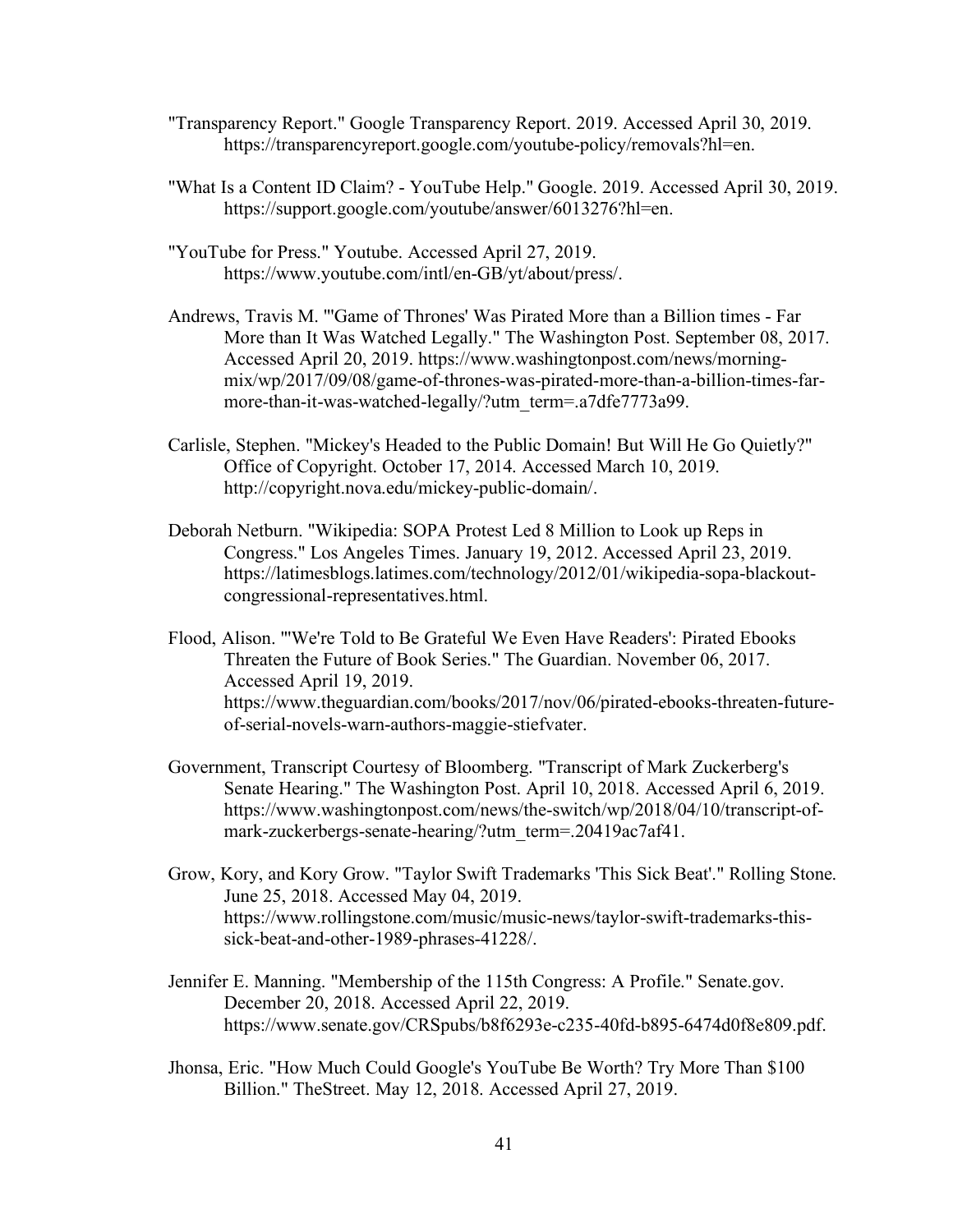https://www.thestreet.com/investing/youtube-might-be-worth-over-100-billion-14586599.

- Jin, Beatrice. "Congress's Incoming Class Is Younger, Bluer, and More Diverse than Ever." POLITICO. November 23, 2018. Accessed April 22, 2019. https://www.politico.com/interactives/2018/interactive\_116th-congress-freshmanyounger-bluer-diverse/.
- Joe Karaganis, and Lennart Renkema. "Copy Culture in the US and Germany." Americanassembly.org. 2013. Accessed April 19, 2019. https://americanassembly.org/publications/copy-culture-us-and-germany-march-2013.
- Kircher, Madison Malone. "Taylor Swift's Fans Are Starting to Make Fun of Her Insanely Strict Copyright Rules." Business Insider. September 16, 2015. Accessed May 05, 2019. https://www.businessinsider.com/taylor-swift-copyright-memetaking-over-tumblr.
- Laurence H. Tribe. "Tribe Legis Memo on SOPA 12-6-11 1." Scribd. December 6, 2011. Accessed April 22, 2019. https://www.scribd.com/document/75153093/Tribe-Legis-Memo-on-SOPA-12-6-11-1.
- Leahy, Patrick J. "S.968 112th Congress (2011-2012): PROTECT IP Act of 2011." Congress.gov. January 23, 2012. Accessed April 22, 2019. https://www.congress.gov/bill/112th-congress/senate-bill/968.
- MacKinnon, Rebecca. "Firewall Law Could Infringe on Free Speech." The New York Times. November 15, 2011. Accessed April 22, 2019. https://www.nytimes.com/2011/11/16/opinion/firewall-law-could-infringe-onfree-speech.html.
- Matt Peckham. "Did It Work? 'Day After' Results of the SOPA, PIPA Blackout." Time. January 19, 2012. Accessed April 23, 2019. http://techland.time.com/2012/01/19/did-it-work-day-after-results-of-the-sopapipa-blackout/?xid=gonewsedit.
- McIntyre, Hugh. "With Most Music Being Offered For Free, Why Is Piracy Still Growing?" Forbes. August 14, 2017. Accessed April 20, 2019. https://www.forbes.com/sites/hughmcintyre/2017/08/14/with-most-music-beingoffered-for-free-why-is-piracy-still-growing/#bbb17fe6b24d.
- Office, U.S. Copyright. "Chapter 11: Subject Matter and Scope of Copyright." Copyright. Accessed March 10, 2019. https://www.copyright.gov/title17/92chap1.html#107.
- Office, U.S. Copyright. "Copyright Lore." Copyright Act of 1790 | U.S. Copyright Office. Accessed March 10, 2019. https://copyright.gov/history/lore/.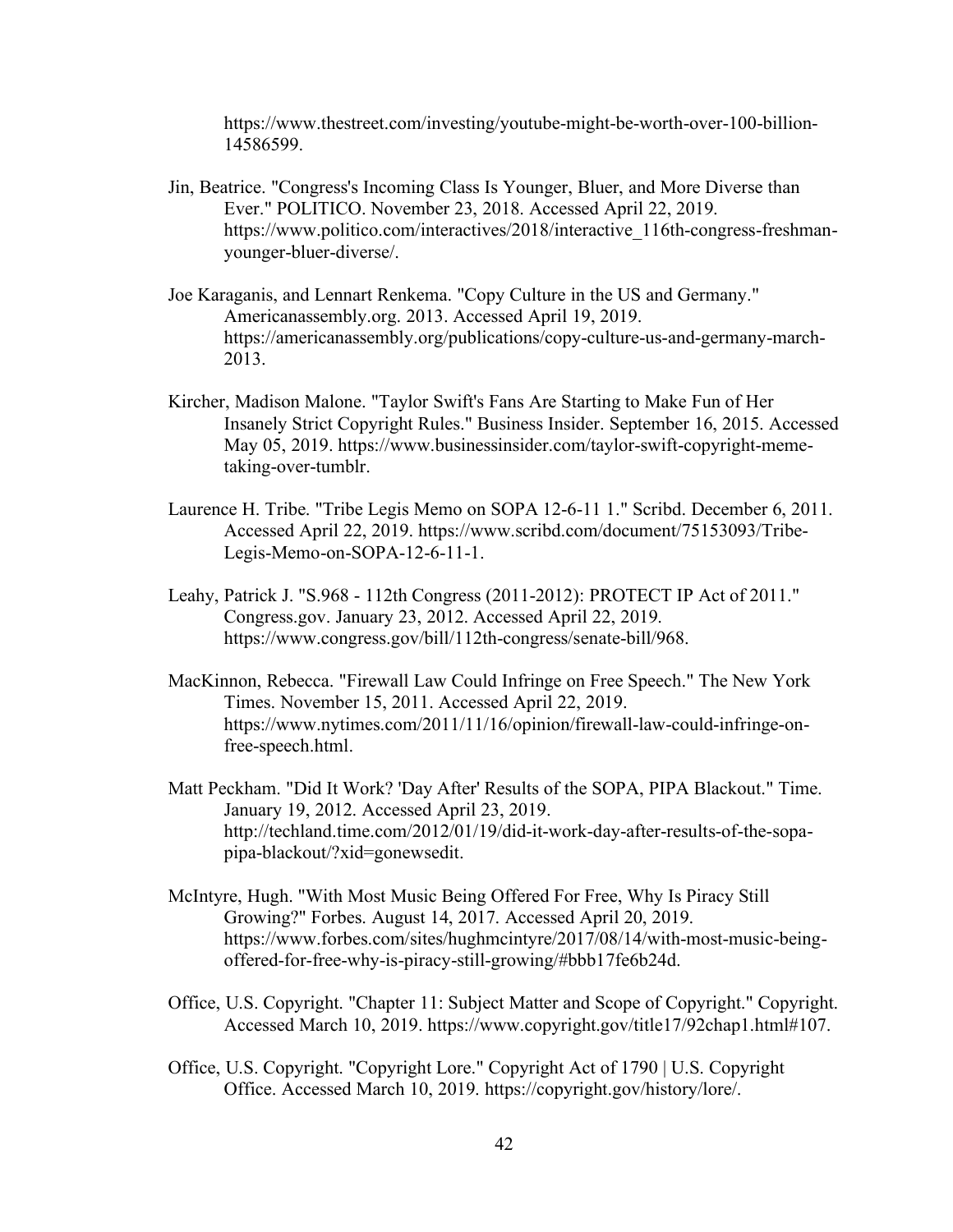- Shaban, Hamza. "Google Parent Alphabet Reports Soaring Ad Revenue, despite YouTube Backlash." The Washington Post. February 01, 2018. Accessed April 27, 2019. https://www.washingtonpost.com/news/theswitch/wp/2018/02/01/google-parent-alphabet-reports-soaring-ad-revenuedespite-youtube-backlash/?utm\_term=.147abe9143fa.
- Smith, Lamar. "H.R.3261 112th Congress (2011-2012): Stop Online Piracy Act." Congress.gov. December 16, 2011. Accessed April 22, 2019. https://www.congress.gov/bill/112th-congress/house-bill/3261.
- Staff. "Digital Millenium Copyright Act." Digital Millenium Copyright Act: Frequently Asked Questions. Accessed April 21, 2019. https://dmca.ucr.edu/faqs.html.
- Stambor, Zak. "Google's Ad Revenue Grows 15.3% in Q1 Google." Digital Commerce 360. April 10, 2019. Accessed April 27, 2019. https://www.digitalcommerce360.com/2019/04/29/google-q1-ad-revenue/.
- Steve Schlackman. "How Mickey Mouse Keeps Changing Copyright Law." Art Law Journal. November 16, 2018. Accessed April 29, 2019. https://alj.artrepreneur.com/mickey-mouse-keeps-changing-copyright-law/.
- Stop Online Piracy Act: Hearing before the Committee on the Judiciary, House of Representatives, One Hundred Twelfth Congress, first session, on H.R. 3261, November 16, 2011, S. H.R. 3261, Sec. 103., 112th Cong., Library of Congress (2011).
- William F. Patry. "Statutory Revision." Patry: Statutory Revision. Accessed March 10, 2019. http://www.digital-law-online.info/patry/patry6.html.
- Wortham, Jenna. "Public Outcry Over Antipiracy Bills Began as Grass-Roots Grumbling." The New York Times. January 19, 2012. Accessed April 22, 2019. https://www.nytimes.com/2012/01/20/technology/public-outcry-over-antipiracybills-began-as-grass-roots-grumbling.html?pagewanted=1&ref=technology.